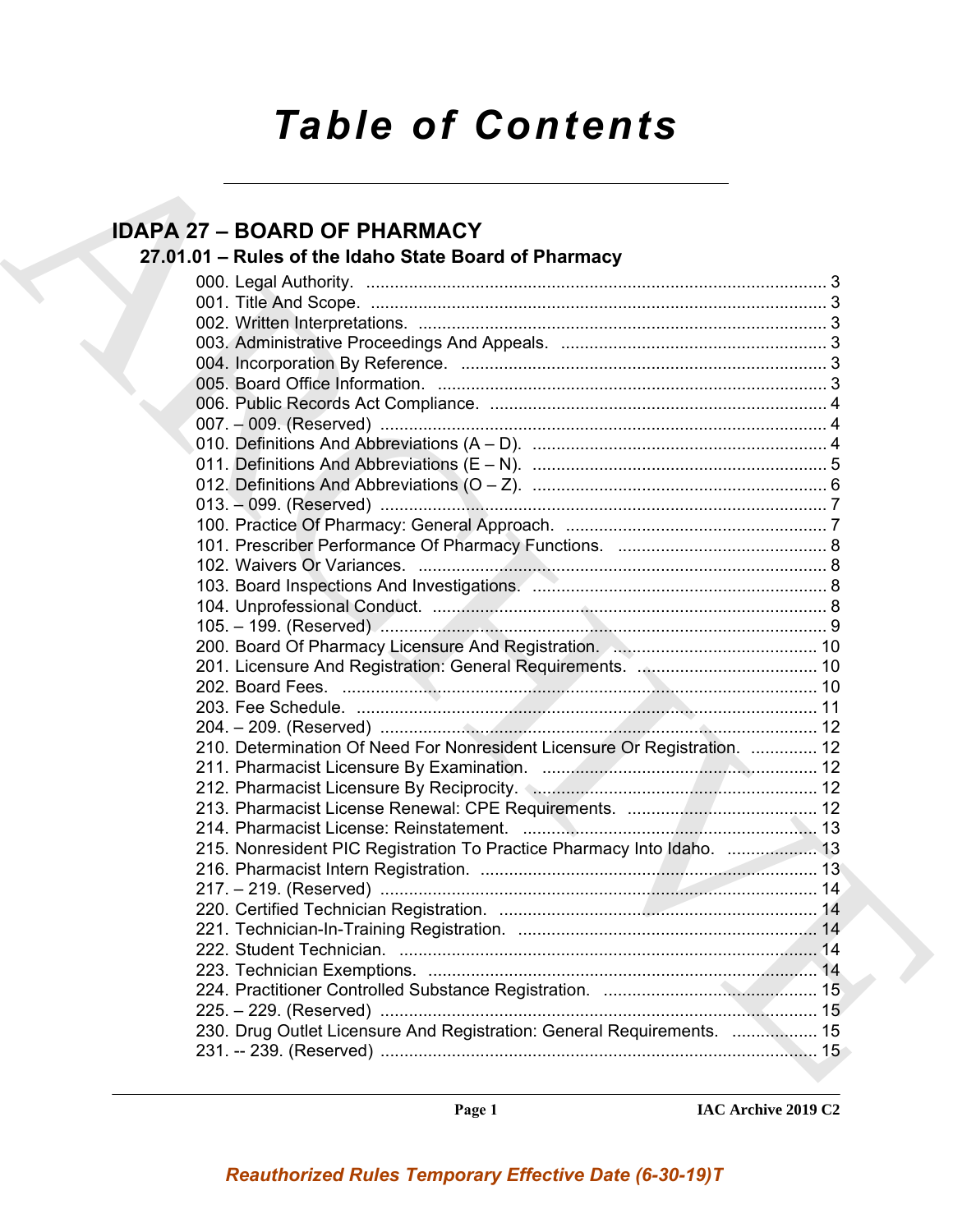### *Table of Contents (cont'd)*

| 301. Drug Outlets That Dispense Prescription Drugs:                   |  |
|-----------------------------------------------------------------------|--|
| 302. Drug Outlets That Dispense Drugs To Patients                     |  |
| 303. Drugs Stored Outside Of A Drug Outlet For Retrieval By           |  |
|                                                                       |  |
|                                                                       |  |
|                                                                       |  |
|                                                                       |  |
|                                                                       |  |
|                                                                       |  |
|                                                                       |  |
|                                                                       |  |
| 404. Filling Prescription Drug Orders: Drug Product Substitution.  20 |  |
|                                                                       |  |
|                                                                       |  |
|                                                                       |  |
|                                                                       |  |
| 409. Dispensing Controlled Substances: Positive Identification.  22   |  |
|                                                                       |  |
|                                                                       |  |
|                                                                       |  |
|                                                                       |  |
|                                                                       |  |
|                                                                       |  |
|                                                                       |  |
|                                                                       |  |
|                                                                       |  |
|                                                                       |  |
|                                                                       |  |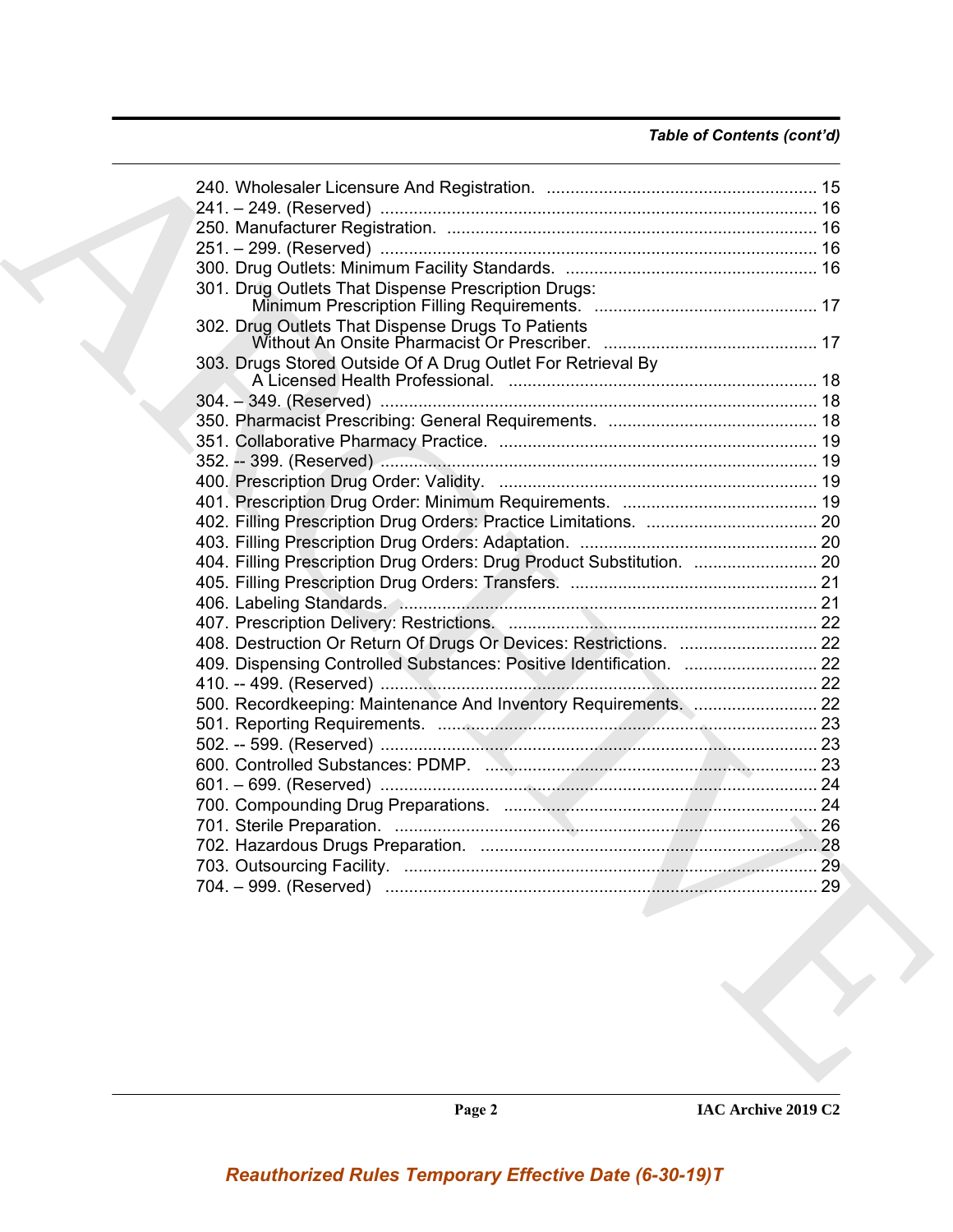### **IDAPA 27 TITLE 01 CHAPTER 01**

### **IDAPA 27 – BOARD OF PHARMACY**

### **27.01.01 – RULES OF THE IDAHO STATE BOARD OF PHARMACY**

### <span id="page-2-11"></span><span id="page-2-2"></span><span id="page-2-1"></span>**000. LEGAL AUTHORITY.**

<span id="page-2-0"></span>**CHAPTER 01**<br>
27.81.61 - RULES OF THE IDANO STATE BOARD OF PHARMACY<br>
27.81.61 - RULES OF THE IDANO STATE BOARD OF PHARMACY<br>
27.81.61 - RULES OF THE IDANO STATE BOARD OF PHARMACY<br>
100.<br>
100. LEGAL AUTIORITY:<br>
100. LEGAL AU This chapter is adopted under the legal authority of the Uniform Controlled Substances Act, Title 37, Chapter 27, Idaho Code; the Idaho Pharmacy Act, the Idaho Wholesale Drug Distribution Act, and the Idaho Legend Drug Donation Act, Title 54, Chapter 17, Idaho Code; and specifically pursuant to Sections 37-2702, 37-2715, 54-1717, 54-1753, and 54-1755, Idaho Code. (7-1-18)

### <span id="page-2-12"></span><span id="page-2-3"></span>**001. TITLE AND SCOPE.**

**01. Title**. The title of this chapter is "Rules of the Idaho State Board of Pharmacy," IDAPA 27, Title 01,  $\blacksquare$  Chapter 01. (7-1-18)

**02.** Scope. The scope of this chapter includes, but is not limited to, provision for, and clarification of, d's assigned responsibility to: (7-1-18) the Board's assigned responsibility to:

**a.** Regulate and control the manufacture, distribution, and dispensing of controlled substances within or into the state, pursuant to the Uniform Controlled Substances Act, Section 37-2715, Idaho Code; and (7-1-18)

**b.** Regulate and control the practice of pharmacy, pursuant to the Idaho Pharmacy Act, Title 54, 17, Idaho Code; and (7-1-18) Chapter 17, Idaho Code; and

**c.** Carry out its duties in regard to drugs, devices and other materials used in the diagnosis, mitigation and treatment, or prevention of injury, illness, and disease, pursuant to Section 54-1719, Idaho Code, or in regard to professionals or other individuals licensed or registered by the Board or otherwise engaged in conduct subject to regulation under these Acts. (7-1-18)

#### <span id="page-2-13"></span><span id="page-2-4"></span>**002. WRITTEN INTERPRETATIONS.**

In accordance with Title 67, Chapter 52, Idaho Code, this agency may have written statements that pertain to the interpretation of, or to compliance with the rules of this chapter. Any such documents are available for public inspection and copying at cost at the Idaho Board of Pharmacy office. (7-1-18)

#### <span id="page-2-8"></span><span id="page-2-5"></span>**003. ADMINISTRATIVE PROCEEDINGS AND APPEALS.**

Administrative proceedings and appeals are administered by the Board in accordance with the "Idaho Rules of Administrative Procedure of the Attorney General," IDAPA 04.11.01. (7-1-18)

**01. Place and Time for Filing**. Documents in rulemakings or contested cases may be filed at the Board office during office hours.  $(7-1-18)$ 

**02. Manner of Filing**. One (1) original of each document is sufficient for filing. A document may be filed with the Board by e-mail or fax if legible, complete, and received during the Board's office hours. The filing party is responsible for verifying with Board staff that an e-mail or fax was successfully and legibly received.

(7-1-18)

### <span id="page-2-10"></span><span id="page-2-6"></span>**004. INCORPORATION BY REFERENCE.**

No documents have been incorporated by reference into these rules. (7-1-18)

### <span id="page-2-7"></span>**005. BOARD OFFICE INFORMATION.**

<span id="page-2-9"></span>**01. Street Address**. 1199 Shoreline Lane, Suite 303, Boise, Idaho. (7-1-18)

**Section 000 Page 3**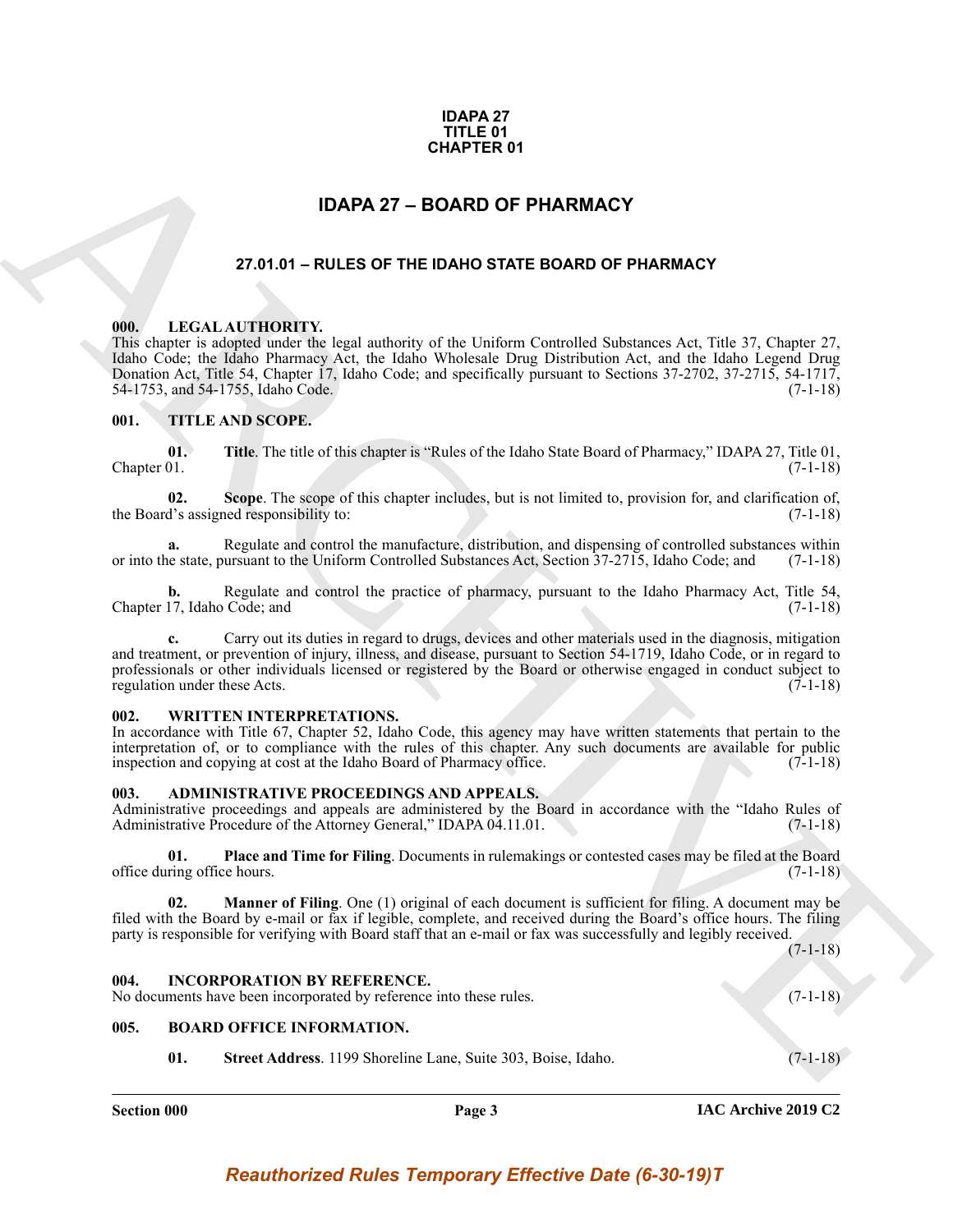|                        | <b>State Board of Pharmacy</b>                                                               | <b>Rules of the Idaho State Board of Pharmacy</b>                                                                                                                                                                                                                                                                                                                                                                                                                           |            |
|------------------------|----------------------------------------------------------------------------------------------|-----------------------------------------------------------------------------------------------------------------------------------------------------------------------------------------------------------------------------------------------------------------------------------------------------------------------------------------------------------------------------------------------------------------------------------------------------------------------------|------------|
| 02.                    | Mailing Address. P.O. Box 83720, Boise, Idaho 83720-0067.                                    |                                                                                                                                                                                                                                                                                                                                                                                                                                                                             | $(7-1-18)$ |
| 03.                    | Telephone Number. (208) 334-2356.                                                            |                                                                                                                                                                                                                                                                                                                                                                                                                                                                             | $(7-1-18)$ |
| 04.                    | Fax Number. (208) 334-3536.                                                                  |                                                                                                                                                                                                                                                                                                                                                                                                                                                                             | $(7-1-18)$ |
| 05.                    | Electronic Address. https://bop.idaho.gov.                                                   |                                                                                                                                                                                                                                                                                                                                                                                                                                                                             | $(7-1-18)$ |
| 06.<br>holidays.       |                                                                                              | <b>Office Hours.</b> 8:00 a.m. to 5:00 p.m., Mountain Time, Monday through Friday, excluding state                                                                                                                                                                                                                                                                                                                                                                          | $(7-1-18)$ |
| 006.<br>1, Idaho Code. | PUBLIC RECORDS ACT COMPLIANCE.                                                               | Board of Pharmacy records and filings are subject to compliance with the Idaho Public Records Act, Title 74, Chapter                                                                                                                                                                                                                                                                                                                                                        | $(7-1-18)$ |
| $007. - 009.$          | (RESERVED)                                                                                   |                                                                                                                                                                                                                                                                                                                                                                                                                                                                             |            |
| 010.                   | DEFINITIONS AND ABBREVIATIONS (A-D).<br>following terms have the meanings set forth below:   | The definitions set forth in Sections 54-1705 and 37-2701, Idaho Code, are applicable to these rules. In addition, the                                                                                                                                                                                                                                                                                                                                                      | $(7-1-18)$ |
| 01.                    | <b>ACCME</b> . Accreditation Council for Continuing Medical Education.                       |                                                                                                                                                                                                                                                                                                                                                                                                                                                                             | $(7-1-18)$ |
| 02.                    | standards of the ACPE and appears on its list of accredited schools or colleges of pharmacy. | Accredited School or College of Pharmacy. A school or college that meets the minimum                                                                                                                                                                                                                                                                                                                                                                                        | $(7-1-18)$ |
| 03.                    | ACPE. Accreditation Council for Pharmacy Education.                                          |                                                                                                                                                                                                                                                                                                                                                                                                                                                                             | $(7-1-18)$ |
| 04.                    | drugs and that collects, controls, and maintains transaction information.                    | ADS - Automated Dispensing and Storage. A mechanical system that performs operations or<br>activities, other than compounding or administration, relative to the storage, packaging, dispensing, or distribution of                                                                                                                                                                                                                                                         | $(7-1-18)$ |
| 05.                    | Public Health Service Act, 42 U.S.C. Section 262(i).                                         | Biological Product. A virus, therapeutic serum, toxin, antitoxin, vaccine, blood, blood component<br>or derivative, allergenic product, protein (except any chemically synthesized polypeptide), or analogous product, or<br>arsphenamine or derivative of arsphenamine (or any other trivalent organic arsenic compound), that is applicable to<br>the prevention, treatment, or cure of a disease or condition of human beings and licensed under Section $351(k)$ of the | $(7-1-18)$ |
| 06.                    | licensed by the FDA pursuant to 42 U.S.C. Section $262(k)$ and published in the Purple Book. | Biosimilar. A biological product highly similar to a specific reference biological product that is                                                                                                                                                                                                                                                                                                                                                                          | $(7-1-18)$ |
| 07.                    | licensed or registered by the Board.                                                         | Change of Ownership. A change of majority ownership or controlling interest of a drug outlet                                                                                                                                                                                                                                                                                                                                                                                | $(7-1-18)$ |
| 08.                    | Amendments (CLIA) of 1988.                                                                   | CLIA-Waived Test. A test that is waived under the federal Clinical Laboratory Improvement                                                                                                                                                                                                                                                                                                                                                                                   | $(7-1-18)$ |
| 09.                    | CME. Continuing medical education.                                                           |                                                                                                                                                                                                                                                                                                                                                                                                                                                                             | $(7-1-18)$ |
| 10.                    |                                                                                              | <b>Collaborative Pharmacy Practice.</b> A pharmacy practice whereby one (1) or more pharmacists or<br>pharmacies jointly agree to work under a protocol authorized by one (1) or more prescribers to provide patient care<br>and DTM services not otherwise permitted to be performed by a pharmacist under specified conditions or limitations.                                                                                                                            | $(7-1-18)$ |
| 11.                    |                                                                                              | Community Pharmacy. A community or other pharmacy that sells prescription drugs at retail and                                                                                                                                                                                                                                                                                                                                                                               |            |

#### <span id="page-3-15"></span><span id="page-3-0"></span>**006. PUBLIC RECORDS ACT COMPLIANCE.**

### <span id="page-3-1"></span>**007. – 009. (RESERVED)**

#### <span id="page-3-9"></span><span id="page-3-8"></span><span id="page-3-7"></span><span id="page-3-6"></span><span id="page-3-5"></span><span id="page-3-4"></span><span id="page-3-3"></span><span id="page-3-2"></span>**010. DEFINITIONS AND ABBREVIATIONS (A – D).**

<span id="page-3-14"></span><span id="page-3-13"></span><span id="page-3-12"></span><span id="page-3-11"></span><span id="page-3-10"></span>**Section 006 Page 4**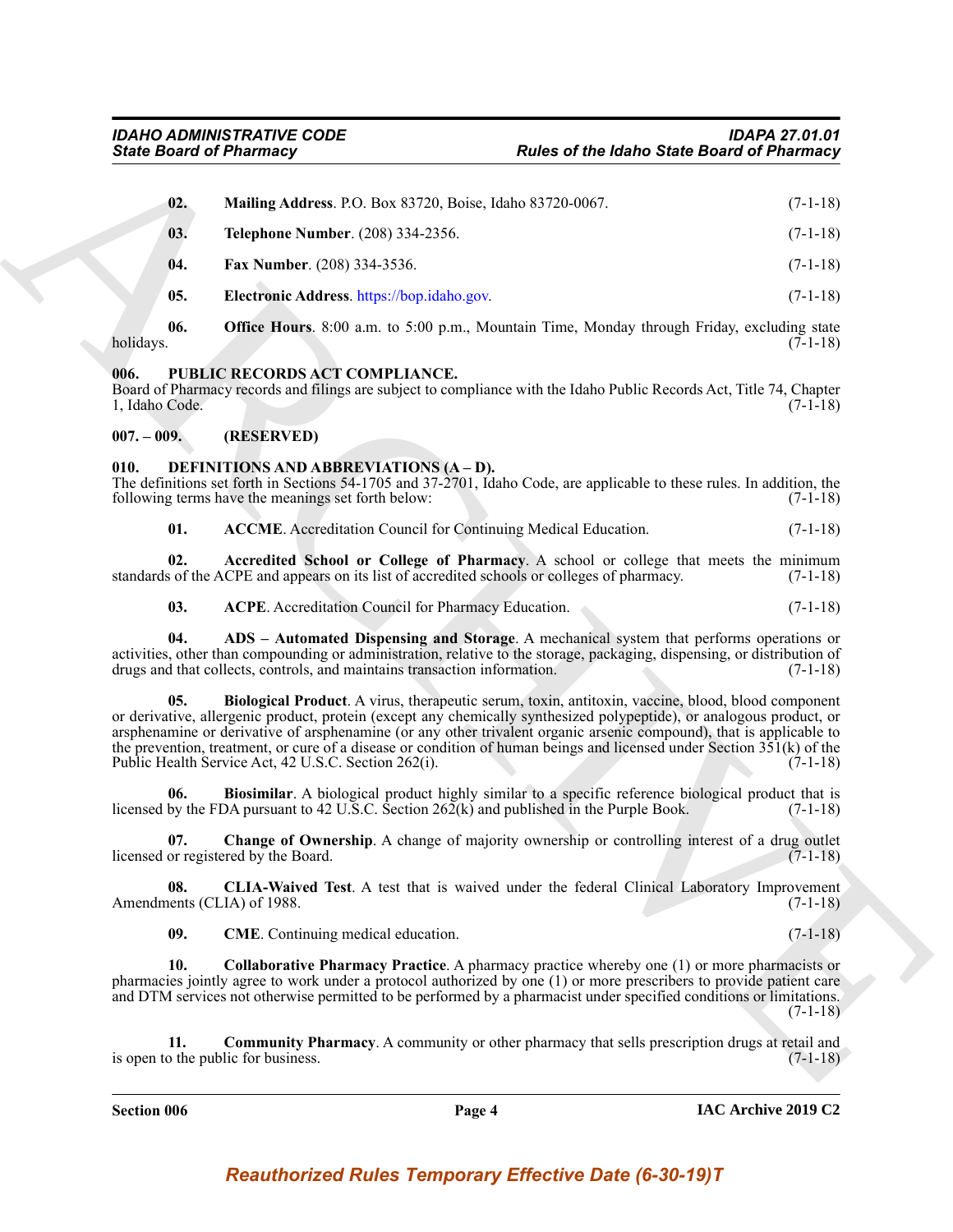#### <span id="page-4-15"></span><span id="page-4-14"></span><span id="page-4-13"></span><span id="page-4-12"></span><span id="page-4-11"></span><span id="page-4-10"></span><span id="page-4-9"></span><span id="page-4-8"></span><span id="page-4-7"></span><span id="page-4-6"></span><span id="page-4-5"></span><span id="page-4-0"></span>**011. DEFINITIONS AND ABBREVIATIONS (E – N).**

<span id="page-4-4"></span><span id="page-4-3"></span><span id="page-4-2"></span><span id="page-4-1"></span>

|                                     | <b>State Board of Pharmacy</b>                                                               | <b>Rules of the Idaho State Board of Pharmacy</b>                                                                                                                                                                                |             |
|-------------------------------------|----------------------------------------------------------------------------------------------|----------------------------------------------------------------------------------------------------------------------------------------------------------------------------------------------------------------------------------|-------------|
| 12.                                 | processes of a pharmacy system.                                                              | Continuous Quality Improvement Program. A system of standards and procedures to identify<br>and evaluate quality-related events and to constantly enhance the efficiency and effectiveness of the structures and                 | $(7-1-18)$  |
| 13.                                 | CPE. Continuing pharmacy education.                                                          |                                                                                                                                                                                                                                  | $(7-1-18)$  |
| 14.                                 | credits from ACPE-accredited providers.                                                      | <b>CPE Monitor.</b> An NABP service that allows pharmacists to electronically keep track of CPE                                                                                                                                  | $(7-1-18)$  |
| 15.                                 | DEA. United States Drug Enforcement Administration.                                          |                                                                                                                                                                                                                                  | $(7-1-18)$  |
| 16.<br>than the ultimate consumer.  |                                                                                              | <b>Distributor.</b> A supplier of drugs manufactured, produced, or prepared by others to persons other                                                                                                                           | $(7-1-18)$  |
| 17.<br>sterile water for injection. |                                                                                              | <b>DME Outlet</b> . A registered outlet that may hold for sale at retail durable medical equipment (DME)<br>and the following prescription drugs: pure oxygen for human application, nitrous oxide, sterile sodium chloride, and | $(4-11-19)$ |
| 18.                                 | therapeutically equivalent generic.                                                          | Drug Product Selection. The act of selecting either a brand name drug product or its                                                                                                                                             | $(7-1-18)$  |
| 19.                                 |                                                                                              | Drug Product Substitution. Dispensing a drug product other than prescribed.                                                                                                                                                      | $(7-1-18)$  |
| 20.                                 | to a collaborative pharmacy practice agreement.                                              | DTM - Drug Therapy Management. Selecting, initiating, or modifying drug treatment pursuant                                                                                                                                       | $(7-1-18)$  |
| 011.                                | DEFINITIONS AND ABBREVIATIONS (E – N).<br>following terms have the meanings set forth below: | The definitions set forth in Sections 54-1705 and 37-2701, Idaho Code, are applicable to these rules. In addition, the                                                                                                           | $(7-1-18)$  |
| 01.                                 | FDA. United States Food and Drug Administration.                                             |                                                                                                                                                                                                                                  | $(7-1-18)$  |
| 02.                                 |                                                                                              | Flavoring Agent. An additive in food or drugs when used in accordance with the principles of<br>good pharmacy practices and in the minimum quantity necessary to produce its intended effect.                                    | $(7-1-18)$  |
| 03.<br>patients of the facility.    |                                                                                              | Floor Stock. Drugs or devices not labeled for a specific patient that are maintained at a nursing<br>station or other department of an institutional facility, excluding the pharmacy, for the purpose of administering to       | $(7-1-18)$  |
| 04.                                 |                                                                                              | FPGEC Certification. Foreign Pharmacy Graduate Examination Committee Certification.                                                                                                                                              | $(7-1-18)$  |
| 05.                                 | Health or any drug identified by at least one $(I)$ of the following criteria:               | Hazardous Drug. Any drug listed as such by the National Institute for Occupational Safety and                                                                                                                                    | $(7-1-18)$  |
| a.                                  | Carcinogenicity;                                                                             |                                                                                                                                                                                                                                  | $(7-1-18)$  |
| b.                                  | Teratogenicity or developmental toxicity;                                                    |                                                                                                                                                                                                                                  | $(7-1-18)$  |
| c.                                  | Reproductive toxicity in humans;                                                             |                                                                                                                                                                                                                                  | $(7-1-18)$  |
| d.                                  | Organ toxicity at low doses in humans or animals;                                            |                                                                                                                                                                                                                                  | $(7-1-18)$  |
| e.                                  | Genotoxicity; or                                                                             |                                                                                                                                                                                                                                  | $(7-1-18)$  |
| f.                                  |                                                                                              | New drugs that mimic existing hazardous drugs in structure or toxicity.                                                                                                                                                          | $(7-1-18)$  |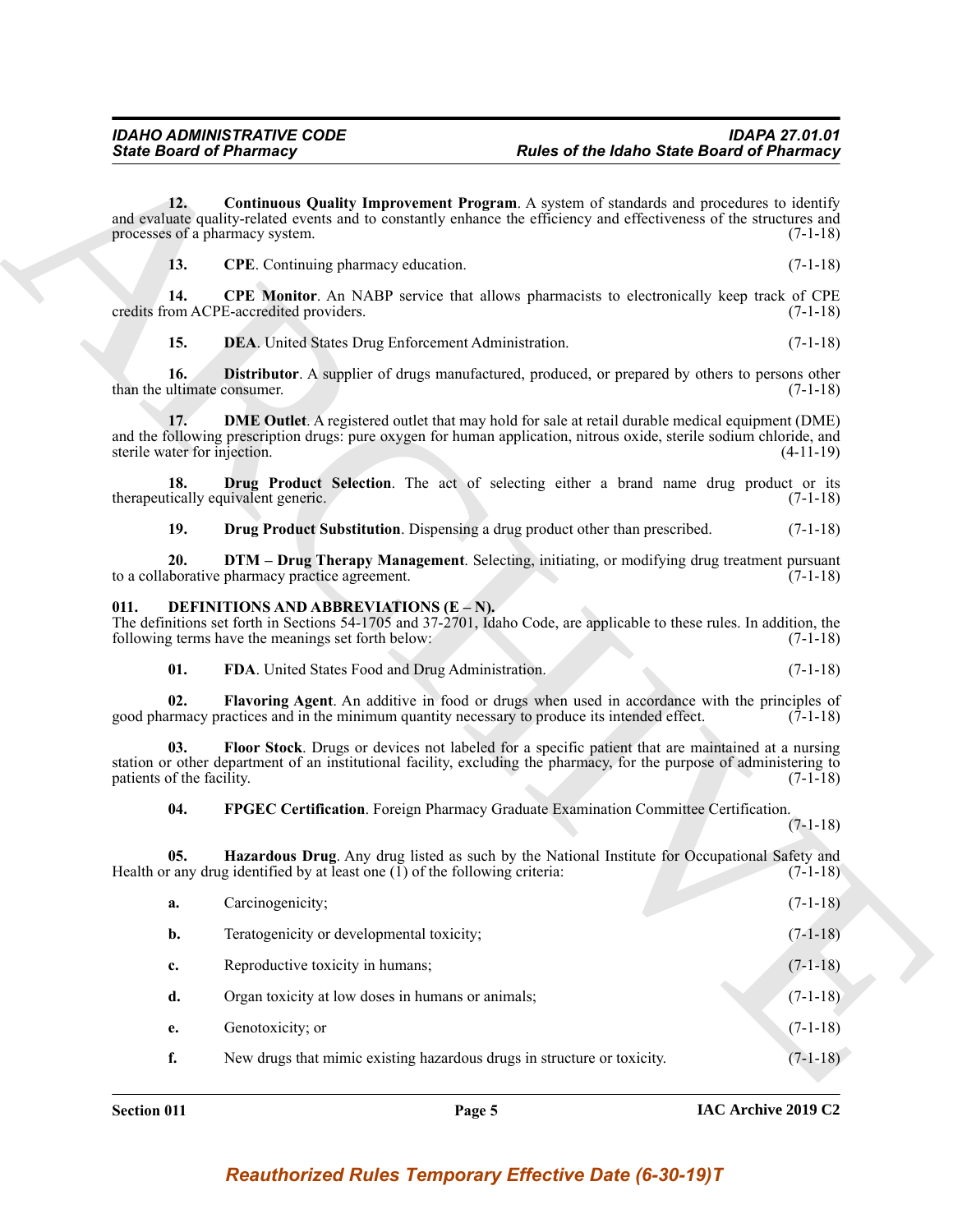<span id="page-5-2"></span><span id="page-5-1"></span>**06. HIPAA**. Health Insurance Portability and Accountability Act of 1996 (Public Law 104-191). (7-1-18)

**07. Idaho State Board of Pharmacy or Idaho Board of Pharmacy**. The entity created under the authority Title 54, Chapter 17, Idaho Code. Unless specifically differentiated, "the Board" or "Board" also means the Idaho State Board of Pharmacy.

<span id="page-5-5"></span><span id="page-5-4"></span><span id="page-5-3"></span>**08.** Institutional Pharmacy. A pharmacy located in an institutional facility. (7-1-18)

**09. Interchangeable Biosimilar**. A licensed biosimilar product determined by the FDA to be therapeutically equivalent to the reference biological product and published in the Purple Book. (7-1-18)

**10. Limited Service Outlet**. Limited service outlets include, but are not limited to, sterile product pharmacies, remote dispensing pharmacies, facilities operating narcotic treatment programs, DME outlets, prescriber drug outlets, outsourcing facilities, nuclear pharmacies, cognitive service pharmacies, correctional facilities, offsite ADSs for non-emergency dispensing, reverse distributors, mobile pharmacies, and analytical or research laboratories. (4-11-19)

<span id="page-5-7"></span><span id="page-5-6"></span>

|     | <b>NABP.</b> National Association of Boards of Pharmacy.         | $(7-1-18)$ |
|-----|------------------------------------------------------------------|------------|
| 12. | <b>NAPLEX.</b> North American Pharmacists Licensure Examination. | $(7-1-18)$ |

<span id="page-5-10"></span><span id="page-5-9"></span><span id="page-5-8"></span>**13. NDC**. National Drug Code. (7-1-18)

#### <span id="page-5-0"></span>**012. DEFINITIONS AND ABBREVIATIONS (O – Z).**

The definitions set forth in Sections 54-1705 and 37-2701, Idaho Code, are applicable to these rules. In addition, the following terms have the meanings set forth below: (7-1-18) following terms have the meanings set forth below:

<span id="page-5-12"></span>**01. Parenteral Admixture**. The preparation and labeling of sterile products intended for ration by injection. (7-1-18) administration by injection.

Since Board of Phismney<br>
16. ILIAA Heidis Issueme Protection and Marchims (and Marchims 16: 1938) (bolis Law 10: 1938)<br>
16. ILIAA Heidis Sustainer of Phismney Heidis Basel and the University Act of 1936 (Polis Law 10: 193 **02. Pharmaceutical Care Services**. A broad range of pharmacist-provided cognitive services, activities and responsibilities intended to optimize drug-related therapeutic outcomes for patients. Pharmaceutical care services may be performed independent of, or concurrently with, the dispensing or administration of a drug or device and also encompasses services provided by way of DTM under a collaborative practice agreement. Pharmaceutical care services are not limited to, but may include one (1) or more of the following: (7-1-18)

Performing or obtaining necessary assessments of the patient's health status, including the performance of health screening activities that may include, but are not limited to, obtaining finger-stick blood samples; (7-1-18)

**b.** Reviewing, analyzing, evaluating, formulating or providing a drug utilization plan; (7-1-18)

**c.** Monitoring and evaluating the patient's response to drug therapy, including safety and effectiveness: (7-1-18) effectiveness; (7-1-18)

**d.** Providing counseling education, information, support services, and resources applicable to a drug, disease state, or a related condition or designed to enhance patient compliance with therapeutic regimens; (7-1-18)

**e.** Coordinating and integrating pharmaceutical care services within the broader health care management services being provided to the patient; (7-1-18)

| m. | Ordering and interpreting laboratory tests; and | $(7-1-18)$ |
|----|-------------------------------------------------|------------|
|    |                                                 |            |

<span id="page-5-11"></span>**03. PDMP**. Prescription Drug Monitoring Program. (7-1-18)

**Section 012 Page 6**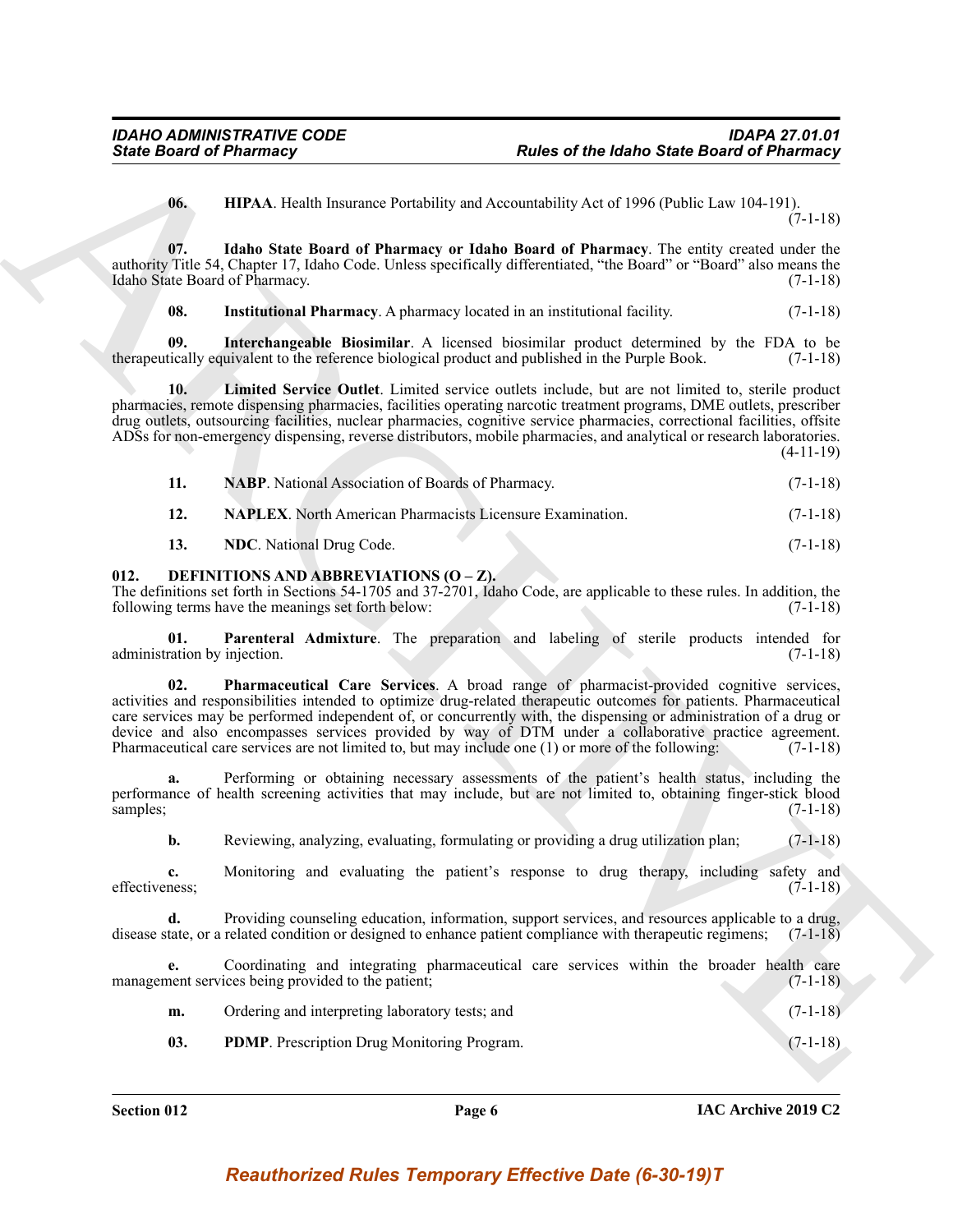### *IDAHO ADMINISTRATIVE CODE IDAPA 27.01.01*

<span id="page-6-2"></span>**04. Prepackaging**. The act of transferring a drug, manually or using an automated system, from a turer's original container to another container prior to receiving a prescription drug order. (7-1-18) manufacturer's original container to another container prior to receiving a prescription drug order.

<span id="page-6-3"></span>**05. Prescriber**. An individual currently licensed, registered, or otherwise authorized to prescribe and administer drugs in the course of professional practice. (7-1-18)

<span id="page-6-4"></span>**06. Purple Book**. The list of licensed biological products with reference product exclusivity and biosimilarity or interchangeability evaluations published by the FDA under the Public Health Service Act. (7-1-18)

<span id="page-6-5"></span>**Readily Retrievable**. Records are considered readily retrievable if they are able to be completely and legibly produced upon request within seventy-two  $(72)$  hours. (7-1-18)

<span id="page-6-6"></span>**08. Reconstitution**. The process of adding a diluent to a powdered medication to prepare a solution or suspension, according to the product's labeling or the manufacturer's instructions. (7-1-18)

<span id="page-6-7"></span>**09.** Restricted Drug Storage Area. The area of a drug outlet where prescription drugs are prepared, deed, distributed, dispensed, or stored. (7-1-18) compounded, distributed, dispensed, or stored.

<span id="page-6-8"></span>**10. Skilled Nursing Facility**. An institutional facility or a distinct part of an institutional facility that is primarily engaged in providing daily skilled nursing care and related services. (7-1-18)

<span id="page-6-9"></span>**11. Technician**. Unless specifically differentiated, a term inclusive of pharmacy technician, certified technician, student technician, and technician-in-training to indicate an individual authorized by registration with the Board to perform pharmacy support services under the supervision of a pharmacist. (6-30-19)T

**12. Therapeutic Equivalent Drugs**. Products assigned an "A" code by the FDA in the Approved Drug Products with Therapeutic Equivalence Evaluations (Orange Book) and animal drug products published in the FDA Approved Animal Drug Products (Green Book). (7-1-18)

<span id="page-6-11"></span><span id="page-6-10"></span>

| 13. | <b>USP.</b> United States Pharmacopeia. |  |  |
|-----|-----------------------------------------|--|--|
|-----|-----------------------------------------|--|--|

<span id="page-6-13"></span><span id="page-6-12"></span>**14. USP-NF**. United State Pharmacopeia-National Formulary. (7-1-18)

**15. VAWD – Verified Accredited Wholesale Distributor**. An accreditation program for wholesale prospected through NABP. (7-1-18) distributors offered through NABP.

### <span id="page-6-0"></span>**013. – 099. (RESERVED)**

### **Subchapter A - General Provisions (Rules 100 through 199 - Standard Provisions)**

### <span id="page-6-14"></span><span id="page-6-1"></span>**100. PRACTICE OF PHARMACY: GENERAL APPROACH.**

<span id="page-6-16"></span><span id="page-6-15"></span>To evaluate whether a specific act is within the scope of pharmacy practice in or into Idaho, or whether an act can be delegated to other individuals under their supervision, a licensee or registrant of the Board must independently determine whether: (7-1-18)

- Since Browning in the state of length and proposed the bathom Since of Philosopher Control (1913)<br>
ARCHIVED TO THE SINCE CONTRATIONS (1913) and the state of the state of the state of the state of the state of the state of **01. Express Prohibition**. The act is expressly prohibited by: (7-1-18) **a.** The Idaho Pharmacy Act, Title 54, Chapter 17, Idaho Code; (7-1-18) **b.** The Uniform Controlled Substances Act, Title 37, Chapter 27, Idaho Code; (7-1-18) **c.** The rules of the Idaho State Board of Pharmacy; or (7-1-18) **d.** Any other applicable state or federal laws, rules or regulations. (7-1-18)
	- **02. Education, Training, and Experience**. The act is consistent with licensee or registrant's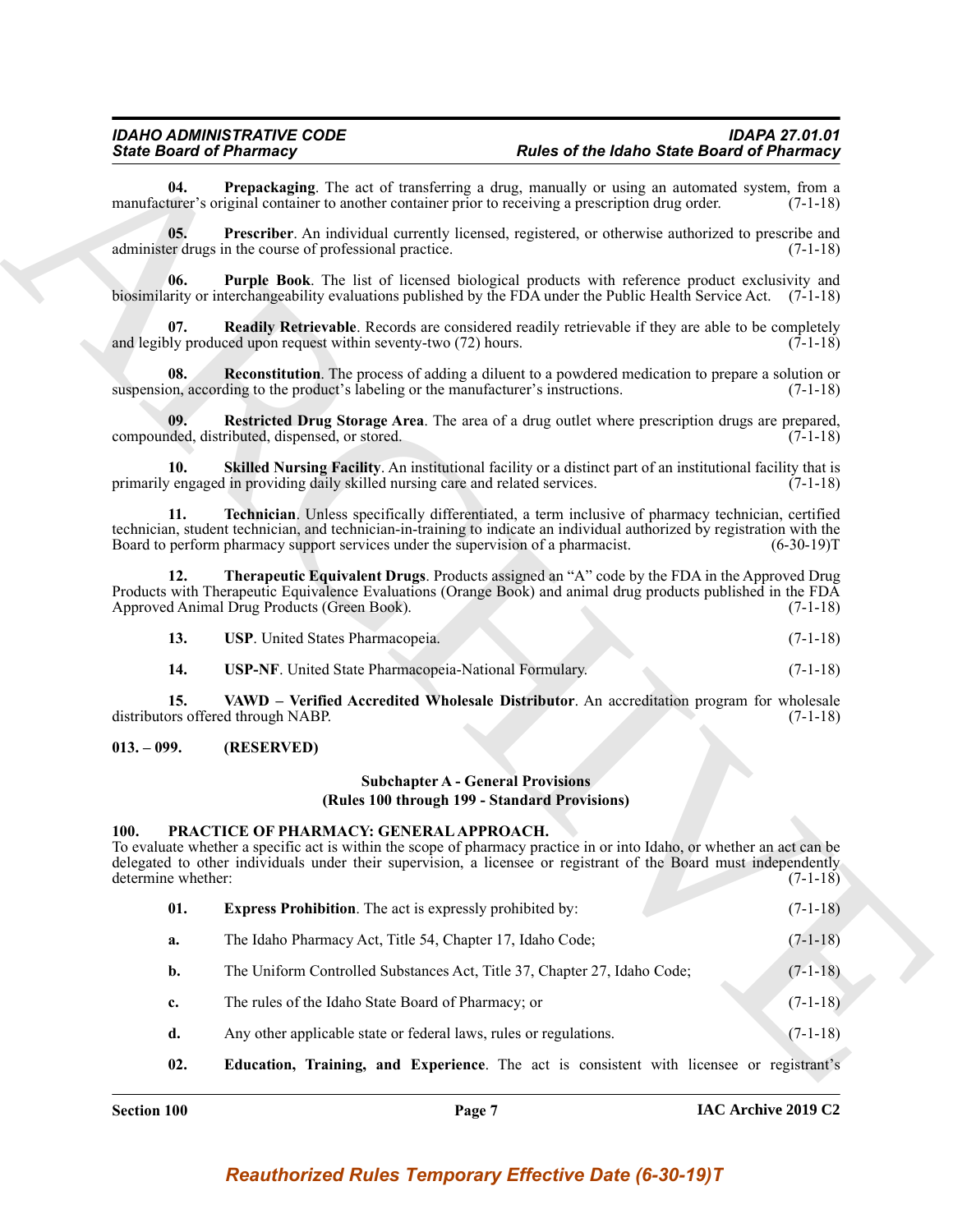education, training, and experience. (4-11-19)

<span id="page-7-10"></span>**03. Standard of Care**. Performance of the act is within the accepted standard of care that would be provided in a similar setting by a reasonable and prudent licensee or registrant with similar education, training and experience. (7-1-18) experience. (7-1-18)

### <span id="page-7-11"></span><span id="page-7-0"></span>**101. PRESCRIBER PERFORMANCE OF PHARMACY FUNCTIONS.**

For the purposes of this chapter, any function that a pharmacist may perform may similarly be performed by an Idaho prescriber or may be delegated by an Idaho prescriber to appropriate support personnel, in accordance with the prescriber's practice act. (7-1-18)

### <span id="page-7-15"></span><span id="page-7-1"></span>**102. WAIVERS OR VARIANCES.**

<span id="page-7-16"></span>**01. Criteria**. The board may grant or deny, in whole or in part, a waiver of, or variance from, specified rules if the granting of the waiver or variance is consistent with the Board's mandate to promote, preserve and protect public health, safety and welfare.  $(7-1-18)$ 

<span id="page-7-17"></span>**02. Emergency Waiver**. In the event of an emergency declared by the President of the United States, the Governor of the State of Idaho, or by any other person with legal authority to declare an emergency, the Board may waive any requirement of these rules for the duration of the emergency. (7-1-18)

### <span id="page-7-9"></span><span id="page-7-4"></span><span id="page-7-2"></span>**103. BOARD INSPECTIONS AND INVESTIGATIONS.**

**01. Records Subject to Board Inspection**. Records created, maintained, or retained by Board licensees or registrants in compliance with statutes or rules enforced by the Board must be made available for inspection upon request by Board inspectors or authorized agents. It is unlawful to refuse to permit or to obstruct a Board inspection. (7-1-18)

<span id="page-7-7"></span>**02. Inspections**. Prior to the commencement of business, as applicable, and thereafter at regular intervals, registrants and licensees must permit the Board or its compliance officers to enter and inspect the premises and to audit the records of each drug outlet for compliance with laws enforced by or under the Board's jurisdiction.

(7-1-18)

<span id="page-7-5"></span>**03. Inspection Deficiencies**. Deficiencies noted must be promptly remedied, and if requested, the Board office notified of corrective measures. One (1) follow-up inspection may be performed by the Board at no cost. For additional follow-up inspections, the drug outlet will be charged actual travel and personnel costs incurred in the inspection to be paid within ninety (90) days of inspection. (7-1-18)

<span id="page-7-6"></span>**04.** Inspection Reports. Inspection reports must be reviewed with the Board inspector and signed by of the drug outlet upon completion of the exit interview. (7-1-18) an agent of the drug outlet upon completion of the exit interview.

<span id="page-7-8"></span>**05. Investigations**. Licensees or registrants must fully cooperate with Board investigations conducted to confirm compliance with laws enforced by the Board, to gather information pertinent to a complaint received by the Board, or to enforce disciplinary actions. (7-1-18)

### <span id="page-7-12"></span><span id="page-7-3"></span>**104. UNPROFESSIONAL CONDUCT.**

<span id="page-7-14"></span>The following acts or practices by any licensee or registrant are declared to be specifically, but not by way of limitation, unprofessional conduct and conduct contrary to the public interest. (7-1-18)

Since Board of Pharmacy<br>
Since Board of Pharmacy<br>
station and the station of Concerns of the active with the second station of Pharmacy<br>
systems of the station of Concerns of the active with the second station of the tree **01. Unethical Conduct**. Conduct in the practice of pharmacy or in the operation of a pharmacy that may reduce the public confidence in the ability and integrity of the profession of pharmacy or endangers the public health, safety, and welfare. A violation of this section includes committing fraud, misrepresentation, negligence, concealment, or being involved in dishonest dealings, price fixing, or breaching the public trust with respect to the practice of pharmacy. (7-1-18)

<span id="page-7-13"></span>Lack of Fitness. A lack of fitness for professional practice due to incompetency, personal habits, drug or alcohol dependence, physical or mental illness, or for any other cause that endangers public health, safety, or

**Section 101 Page 8**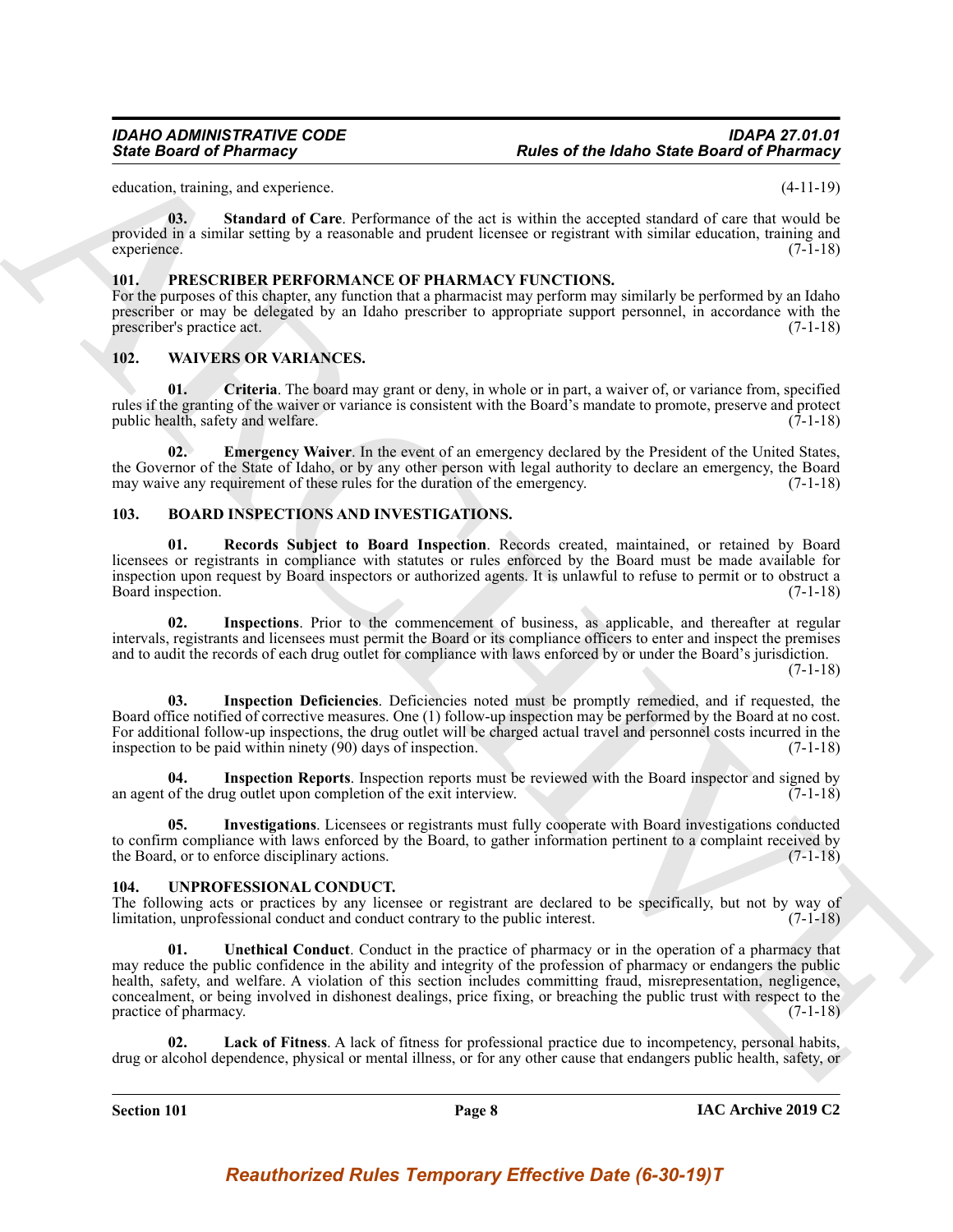<span id="page-8-8"></span>welfare. (7-1-18)

**03. On-Duty Intoxication or Impairment**. Intoxication, impairment, or consumption of alcohol or drugs while on duty, including break periods after which the individual is expected to return to work, or prior to reporting to work. (7-1-18)

<span id="page-8-1"></span>**04. Diversion of Drug Products and Devices**. Supplying or diverting drugs, biologicals, and other medicines, substances, or devices legally sold in pharmacies that allows the circumvention of laws pertaining to the legal sale of these articles. (7-1-18)

<span id="page-8-13"></span>**05. Unlawful Possession or Use of Drugs**. Possessing or using a controlled substance without a lawful prescription drug order. A failed drug test creates a rebuttable presumption of a violation of this rule.  $(7-1-18)$ 

<span id="page-8-10"></span>**Prescription Drug Order Noncompliance**. Failing to follow the instructions of the person writing, making, or ordering a prescription as to its refills, contents, or labeling except as provided in these rules.

(7-1-18)

<span id="page-8-4"></span>**07. Failure to Confer**. Failure to confer with the prescriber when necessary or appropriate or filling a prescription if necessary components of the prescription drug order are missing or questionable. (7-1-18)

<span id="page-8-2"></span>**08. Excessive Provision of Controlled Substances**. Providing an excessive amount of controlled substances. Evidentiary factors of a clearly excessive amount include, but are not limited to, the amount of controlled substances furnished and previous ordering patterns (including size and frequency of orders). (7-1-18)

<span id="page-8-12"></span><span id="page-8-5"></span>**09. Failure to Counsel or Offer Counseling**. Failing to counsel or offer counseling, unless specifically exempted or refused.

Since Board of Phistimacy<br>
Since Board of Phistimacy<br>
Since Board of Phistimacy<br>
Since Board of Phistimacy<br>
Since School of the Internet of the Internet of the Internet of the Internet of the Internet of the Internet of t **10. Substandard, Misbranded, Adulterated, or Expired Products**. Manufacturing, compounding, delivering, distributing, dispensing, or permitting to be manufactured, compounded, delivered, distributed or dispensed substandard, misbranded, or adulterated drugs or preparations or those made using secret formulas. Failing to remove expired drugs from stock. (4-11-19)

<span id="page-8-9"></span>**11. Prescriber Incentives**. Allowing a commission or rebate to be paid, or personally paying a commission or rebate, to a person writing, making, or otherwise ordering a prescription. (7-1-18)

<span id="page-8-3"></span>**12. Exclusive Arrangements**. Participation in a plan or agreement that compromises the quality or extent of professional services or limits access to provider facilities at the expense of public health or welfare.

(7-1-18)

**13. Failure to Report**. Failing to report to the Board any violation of statutes or rules pertaining to the practice of pharmacy or any act that endangers the health, safety, or welfare of patients or the public.  $(7-1-18)$ 

<span id="page-8-15"></span><span id="page-8-11"></span><span id="page-8-7"></span><span id="page-8-6"></span>**14. Failure to Follow Board Order**. Failure to follow an order of the Board. (7-1-18)

**15.** Use of False Information. Knowingly using false information in connection with the prescribing, g, administering, or dispensing of a controlled substance or other drug product is prohibited. (7-1-18) delivering, administering, or dispensing of a controlled substance or other drug product is prohibited.

**16.** Standard of Care. Acts or omissions within the practice of pharmacy which fail to meet the provided by other qualified licensees or registrants in the same or similar setting. (4-11-19) standard provided by other qualified licensees or registrants in the same or similar setting.

<span id="page-8-14"></span>**17. Unnecessary Services or Products**. Directly promoting or inducing for the provisions of health care services or products that are unnecessary or not medically indicated. (7-1-18)

**18. Controlled Substance Non-Compliance**. Violating provisions of the federal Controlled es Act or Title 37, Chapter 27, Idaho Code. (6-30-19) Substances Act or Title 37, Chapter 27, Idaho Code.

<span id="page-8-0"></span>**105. – 199. (RESERVED)**

**Section 104 Page 9**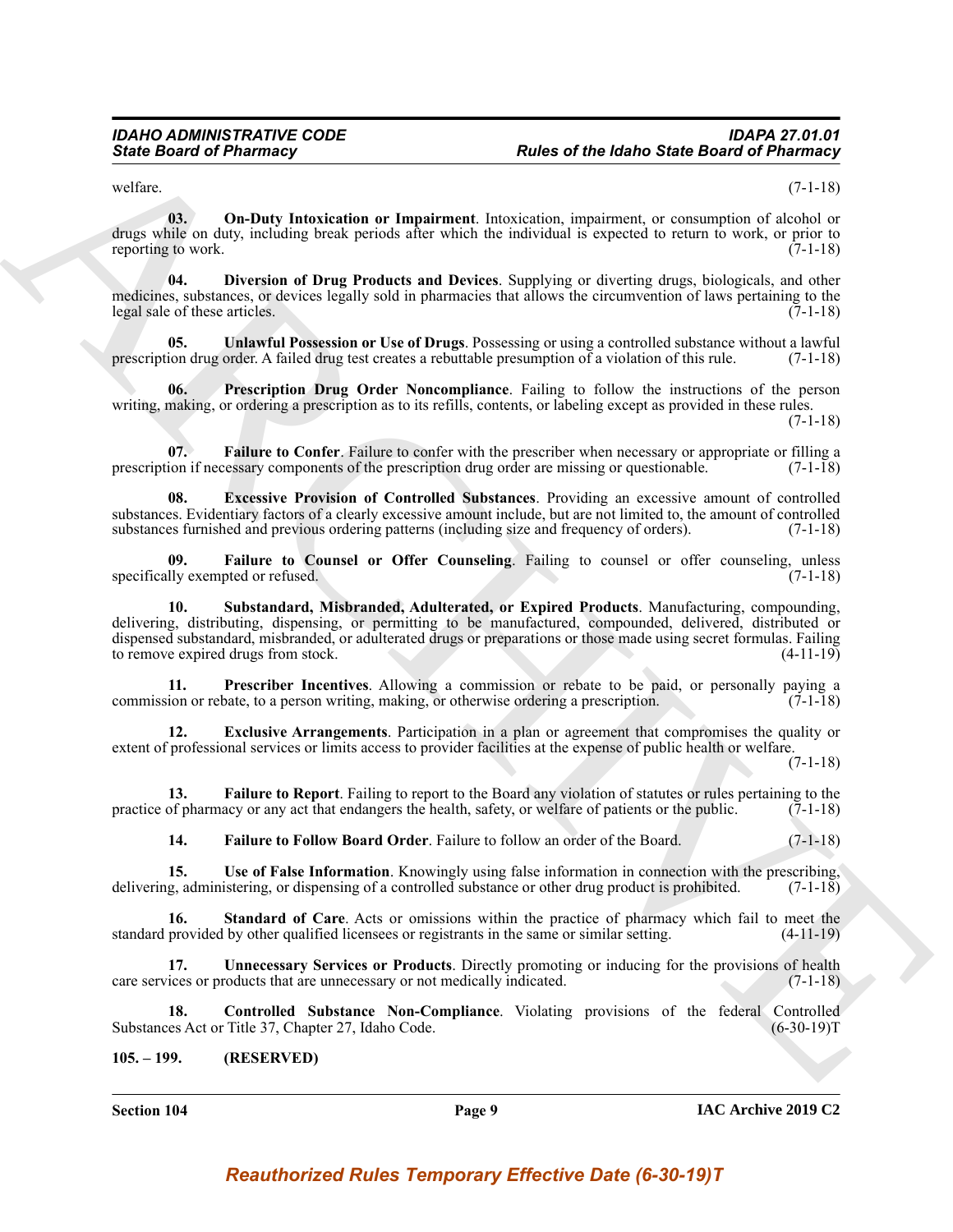### **Subchapter B - Rules Governing Licensure and Registration (Rules 200 through 299 - Standard Provisions)**

### <span id="page-9-6"></span><span id="page-9-0"></span>**200. BOARD OF PHARMACY LICENSURE AND REGISTRATION.**

The Board will issue or renew a license or certificate of registration upon application and determination that the applicant has satisfied the requirements of applicable statutes, and any additional criteria specified by these rules. Licenses or registrations required by state or federal law, or both, must be obtained prior to engaging in these practices or their supportive functions. (7-1-18)

### <span id="page-9-7"></span><span id="page-9-1"></span>**201. LICENSURE AND REGISTRATION: GENERAL REQUIREMENTS.**

<span id="page-9-8"></span>**01. Board Forms**. Initial licensure and registration applications, annual renewal applications, and other forms used for licensure, registration, or other purposes must be in such form as designated by the Board.

(7-1-18)

<span id="page-9-13"></span><span id="page-9-11"></span>**02. Incomplete Applications**. Information requested on the application or other form must be provided and submitted to the Board office with the applicable fee or the submission will be considered incomplete and will not be processed. Applications that remain incomplete after six (6) months from the date of initial submission will expire. (7-1-18)

Since Board of Pharmacy<br>
Subcluster B - Rules Covereing Labor Covereing Chemese and Replications<br>
The Board of Pharmacy Subcluster B - Rules Covereing Licenson and Replications (and the subcluster and determined the subcl **03. On-Time Annual Renewal Application**. Licenses and registrations must be renewed annually prior to expiration to remain valid. Timely submission of the renewal application is the responsibility of each licensee or registrant. Licenses and certificates of registration issued to individuals will expire annually on the last day of the individual's birth month, and on December 31 for facilities, unless an alternate expiration term or date is stated in these rules. (7-1-18)

<span id="page-9-12"></span>**04. Late Renewal Application**. Failure to submit a renewal application prior to the expiration date will cause the license or registration to lapse and will result in the assessment of a late fee and possible disciplinary action. A lapsed license or registration is invalid until renewal is approved by the Board and if not renewed within thirty (30) days after its expiration will require reinstatement. (7-1-18)

<span id="page-9-10"></span>**05.** Exemption. New licenses and registrations issued ten (10) weeks or less prior to the renewal due date are exempt from the renewal requirements that year only. (7-1-18)

<span id="page-9-9"></span>**06. Cancellation and Registration**. Failure to maintain the requirements for any registration will result in the cancellation of the registration. (7-1-18)

<span id="page-9-15"></span>**07. Reinstatement of License or Registration**. Unless otherwise specified in Board rule, consideration of a request for reinstatement of a license or registration will require a completed application on a Board form, submission of a completed fingerprint card, as applicable, and payment of any applicable fees due or delinquent at the time reinstatement is requested. (7-1-18)

<span id="page-9-14"></span>Parent or Legal Guardian Consent. No person under the age of eighteen (18), unless an emancipated minor, may submit an application for licensure or registration without first providing the Board with written consent from a parent or legal guardian. (7-1-18)

### <span id="page-9-3"></span><span id="page-9-2"></span>**202. BOARD FEES.**

<span id="page-9-4"></span>**01. Fee Determination and Collection**. Pursuant to the authority and limitations established by Sections 37-2715 and 54-1720(5)(a), Idaho Code, the Board has determined and will collect fees for the issuance, annual renewal, or reinstatement of licenses and certificates of registration to persons and drug outlets engaged in acts or practices regulated by the Board. (7-1-18)

<span id="page-9-5"></span>**02. Time and Method of Payment**. Fees are due at the time of application, submission, or request. Fees are payable to the "Idaho State Board of Pharmacy," are non-refundable, and will not be prorated. (7-1-18)

**Section 200 Page 10**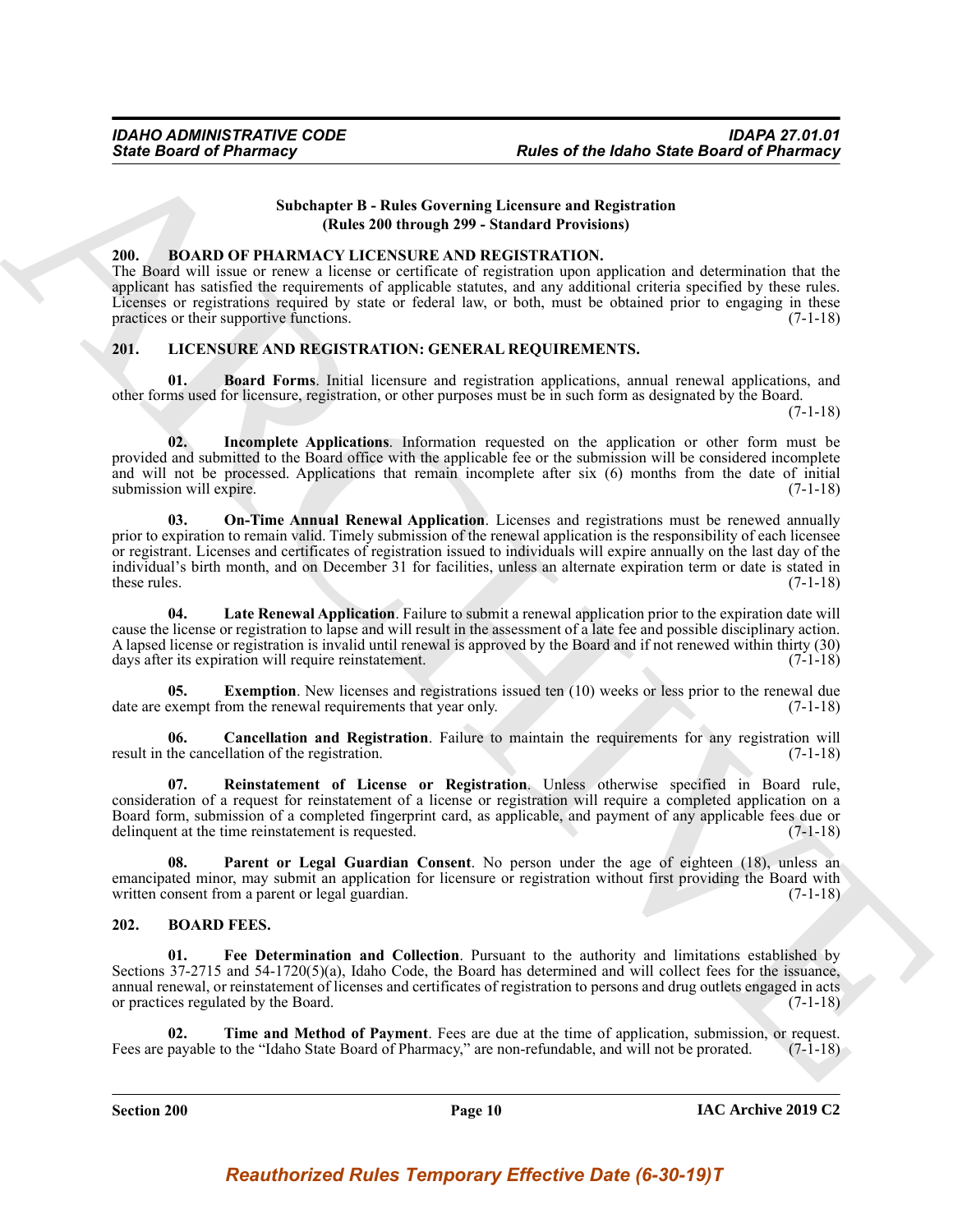### <span id="page-10-2"></span>*IDAHO ADMINISTRATIVE CODE IDAPA 27.01.01 State Board of Pharmacy Rules of the Idaho State Board of Pharmacy*

### <span id="page-10-0"></span>**203. FEE SCHEDULE.**

### <span id="page-10-7"></span><span id="page-10-4"></span><span id="page-10-3"></span><span id="page-10-1"></span>**01. Licenses and Registrations -- Professionals**.

| <b>License/Registration</b>                    | <b>Initial Fee</b> | <b>Annual Renewal Fee</b> |
|------------------------------------------------|--------------------|---------------------------|
| <b>Pharmacist License</b>                      | \$140              | \$130                     |
| Nonresident PIC Registration                   | \$290              | \$290                     |
| <b>Pharmacist Intern</b>                       | \$50               | \$50                      |
| Technician                                     | \$35               | \$35                      |
| Practitioner Controlled Substance Registration | \$60               | \$60                      |

### <span id="page-10-5"></span>**02. Certificates of Registration and Licensure -- Facilities**.

| <b>State Board of Pharmacy</b>                                                                                                                                                                                                                                                                                                                                                                                                                                                                                  |                    | <b>Rules of the Idaho State Board of Pharmacy</b> |            |
|-----------------------------------------------------------------------------------------------------------------------------------------------------------------------------------------------------------------------------------------------------------------------------------------------------------------------------------------------------------------------------------------------------------------------------------------------------------------------------------------------------------------|--------------------|---------------------------------------------------|------------|
| Fee for Dishonored Payment. A reasonable administrative fee may be charged for a dishonored<br>03.<br>check or other form of payment. If a license or registration application has been approved or renewed by the Board<br>and payment is subsequently dishonored, the approval or renewal is immediately canceled on the basis of the<br>submission of an incomplete application. The board may require subsequent payments to be made by cashier's check,<br>money order, or other form of guaranteed funds. |                    |                                                   | $(7-1-18)$ |
| 04.<br><b>Overpayment of Fees.</b> "Overpayment" refers to the payment of any fee in excess of the listed                                                                                                                                                                                                                                                                                                                                                                                                       |                    |                                                   |            |
| amount. Refunds issued will be reduced by a reasonable processing fee.                                                                                                                                                                                                                                                                                                                                                                                                                                          |                    |                                                   | $(7-1-18)$ |
| 05.<br>Fee Exemption for Controlled Substance Registrations. Persons exempt pursuant to federal law                                                                                                                                                                                                                                                                                                                                                                                                             |                    |                                                   |            |
| from fee requirements applicable to controlled substance registrations issued by the DEA are also exempt from fees<br>applicable to controlled substance registrations issued by the Board.                                                                                                                                                                                                                                                                                                                     |                    |                                                   | $(7-1-18)$ |
| 203.<br>FEE SCHEDULE.                                                                                                                                                                                                                                                                                                                                                                                                                                                                                           |                    |                                                   |            |
|                                                                                                                                                                                                                                                                                                                                                                                                                                                                                                                 |                    |                                                   |            |
| 01.<br><b>Licenses and Registrations -- Professionals.</b>                                                                                                                                                                                                                                                                                                                                                                                                                                                      |                    |                                                   |            |
| <b>License/Registration</b>                                                                                                                                                                                                                                                                                                                                                                                                                                                                                     | <b>Initial Fee</b> | <b>Annual Renewal Fee</b>                         |            |
| <b>Pharmacist License</b>                                                                                                                                                                                                                                                                                                                                                                                                                                                                                       | \$140              | \$130                                             |            |
| Nonresident PIC Registration                                                                                                                                                                                                                                                                                                                                                                                                                                                                                    | \$290              | \$290                                             |            |
| Pharmacist Intern                                                                                                                                                                                                                                                                                                                                                                                                                                                                                               | \$50               | \$50                                              |            |
|                                                                                                                                                                                                                                                                                                                                                                                                                                                                                                                 |                    |                                                   |            |
| Technician                                                                                                                                                                                                                                                                                                                                                                                                                                                                                                      | \$35               | \$35                                              |            |
| Practitioner Controlled Substance Registration<br>02.<br><b>Certificates of Registration and Licensure -- Facilities.</b>                                                                                                                                                                                                                                                                                                                                                                                       | \$60               | \$60                                              |            |
|                                                                                                                                                                                                                                                                                                                                                                                                                                                                                                                 |                    |                                                   |            |
| <b>License/Registration</b>                                                                                                                                                                                                                                                                                                                                                                                                                                                                                     | <b>Initial Fee</b> | <b>Annual Renewal Fee</b>                         |            |
| Drug Outlet (unless otherwise listed)                                                                                                                                                                                                                                                                                                                                                                                                                                                                           | \$100              | \$100                                             |            |
| <b>Wholesale License</b>                                                                                                                                                                                                                                                                                                                                                                                                                                                                                        | \$180              | \$180                                             |            |
| Wholesale Registration                                                                                                                                                                                                                                                                                                                                                                                                                                                                                          | \$150              | \$150                                             |            |
| Central Drug Outlet (Nonresident)<br>Mail Service Pharmacy                                                                                                                                                                                                                                                                                                                                                                                                                                                      | \$500              | \$250                                             |            |
|                                                                                                                                                                                                                                                                                                                                                                                                                                                                                                                 | \$500              | \$250                                             |            |
| Durable Medical Equipment Outlet<br><b>Outsourcing Facility (Nonresident)</b>                                                                                                                                                                                                                                                                                                                                                                                                                                   | \$50<br>\$500      | \$50<br>\$250                                     |            |
| Manufacturer                                                                                                                                                                                                                                                                                                                                                                                                                                                                                                    | \$150              | \$150                                             |            |
| Veterinary Drug Outlet                                                                                                                                                                                                                                                                                                                                                                                                                                                                                          | \$35               | \$35                                              | $(4-1-19)$ |
|                                                                                                                                                                                                                                                                                                                                                                                                                                                                                                                 |                    |                                                   |            |
| 03.<br>Late Fees and Reinstatements.                                                                                                                                                                                                                                                                                                                                                                                                                                                                            |                    |                                                   | $(7-1-18)$ |
| Category                                                                                                                                                                                                                                                                                                                                                                                                                                                                                                        |                    | Fee                                               |            |
| Late payment processing fee                                                                                                                                                                                                                                                                                                                                                                                                                                                                                     |                    | \$50                                              |            |

### <span id="page-10-6"></span>**03. Late Fees and Reinstatements**.

| Category                                  | Fee                                                |
|-------------------------------------------|----------------------------------------------------|
| Late payment processing fee               | \$50                                               |
| License or registration reinstatement fee | One-half (1/2) of the amount of the annual renewal |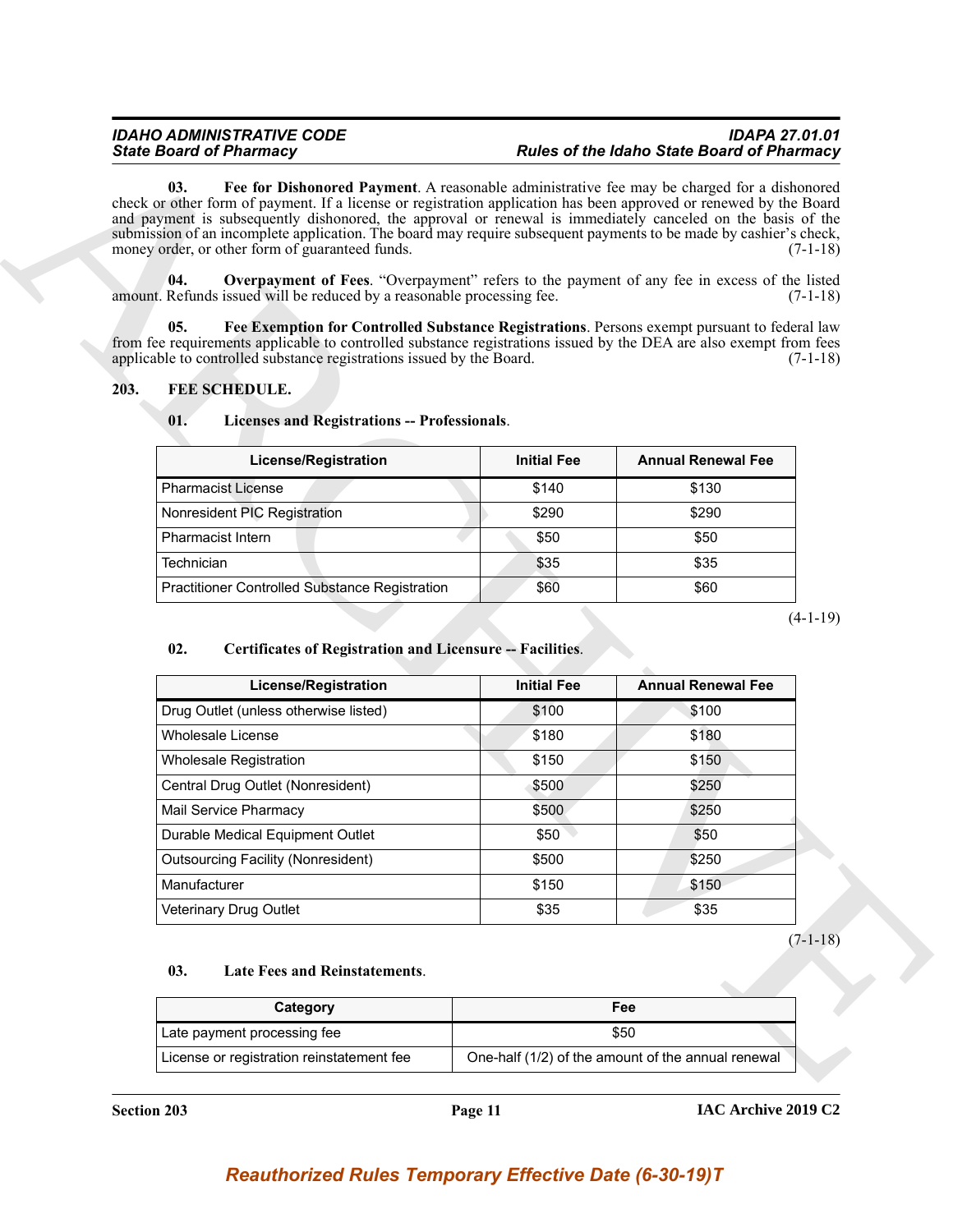(7-1-18)

### <span id="page-11-10"></span>**04. Administrative Services**.

| Category                                      | Fee  |
|-----------------------------------------------|------|
| Experiential hours certification              | \$25 |
| Duplicate pharmacist certificate of licensure | \$35 |

(7-1-18)

### <span id="page-11-0"></span>**204. – 209. (RESERVED)**

### <span id="page-11-5"></span><span id="page-11-1"></span>**210. DETERMINATION OF NEED FOR NONRESIDENT LICENSURE OR REGISTRATION.**

<span id="page-11-7"></span>**01.** Independent Practice. Nonresident pharmacists must be licensed if engaged in the independent of pharmacy across state lines and not practicing for an Idaho registered drug outlet. (7-1-18) practice of pharmacy across state lines and not practicing for an Idaho registered drug outlet.

<span id="page-11-9"></span>**02. Practice for an Idaho Registered Drug Outlet**. A nonresident pharmacist serving as the PIC for an Idaho registered nonresident drug outlet must be registered to practice into Idaho. All other nonresident pharmacists who are employed by, or affiliated with, and practicing for the Idaho registered nonresident drug outlet, but who are not the PIC, are exempt from license and registration requirements for practice into Idaho.  $(7-1-18)$ 

<span id="page-11-8"></span>**03. Multistate Pharmacists**. Multistate pharmacists, as defined in Section 54-1723B, Idaho Code, are exempt from separate licensure or registration in Idaho. (7-1-18)

<span id="page-11-6"></span>**04. Exemption from Separate Controlled Substance Registration**. All pharmacists who are practicing in or into Idaho are exempt from obtaining a separate controlled substance registration, but are subject to compliance with all requirements under Title 37, Chapter 27, Idaho Code. (7-1-18)

### <span id="page-11-12"></span><span id="page-11-2"></span>**211. PHARMACIST LICENSURE BY EXAMINATION.**

To be considered for licensure, a person must satisfy the requirements of Section 54-1722(1)(a) through (e), Idaho Code, submit to the Board an application for licensure by examination, and meet the following: (7-1-18)

<span id="page-11-14"></span>**01. Graduates of U.S. Pharmacy Schools**. Graduate from an ACPE-accredited school or college of pharmacy within the United States. (7-1-18)

<span id="page-11-13"></span>**02. Graduates of Foreign Pharmacy Schools**. Graduate from a school or college of pharmacy located outside of the United States, submit certification by the FPGEC, and complete a minimum of seventeen hundred forty (1,740) experiential hours as verified on an employer's affidavit signed by a pharmacist licensed and practicing in the United States. The Board may request verifiable business records to document the hours.  $(7-1-18)$ 

<span id="page-11-15"></span>**03. Licensure Examinations**. Qualified applicants must pass the NAPLEX in accordance with NABP standards. A candidate who fails the NAPLEX three (3) times must complete at least thirty (30) hours of continuing education accredited by an ACPE-accredited provider prior to being eligible to sit for each subsequent reexamination. Candidates are limited to five (5) total NAPLEX attempts. (4-1-19)

### <span id="page-11-16"></span><span id="page-11-3"></span>**212. PHARMACIST LICENSURE BY RECIPROCITY.**

Since Board of Phistomacy<br>
Transformation (7-1-15)<br>
14. Administrative Services<br>
Coulombiance Services<br>
Coulombiance Services<br>
Coulombiance Services<br>
Coulombiance Services<br>
253<br>
2011. In the principal of Phistomac of Dese An applicant for pharmacist licensure by reciprocity must satisfy the requirements of Section 54-1723, Idaho Code, and submit a preliminary application for licensure transfer through NABP. An applicant whose pharmacist license is currently restricted by a licensing entity in another state must appear before the Board to petition for licensure by reciprocity. An applicant not actively engaged in the practice of pharmacy during the year preceding the date of application may have to complete intern hours for each year away from the practice of pharmacy. (7-1-18)

### <span id="page-11-11"></span><span id="page-11-4"></span>**213. PHARMACIST LICENSE RENEWAL: CPE REQUIREMENTS.**

Each pharmacist applicant for license renewal must complete fifteen (15) CPE hours each calendar year between January 1 and December 31. (7-1-18)

**Section 210 Page 12**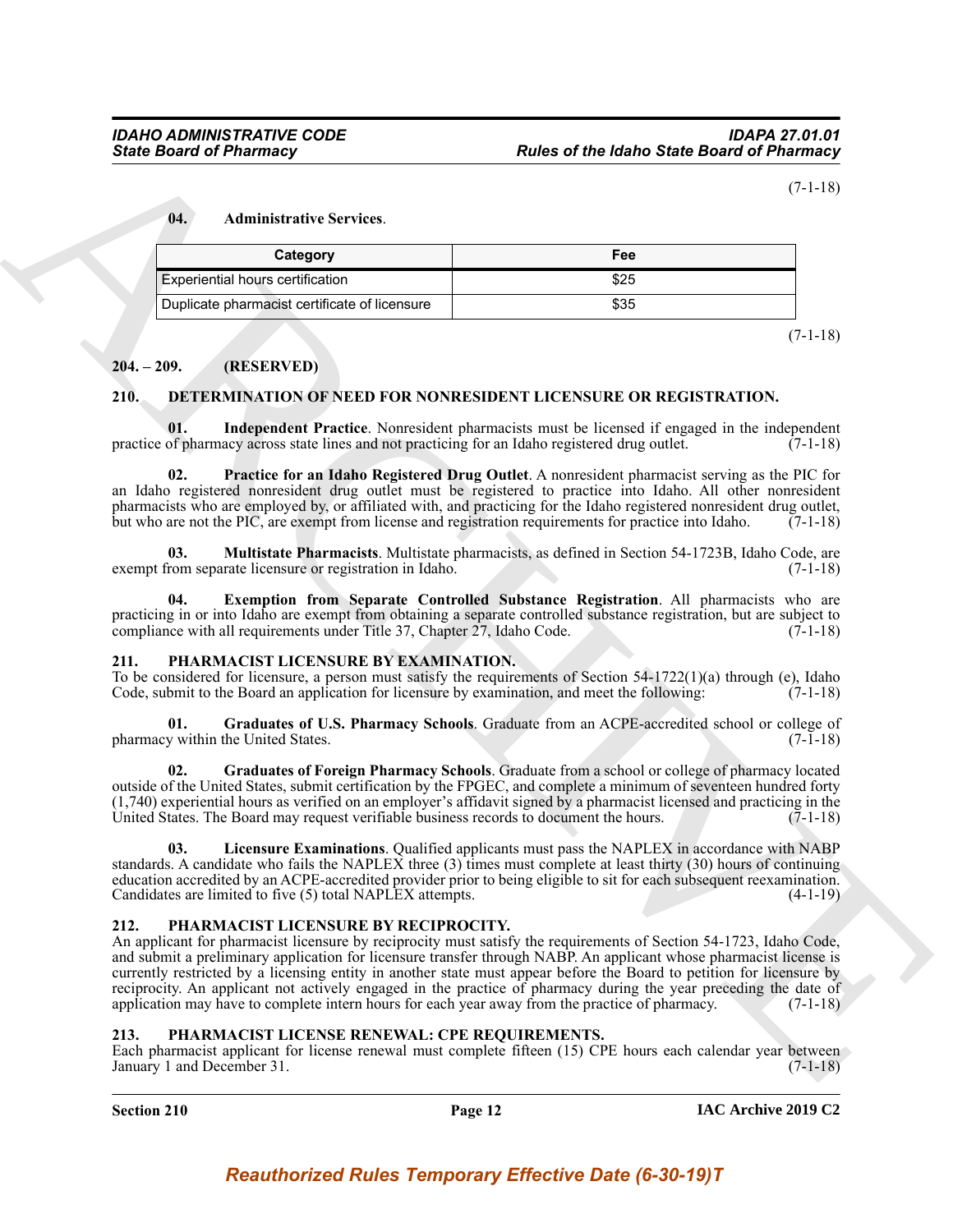**01. ACPE**. At least twelve (12) of the CPE hours obtained must be from programs by an ACPE that have a participant designation of "P" (for pharmacist) as the suffix of the ACPE universal program number. ACPE credits must be reported to and documented in CPE Monitor in order to be accepted. (7-1-18)

<span id="page-12-13"></span><span id="page-12-12"></span>**02. CME**. A maximum of three (3) of the hours may be obtained from CME, if the credits are:

(7-1-18)

**a**. Obtained from an ACCME accredited provider; and  $(7-1-18)$ 

**b.** A certificate is furnished that identifies the name of the ACCME accredited provider and a clear reference to its accreditation status, the title of the CME program, the completed hours of instruction, the date of completion, and the name of the individual obtaining the credit. All CME certificates must be submitted to the Board between December 1 and December 31. (7-1-18)

### <span id="page-12-9"></span><span id="page-12-0"></span>**214. PHARMACIST LICENSE: REINSTATEMENT.**

The Board may, at its discretion, consider reinstatement of a pharmacist license upon receipt of a completed application, background check, and payment of the reinstatement and other fees due or delinquent at the time reinstatement is requested. (7-1-18)

<span id="page-12-11"></span><span id="page-12-10"></span>**01. Satisfactory Evidence**. Reinstatement applicants must provide satisfactory evidence of completion of a minimum of thirty (30) CPE hours within the twenty-four (24) months prior to reinstatement and compliance with any direct orders of the Board. (7-1-18)

Since Board of Pharmacy<br>
Units of The board of Pharmacy<br>
Units of The board of Pharmacy<br>
Units of The board of Pharmacy<br>
Weight and the restriction of the China Since The China Since The Method Method Method Method<br>
21. C **02. Additional Requirements**. A pharmacist reinstatement applicant may be required to appear before the Board. The Board may also, at its discretion, impose additional requirements on a pharmacist reinstatement applicant who has not practiced as a pharmacist for the preceding twelve (12) months or longer that may include taking and passing an examination, completion of intern hours, completion of additional CPE hours, or other requirements determined necessary to acquire or demonstrate professional competency. (4-1-19)

### <span id="page-12-3"></span><span id="page-12-1"></span>**215. NONRESIDENT PIC REGISTRATION TO PRACTICE PHARMACY INTO IDAHO.**

To be registered as a nonresident PIC, an applicant must submit an application on a Board form including, but not  $\lim \left(4-1-19\right)$  (4-1-19)

<span id="page-12-5"></span>**01. Individual License Information**. Current pharmacist licensure information in all other states, including each state of licensure and each license number; (7-1-18)

<span id="page-12-4"></span>**02. Facility License Information**. The license or registration number of the facility for which the applicant will be practicing. (7-1-18)  $(7-1-18)$ 

### <span id="page-12-6"></span><span id="page-12-2"></span>**216. PHARMACIST INTERN REGISTRATION.**

<span id="page-12-7"></span>**01. Registration Requirements**. To be approved for and maintain registration as a pharmacist intern, the applicant must:

**a.** Currently be enrolled and in good standing in an accredited school or college of pharmacy, pursuing a professional degree in pharmacy; or (7-1-18)

**b.** Be a graduate of an accredited school or college of pharmacy within the United States and awaiting tion for pharmacist licensure; or examination for pharmacist licensure; or

**c.** Be a graduate of a school or college of pharmacy located outside the United States, obtain certification by the FPGEC, and be awaiting finalization of pharmacist licensure. (7-1-18)

### <span id="page-12-8"></span>**02. Renewal**. (7-1-18)

**a.** Current Students. A pharmacist intern registration must be renewed annually by July 15; however,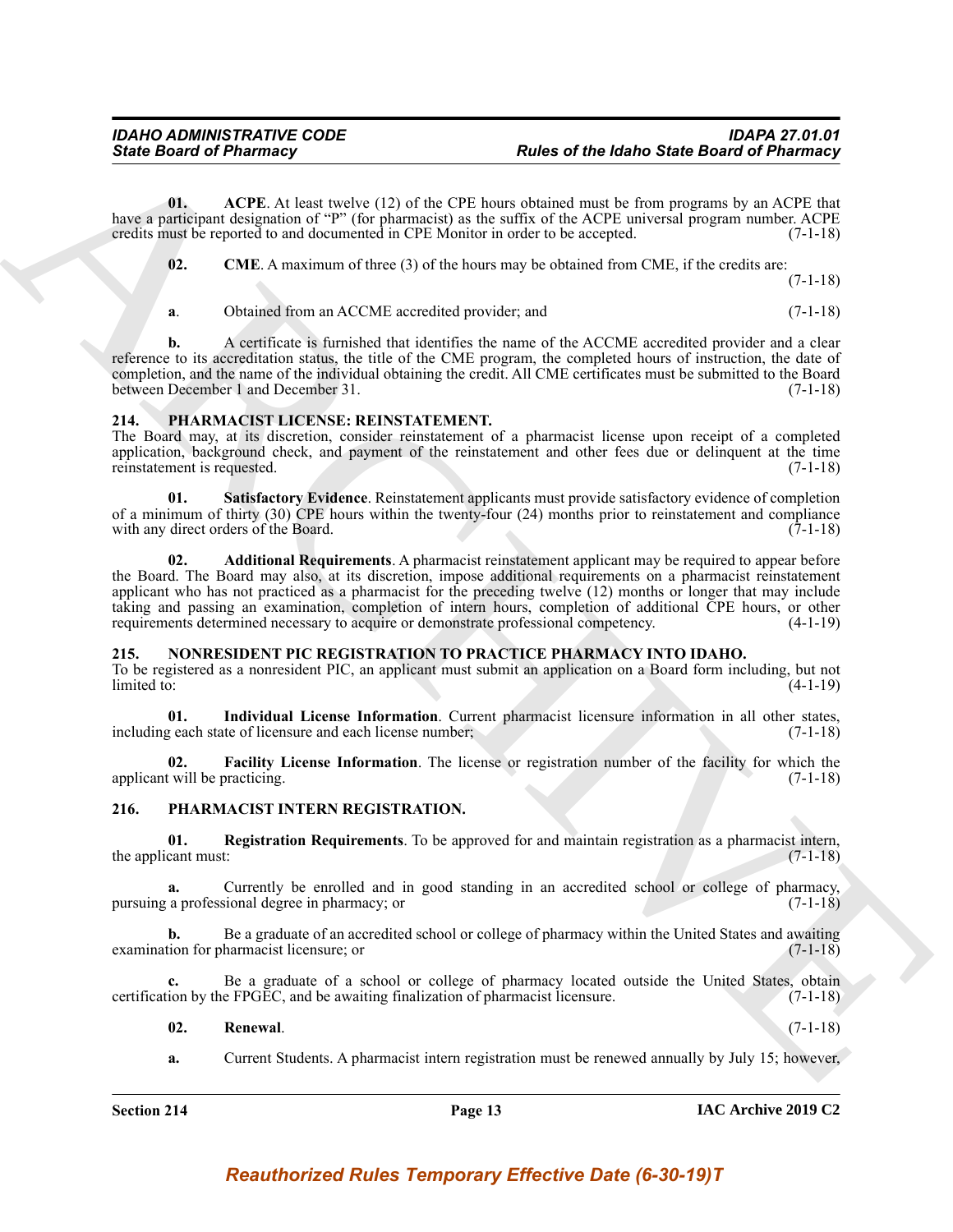the renewal fee will be waived, if renewed on time, for the duration of the student's enrollment in the school or college of pharmacy. Following graduation, if a pharmacist license application has been submitted, the pharmacist intern license will be extended at no cost for up to six (6) additional months from the date of application as a pharmacist, after which time the individual will need to submit a new application to continue to be a pharmacist  $\frac{1}{2}$  intern. (7-1-18)

**b.** Pharmacy Graduates. A graduate pharmacist intern registration may be obtained and renewed once within one (1) year from the date of issuance. The Board may, at its discretion, grant additional time to complete internship experience if unique circumstances present. (7-1-18)

### <span id="page-13-0"></span>**217. – 219. (RESERVED)**

### <span id="page-13-5"></span><span id="page-13-1"></span>**220. CERTIFIED TECHNICIAN REGISTRATION.**

To be approved for registration as a certified technician, a person must satisfy the following requirements: (7-1-18)

<span id="page-13-6"></span>**01.** Age. Be at least sixteen (16) years of age;  $(7-1-18)$ 

<span id="page-13-8"></span><span id="page-13-7"></span>**02. Education**. Be a high school graduate or the recipient of a high school equivalency diploma; and (7-1-18)

**03. Certification**. Have obtained and maintained certified pharmacy technician (CPhT) status through the Pharmacy Technician Certification Board (PTCB), the National Healthcareer Association (NHA), or their successors. (7-1-18)  $successors.$  (7-1-18)

### <span id="page-13-16"></span><span id="page-13-2"></span>**221. TECHNICIAN-IN-TRAINING REGISTRATION.**

<span id="page-13-17"></span>**01. Applying for Registration**. A person who has not obtained or maintained technician certification may apply for registration as a technician-in-training if the person satisfies all other requirements for registration as a certified technician. (7-1-18)

<span id="page-13-18"></span>**02. Duration**. An individual may register as a technician-in-training for a maximum of two (2) years from the date of issuance. (7-1-18)

### <span id="page-13-9"></span><span id="page-13-3"></span>**222. STUDENT TECHNICIAN.**

<span id="page-13-11"></span>**01. Registration Requirements**. Be at least sixteen (16) years of age, currently enrolled and in good in a high school or college supervised program. (7-1-18) standing in a high school or college supervised program.

<span id="page-13-10"></span>**Exemption from Criminal Background Check**. Student technician candidates under the age of exempt from the fingerprint-based criminal history check requirement of Idaho Code. (7-1-18) eighteen (18) are exempt from the fingerprint-based criminal history check requirement of Idaho Code.

<span id="page-13-12"></span>**03. Renewal**. A student technician registration must be renewed annually by July 15; however, the renewal fee will be waived, if renewed on time, for the duration of the student's enrollment in a technician training program. (7-1-18) program.  $(7-1-18)$ 

### <span id="page-13-14"></span><span id="page-13-13"></span><span id="page-13-4"></span>**223. TECHNICIAN EXEMPTIONS.**

Sink Book of Phinomagne Canadian and Research and Research Mathematical Action Sink Canadian and Phinomagne Canadian and Canadian and Canadian and Canadian and Canadian and Canadian and Canadian and Canadian and Canadian **01. Certification Exemption for Continuous Employment**. A technician registered with the Board and employed as a technician on June 30, 2009, is not required to obtain or maintain certification as a condition of registration renewal after June 30, 2009, as long as the registrant remains continuously employed as a technician by the same employer. If a registrant that qualifies for this exemption disrupts continuous employment as a technician with one employer, or if any change of ownership occurs at the technician's place of employment, the technician registration will become invalid. (7-1-18)

<span id="page-13-15"></span>**02. Duration Exemption**. The Board's executive director may grant a brief extension of duration of registration for a technician-in-training or a student technician for the purposes of employment continuity in the instance in which a technician is awaiting the completion of a requirement necessary to become a certified technician.

**Section 220 Page 14**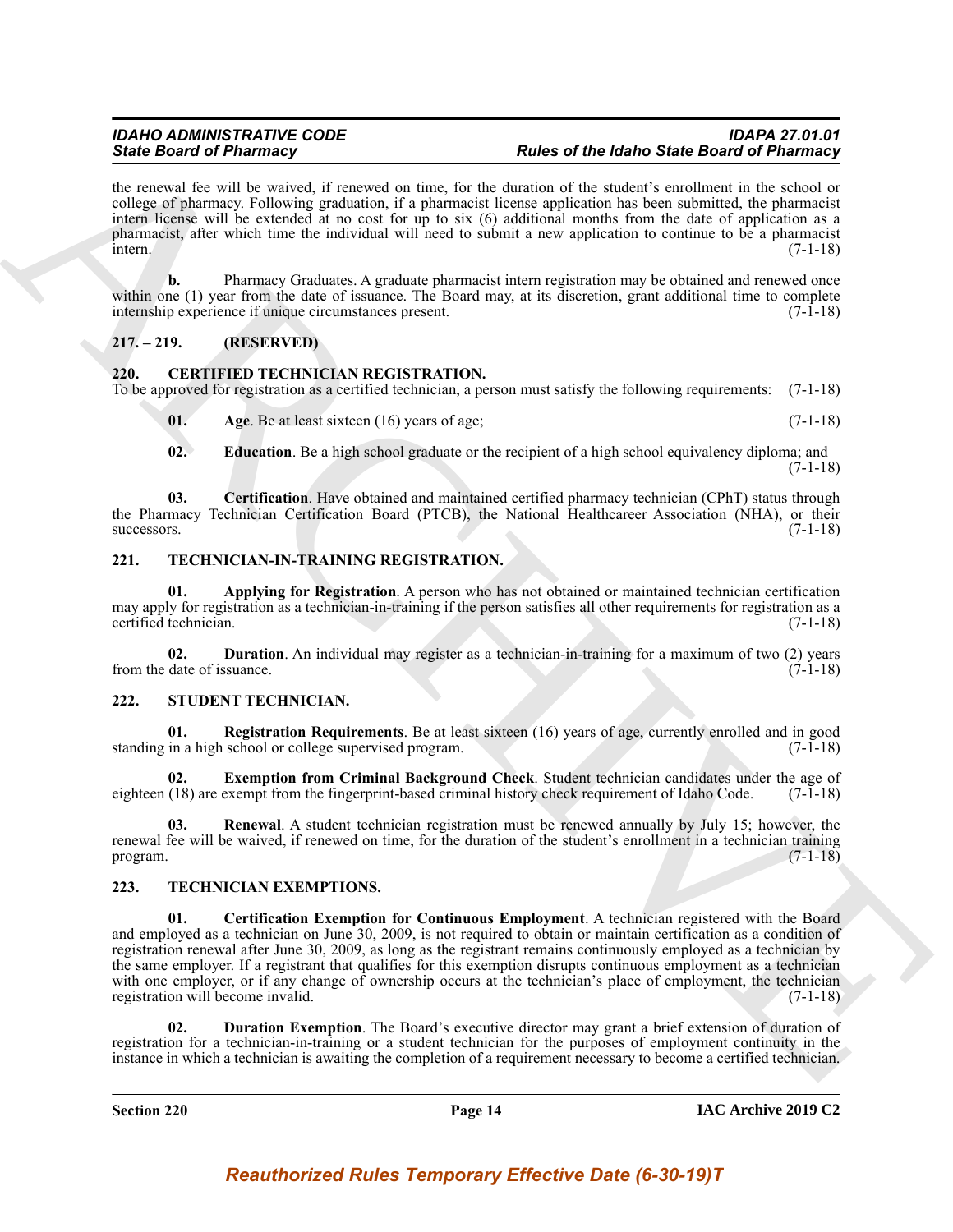(7-1-18)

#### <span id="page-14-14"></span><span id="page-14-0"></span>**224. PRACTITIONER CONTROLLED SUBSTANCE REGISTRATION.**

Any practitioner in Idaho who intends to prescribe, administer, dispense, or conduct research with a controlled substance must first obtain an Idaho practitioner controlled substance registration. (7-1-18)

<span id="page-14-16"></span>**01. State License**. An applicant must hold a valid license or registration to prescribe medications from a licensing entity established under Title 54, Idaho Code. (7-1-18)

<span id="page-14-15"></span>**02. DEA Registration**. An applicant must also hold a valid federal DEA registration, if required under federal law. (7-1-18) federal law. (7-1-18)

<span id="page-14-1"></span>**225. – 229. (RESERVED)**

### <span id="page-14-5"></span><span id="page-14-2"></span>**230. DRUG OUTLET LICENSURE AND REGISTRATION: GENERAL REQUIREMENTS.**

<span id="page-14-9"></span>A license or a certificate of registration is required for drug outlets prior to doing business in or into Idaho. A license or certificate of registration will be issued by the Board to drug outlets pursuant to, and in the general classifications defined by, Section 54-1729, Idaho Code. (7-1-18)

Since Board of Pharmacy<br>
26 de Board of Pharmacy<br>
27 de Leon Correspondent and Resistent and New York (NTR CATTEXTIV)<br>
28 de la Correspondent and Resistent and Resistent and Resistent and Resistent and Resistent and Resis **01. New Drug Outlet Inspections**. Prior to approving the issuance of a new license or registration, each drug outlet may be inspected to confirm that the facility is compliant with applicable law. Prescription drugs may not be delivered to a new drug outlet location prior to satisfactory completion of an opening inspection. A change of ownership of a currently registered pharmacy will not require an onsite inspection prior to issuance of a new pharmacy registration unless a structural remodel occurs. (7-1-18)

<span id="page-14-8"></span>**02. License and Registration Transferability**. Drug outlet licenses and registrations are location and owner specific and are nontransferable as to person or place. If the ownership or location of an outlet changes, any registration or license issued to it by the Board is void. (7-1-18) registration or license issued to it by the Board is void.

<span id="page-14-13"></span>**03. Temporary Licenses**. Upon request on a Board form, the Board may issue a temporary pharmacy license number prior to the pharmacy being open for business provided that the proposed location is in Idaho.

(7-1-18)

<span id="page-14-10"></span>**04. Nonresident Drug Outlet**. The Board may license or register a drug outlet licensed or registered under the laws of another state if the other state's standards are comparable to those in Idaho and acceptable to the Board, evidenced by an inspection report. (7-1-18)

<span id="page-14-6"></span>**05.** Change of Ownership. The registrant must notify the Board of a drug outlet's change of ownership at least ten (10) days prior to the event on a Board form. (7-1-18)

<span id="page-14-11"></span>**06. Permanent Closing**. A registrant must notify the Board and the general public of the pharmacy's permanent closing at least ten (10) days prior to closing. The notice must include the proposed date of closure and the new location of the prescription files. The closing inventory record of controlled substances must be retained.

 $(7-1-18)$ 

<span id="page-14-7"></span>**07. Exemption from Separate Controlled Substance Registration**. All drug outlets doing business in or into Idaho who hold a valid license or registration from the Board are exempt from obtaining a separate controlled substance registration, but are subject to compliance with all requirements under Title 37, Chapter 27, Idaho Code. (7-1-18)

<span id="page-14-12"></span>**08. Sterile Preparation Endorsement**. A drug outlet engaged in sterile preparation must obtain a single endorsement for one (1) or more hood or aseptic environmental control devices. (7-1-18)

### <span id="page-14-3"></span>**231. -- 239. (RESERVED)**

### <span id="page-14-17"></span><span id="page-14-4"></span>**240. WHOLESALER LICENSURE AND REGISTRATION.**

**Section 224 Page 15**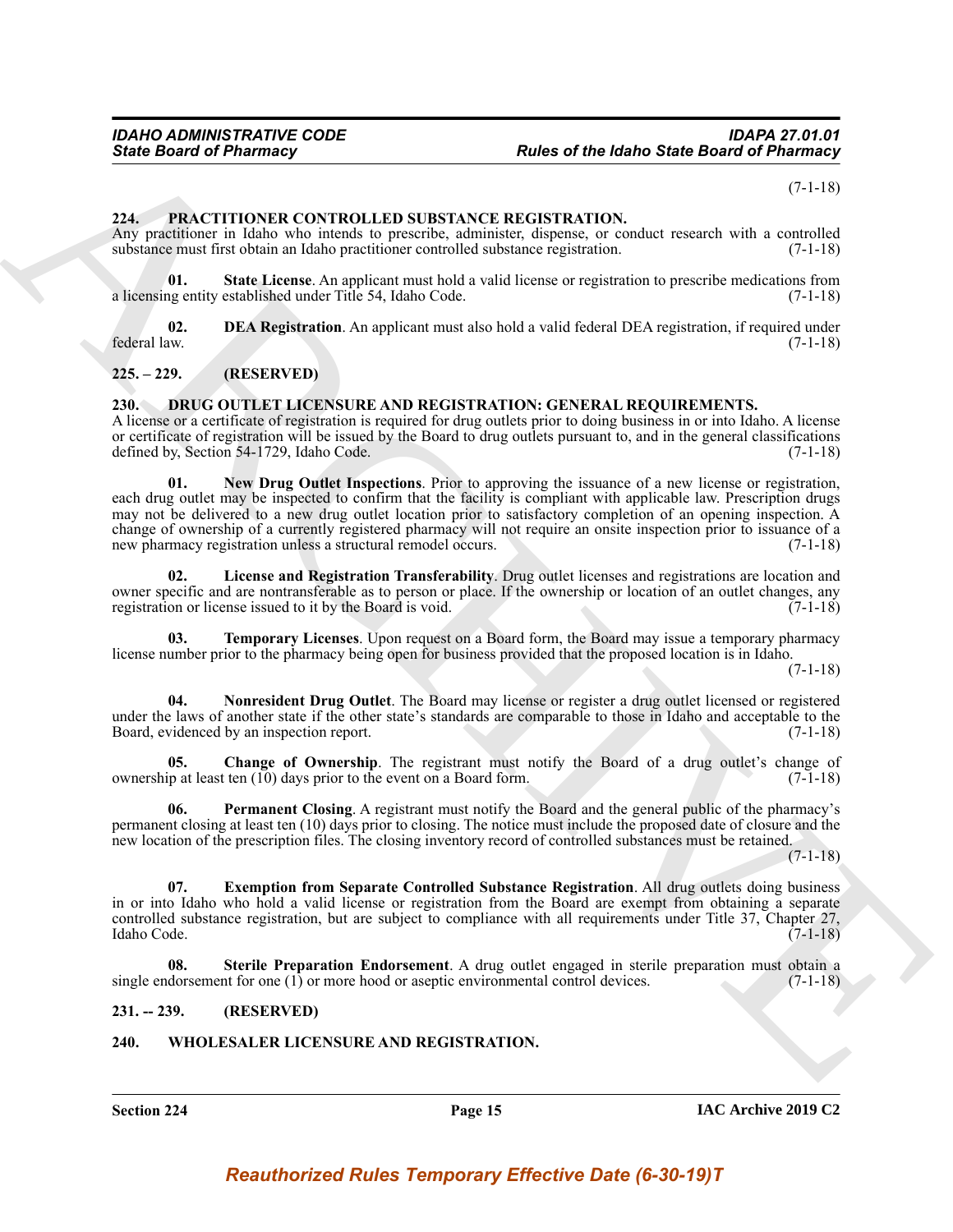### *IDAHO ADMINISTRATIVE CODE IDAPA 27.01.01 State Board of Pharmacy Rules of the Idaho State Board of Pharmacy*

<span id="page-15-14"></span>**01. Wholesaler Licensure**. In addition to the information required pursuant to Section 54-1753, Idaho Code, the following information must be provided under oath by each applicant for wholesaler licensure as part of the initial licensing procedure and for each renewal on a Board form: (7-1-18)

**a.** Any felony conviction or any conviction of the applicant relating to wholesale or retail prescription drug distribution or distribution of controlled substances. (7-1-18)

**b.** Any discipline of the applicant by a regulatory agency in any state for violating any law relating to wholesale or retail prescription drug distribution or distribution of controlled substances. (7-1-18)

<span id="page-15-13"></span>**02. VAWD Accreditation**. The Board will recognize a wholesaler's VAWD accreditation by NABP for purposes of reciprocity and satisfying the new drug outlet inspection requirements of these rules. (7-1-18)

<span id="page-15-15"></span>**03. Wholesaler Registration**. Except when licensed pursuant to the Idaho Wholesale Drug Distribution Act and these rules, a wholesaler that engages in wholesale distribution of DME supplies, prescription medical devices, or non-prescription drugs in or into Idaho must be registered by the Board. (7-1-18)

### <span id="page-15-0"></span>**241. – 249. (RESERVED)**

### <span id="page-15-10"></span><span id="page-15-1"></span>**250. MANUFACTURER REGISTRATION.**

Manufacturers must be registered as follows: (7-1-18)

<span id="page-15-11"></span>**01. Mail Service Pharmacy**. Those that ship, mail, or deliver dispensed prescription drugs or devices to an Idaho resident must be registered by the Board as a mail service pharmacy.

<span id="page-15-12"></span>**02. Manufacturer**. Those engaged in wholesale distribution must be registered as a manufacturer and comply with the Idaho Wholesale Drug Distribution Act and rules, as applicable. (7-1-18)

### <span id="page-15-2"></span>**251. – 299. (RESERVED)**

### **Subchapter C - Drug Outlet Practice Standards (Rules 300 through 399 - Drug Outlet Practice Standards)**

### <span id="page-15-4"></span><span id="page-15-3"></span>**300. DRUG OUTLETS: MINIMUM FACILITY STANDARDS.**

A resident drug outlet that dispenses prescription drugs to patients in Idaho must meet the following minimum requirements: (7-1-18)

<span id="page-15-8"></span>**01. Security and Privacy**. A drug outlet must be constructed and equipped with adequate security to protect its equipment, records and supply of drugs, devices and other restricted sale items from unauthorized access, acquisition or use. All protected health information must be stored and maintained in accordance with HIPAA.

(7-1-18)

<span id="page-15-6"></span>**02. Controlled Substance Storage**. Drug outlets that dispense prescription drugs must store controlled substances in accordance with federal law. (7-1-18)

<span id="page-15-5"></span>**03. Authorized Access to the Restricted Drug Storage Area**. Access to the restricted drug storage area must be limited to authorized personnel. (7-1-18)

<span id="page-15-9"></span><span id="page-15-7"></span>**04. Staffing**. A drug outlet must be staffed sufficiently to allow for appropriate supervision, to otherwise operate safely and, if applicable, to remain open during the hours posted as open to the public for business.  $(7-1-18)$ 

Since Brownware Leading the stationary and the stationary in the stationary in the stationary in the stationary and the stationary in the stationary and the stationary in the stationary in the stationary in the stationary **05. Electronic Recordkeeping System**. A drug outlet that dispenses more than twenty (20) prescriptions per day must use an electronic recordkeeping system to establish and store patient medication records and prescription drug order, refill, transfer information, and other information necessary to provide safe and appropriate patient care. The electronic recordkeeping system must have audit trail functionality that documents for each prescription drug order the identity of each individual involved at each step of its processing, filling, and

**Section 250 Page 16**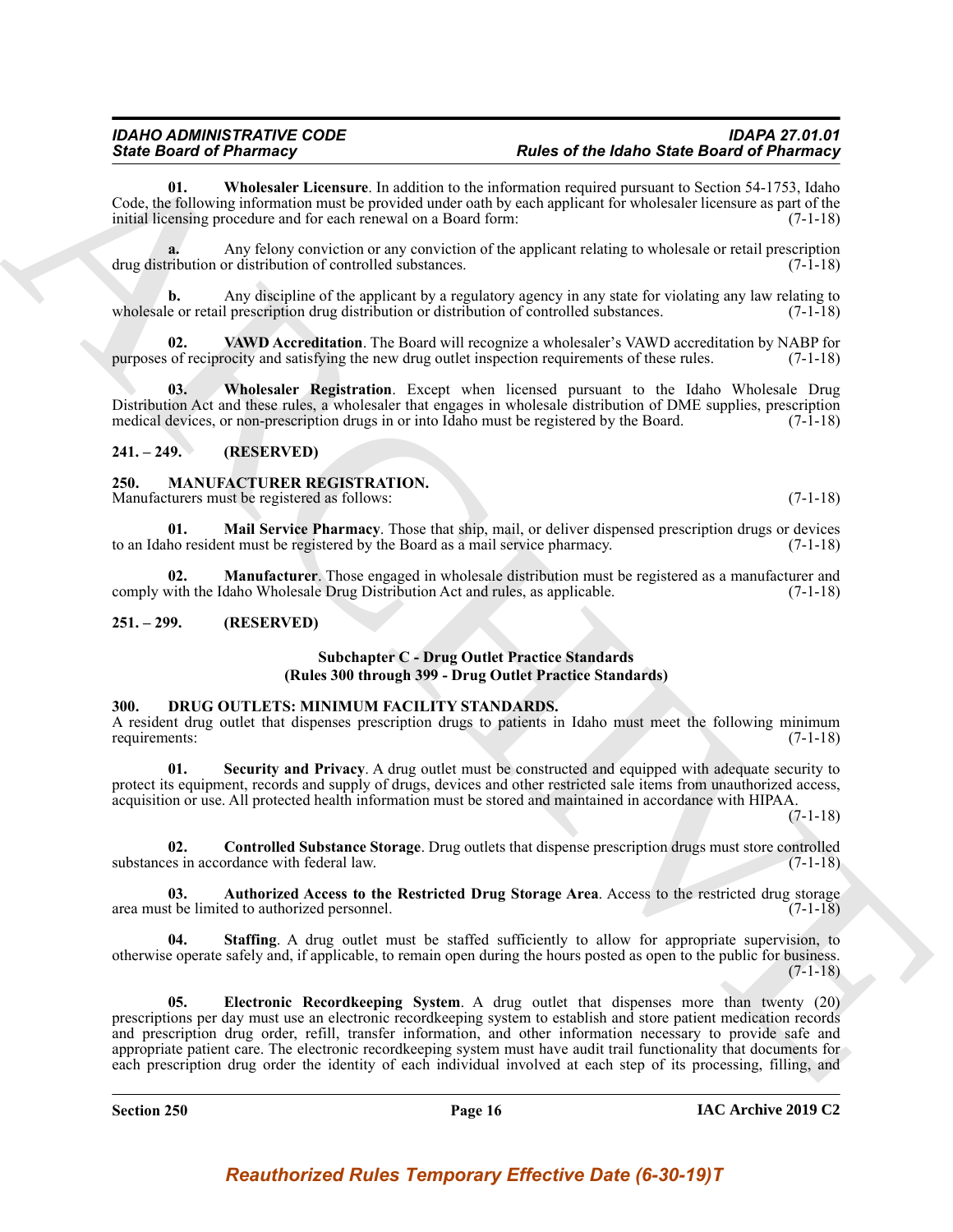dispensing or, alternatively, the identity of the pharmacist or prescriber responsible for the accuracy of these processes. (7-1-18) processes.  $(7-1-18)$ 

#### <span id="page-16-9"></span><span id="page-16-0"></span>**301. DRUG OUTLETS THAT DISPENSE PRESCRIPTION DRUGS: MINIMUM PRESCRIPTION FILLING REQUIREMENTS.**

Unless exempted by these rules, each drug outlet that dispenses prescription drugs to patients in Idaho must meet the following minimum requirements either at the drug outlet or through offsite pharmacy services: (7-1-18) following minimum requirements either at the drug outlet or through offsite pharmacy services:

<span id="page-16-13"></span>**01. Valid Prescription Drug Order**. Prescription drugs must only be dispensed pursuant to a valid prescription drug order as set forth in Subchapter D of these rules. (7-1-18)

**02. Prospective Drug Review**. Prospective drug review, as defined in Section 54-1705, Idaho Code,<br>provided as set forth in Section 54-1739, Idaho Code. (7-1-18) must be provided as set forth in Section 54-1739, Idaho Code.

<span id="page-16-14"></span><span id="page-16-12"></span><span id="page-16-11"></span><span id="page-16-10"></span>**03. Labeling**. Each drug must bear a complete and accurate label as set forth in these rules. (7-1-18)

Since Gradient of Phismapy<br>
Since Gradient of the plannets of the plannets of the plannets of the measure of the measure of the measure of<br>
The MaxChine and The MaxChine Control of the measure of the measure of the measur **04. Verification of Dispensing Accuracy**. Verification of dispensing accuracy must be performed to compare the drug stock selected to the drug prescribed. If not performed by a pharmacist or prescriber, an electronic verification system must be used that confirms the drug stock selected to fill the prescription is the same as indicated on the prescription label. A compounded drug may only be verified by a pharmacist or prescriber. (6-30-19)T

**05. Patient Counseling**. Counseling, as defined in Section 54-1705, Idaho Code, must be provided as set forth in Section 54-1739, Idaho Code. (7-1-18)

### <span id="page-16-2"></span><span id="page-16-1"></span>**302. DRUG OUTLETS THAT DISPENSE DRUGS TO PATIENTS WITHOUT AN ONSITE PHARMACIST OR PRESCRIBER.**

A drug outlet that dispenses drugs to patients in Idaho that does not have a pharmacist or prescriber onsite to perform or supervise pharmacy operations must comply with the following requirements: (7-1-18) or supervise pharmacy operations must comply with the following requirements:

### <span id="page-16-6"></span>**01. Security and Access**. (7-1-18)

**a.** The drug outlet must maintain video surveillance with an adequate number of views of the full facility and retain a high quality recording for a minimum of ninety (90) days. (7-1-18)

**b.** Proper identification controls of individuals accessing the restricted drug storage area must be utilized and access must be limited, authorized, and regularly monitored. (7-1-18)

**02. Technology**. The video and audio communication system used to counsel and interact with each patient or patient's caregiver, must be clear, secure, and HIPAA-compliant. (7-1-18)

### <span id="page-16-8"></span><span id="page-16-3"></span>**03. Controlled Substances Inventories**. (7-1-18)

<span id="page-16-7"></span>**a.** A perpetual inventory must be kept for all Schedule II controlled substances; and  $(7-1-18)$ 

**b.** If a perpetual inventory is not kept for all Schedule III through V substances, the pharmacist or r must inventory and audit at least three (3) random controlled substances quarterly. (7-1-18) prescriber must inventory and audit at least three  $(3)$  random controlled substances quarterly.

**Self-Inspection**. A pharmacist or prescriber must complete and retain a monthly in-person selfinspection of the drug outlet using a form designated by the Board.  $(7-1-18)$ 

<span id="page-16-4"></span>**05. Emergency Situations**. The drug outlet must be, or remain, closed to the public if any component of the surveillance or video and audio communication system is malfunctioning, until system corrections or repairs are completed. (7-1-18) are completed.  $(7-1-18)$ 

<span id="page-16-5"></span>**06. Exemption for Self-Service Systems**. A self-service ADS that is operating as a drug outlet is exempt from the video surveillance requirement and the self-inspection requirement of this rule. In addition, if counseling is provided by an onsite prescriber or pharmacist, a self-service ADS is exempt from the video and audio

**Section 301 Page 17**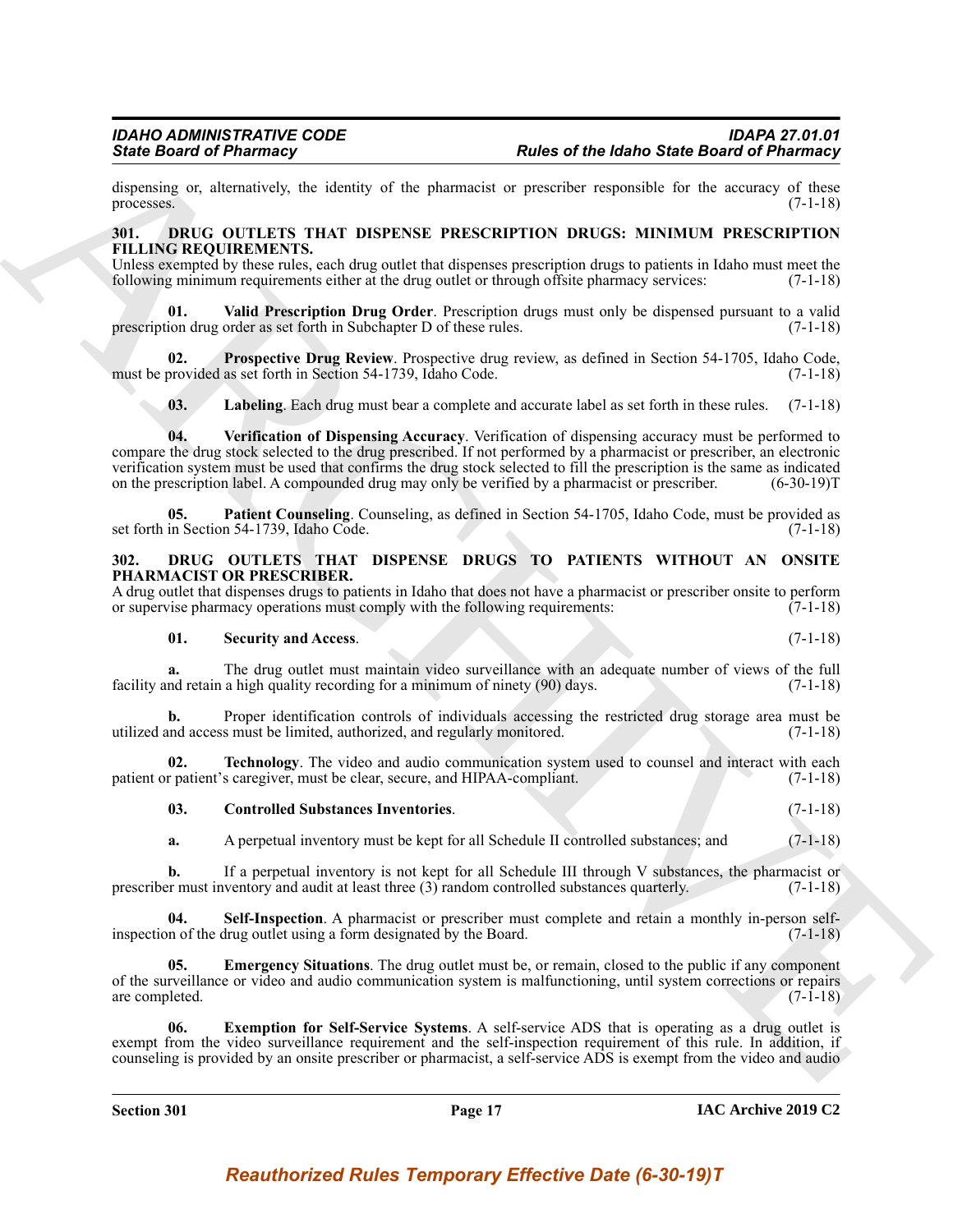<span id="page-17-3"></span>communication system requirements of this rule. (7-1-18)

**07. Exemption for Veterinarians**. Veterinarians practicing in accordance with their Idaho practice act are exempt from this rule.  $(7-1-18)$ 

### <span id="page-17-4"></span><span id="page-17-0"></span>**303. DRUGS STORED OUTSIDE OF A DRUG OUTLET FOR RETRIEVAL BY A LICENSED HEALTH PROFESSIONAL.**

Drugs may be stored in an alternative designated area outside the drug outlet, including, but not limited to, floor stock, in an emergency cabinet, in an emergency kit, or as emergency outpatient drug delivery from an emergency room at a registered institutional facility, provided the following conditions are met: (7-1-18)

<span id="page-17-8"></span>**01. Supervising Drug Outlet**. Drugs stored in such a manner must remain under the control of, and be routinely monitored by, the supervising drug outlet.

<span id="page-17-6"></span>**02. Secure Storage**. The area is appropriately equipped to ensure security and protection from 1 or tampering. (7-1-18) diversion or tampering.

<span id="page-17-5"></span>**03. Controlled Substances**. Controlled substances may only be stored in an alternative designated area as permitted by, and in accordance with, federal law. (7-1-18)

**04. Stocking and Replenishing**. Stocking or replenishing drugs in an alternative designated area may be performed by a pharmacist or prescriber, or by appropriate support personnel using either an electronic verification system or a two  $(2)$  person checking system. (7-1-18)

### <span id="page-17-1"></span>**304. – 349. (RESERVED)**

### <span id="page-17-12"></span><span id="page-17-7"></span>**Subchapter D - Rules Governing Pharmacist Prescriptive Authority (Rules 350 through 399 - Rules Governing Pharmacist Prescriptive Authority)**

### <span id="page-17-9"></span><span id="page-17-2"></span>**350. PHARMACIST PRESCRIBING: GENERAL REQUIREMENTS.**

In accordance with Section 54-1704, Idaho Code, a pharmacist may independently prescribe drugs, drug categories and devices provided the following general requirements are met:  $(7-1-18)$ 

**01. Education**. The pharmacist may only prescribe drugs or devices for conditions for which the pharmacist is educationally prepared and for which competence has been achieved and maintained. (7-1-18)

<span id="page-17-16"></span>**02. Patient-Prescriber Relationship**. The pharmacist may only issue a prescription for a legitimate medical purpose arising from a patient-prescriber relationship as defined in Section 54-1733, Idaho Code.  $(7-1-18)$ 

<span id="page-17-15"></span>**03. Patient Assessment**. The pharmacist must obtain adequate information about the patient's health status to make appropriate decisions based on the applicable standard of care. The pharmacist must maintain an updated patient assessment protocol with evidence-based inclusion, exclusion and referral criteria. (7-1-18)

<span id="page-17-10"></span>**04. Collaboration with Other Health Care Professionals**. The pharmacist must recognize the limits of the pharmacist's own knowledge and experience and consult with and refer to other health care professionals as appropriate. (7-1-18)

<span id="page-17-14"></span><span id="page-17-13"></span>**05.** Follow-Up Care Plan. The pharmacist must develop and implement an appropriate follow-up care luding any monitoring parameters, in accordance with clinical guidelines. (7-1-18) plan, including any monitoring parameters, in accordance with clinical guidelines.

Since Board of Phistomacy<br>
Since Board of Phistomacy<br>
Since Board of Phistomacy<br>
Since Board of Phistomacy<br>
Since Board visited the trace of the state of the contents when the contents when the contents of the product of<br> **06.** Notification. The pharmacist must inquire about the identity of the patient's primary care provider; and, if one is identified by the patient, provide notification within five (5) business days following the prescribing of a drug. In the instance in which the pharmacist is prescribing to close a gap in care or to supplement a valid prescription drug order, the pharmacist must alternatively notify the provider of record. (7-1-18) prescription drug order, the pharmacist must alternatively notify the provider of record.

<span id="page-17-11"></span>**07. Documentation**. The pharmacist must maintain documentation adequate to justify the care provided, including, but not limited to the information collected as part of the patient assessment, the prescription

**Section 303 Page 18**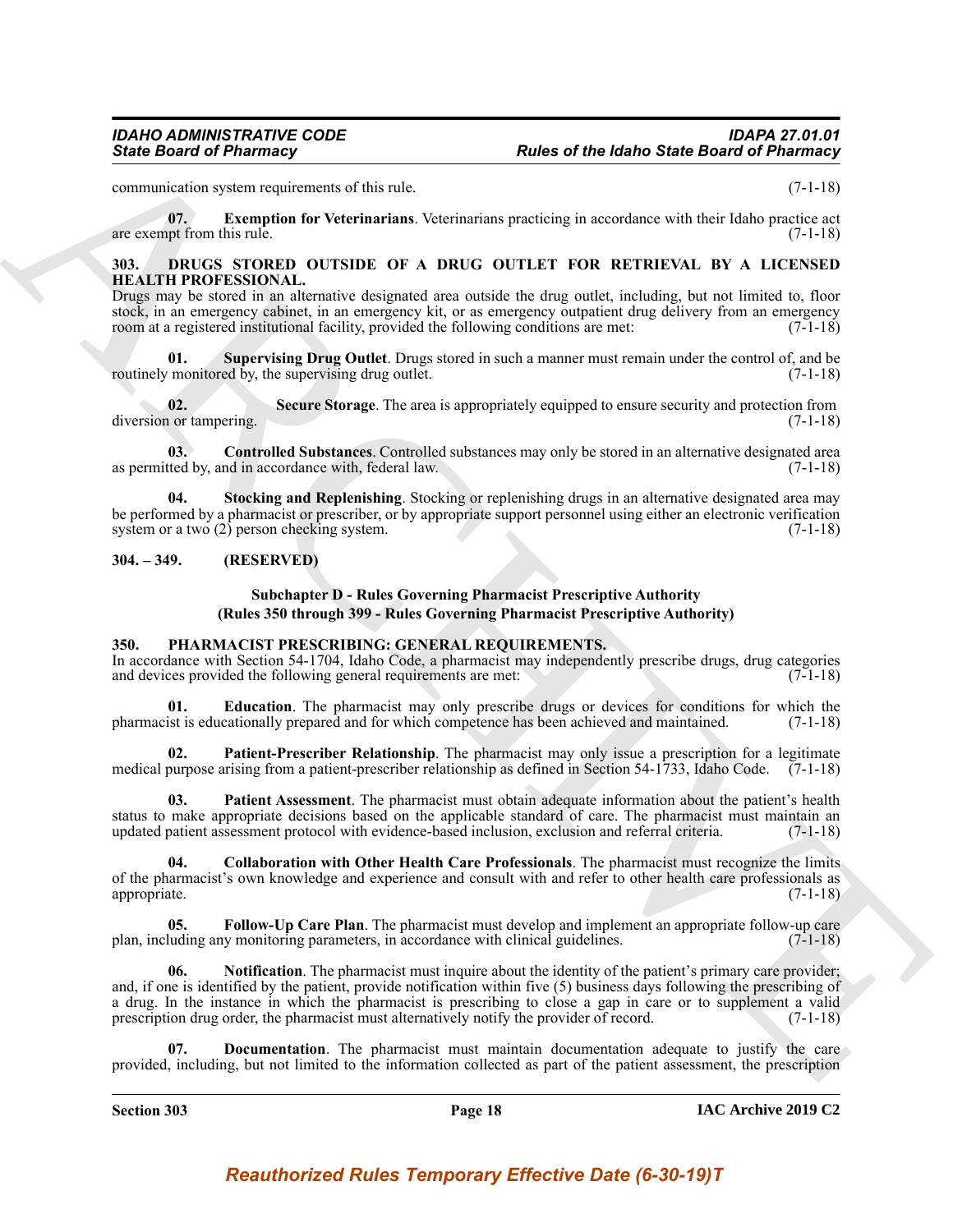### <span id="page-18-8"></span><span id="page-18-7"></span><span id="page-18-5"></span><span id="page-18-4"></span><span id="page-18-0"></span>**351. COLLABORATIVE PHARMACY PRACTICE.**

### <span id="page-18-1"></span>**352. -- 399. (RESERVED)**

### <span id="page-18-17"></span><span id="page-18-6"></span>**Subchapter E – Filling And Dispensing Prescription Drugs (Rules 400 through 499 - Filling and Dispensing Prescription Drugs)**

### <span id="page-18-19"></span><span id="page-18-15"></span><span id="page-18-14"></span><span id="page-18-2"></span>**400. PRESCRIPTION DRUG ORDER: VALIDITY.**

### <span id="page-18-18"></span><span id="page-18-16"></span><span id="page-18-13"></span><span id="page-18-9"></span><span id="page-18-3"></span>**401. PRESCRIPTION DRUG ORDER: MINIMUM REQUIREMENTS.**

| <b>State Board of Pharmacy</b>     |                                                                                                                                        | <b>Rules of the Idaho State Board of Pharmacy</b>                                                                                                                                                                            |             |
|------------------------------------|----------------------------------------------------------------------------------------------------------------------------------------|------------------------------------------------------------------------------------------------------------------------------------------------------------------------------------------------------------------------------|-------------|
|                                    | record, and the follow-up care plan.                                                                                                   |                                                                                                                                                                                                                              | $(7-1-18)$  |
| 08.                                | products listed in Section 54-1704, Idaho Code.                                                                                        | <b>Prescribing Exemption</b> . The general requirements set forth in this section do not apply to<br>collaborative pharmacy practice agreements, nonprescription drugs and devices, and the individually named drug          | $(7-1-18)$  |
| 351.                               | <b>COLLABORATIVE PHARMACY PRACTICE.</b><br>elements, and must be reviewed and revised when necessary or appropriate:                   | Collaborative pharmacy practice may be performed in accordance with an agreement that contains the following                                                                                                                 | $(7-1-18)$  |
| 01.                                | <b>Identification</b> . Identification of the parties to the agreement;                                                                |                                                                                                                                                                                                                              | $(7-1-18)$  |
| 02.                                | the types of permitted activities and decisions; and                                                                                   | Scope. The pharmacist's scope of practice authorized by the agreement, including a description of                                                                                                                            | $(7-1-18)$  |
| 03.                                | clinical outcomes of patients and to intercede where necessary.                                                                        | Monitoring. A described method for a prescriber to monitor compliance with the agreement and                                                                                                                                 | $(7-1-18)$  |
| $352. - 399.$                      | (RESERVED)                                                                                                                             |                                                                                                                                                                                                                              |             |
|                                    |                                                                                                                                        | <b>Subchapter E – Filling And Dispensing Prescription Drugs</b><br>(Rules 400 through 499 - Filling and Dispensing Prescription Drugs)                                                                                       |             |
| 400.                               | PRESCRIPTION DRUG ORDER: VALIDITY.<br>Prior to filling or dispensing a prescription drug order, a pharmacist must verify its validity. |                                                                                                                                                                                                                              | $(7-1-18)$  |
| 01.<br>and prescriptive authority. |                                                                                                                                        | Invalid Prescription Drug Orders. A prescription drug order is invalid if not issued by a licensed<br>prescriber for a legitimate medical purpose, and within the course and scope of the prescriber's professional practice | $(7-1-18)$  |
| 02.                                |                                                                                                                                        | Antedating or Postdating. A prescription drug order is invalid if antedated or postdated. (7-1-18)                                                                                                                           |             |
| 03.                                | alteration, erasure, or addition by any person other than the person who wrote it.                                                     | <b>Tampering.</b> A prescription drug order is invalid if, at the time of presentation, it shows evidence of                                                                                                                 | $(7-1-18)$  |
| 04.                                | written for the prescriber's own use.                                                                                                  | Prescriber Self-Use. A prescription drug order written for a controlled substance is invalid if                                                                                                                              | $(7-1-18)$  |
| 05.                                | controlled substance or if the patient intends to pay cash for the drug in whole.                                                      | Digital Image Prescriptions. A digital image of a prescription drug order is invalid if it is for a                                                                                                                          | $(4-11-19)$ |
| 401.                               | PRESCRIPTION DRUG ORDER: MINIMUM REQUIREMENTS.<br>permitted for an institutional drug order, must include at least the following:      | A prescription drug order must comply with applicable requirements of federal law and, except as differentiation is                                                                                                          | $(7-1-18)$  |
| 01.                                | Patient's Name. The patient's or authorized entity's name and:                                                                         |                                                                                                                                                                                                                              | $(7-1-18)$  |
|                                    | If for a controlled substance, the patient's full name and address; and                                                                |                                                                                                                                                                                                                              | $(7-1-18)$  |
| a.                                 |                                                                                                                                        |                                                                                                                                                                                                                              |             |
| $\mathbf{b}$ .                     | If for an animal, the species.                                                                                                         |                                                                                                                                                                                                                              | $(7-1-18)$  |
| 02.                                | Date. The date issued.                                                                                                                 |                                                                                                                                                                                                                              | $(7-1-18)$  |
| 03.<br>form.                       |                                                                                                                                        | <b>Drug Information</b> . The drug name, strength, quantity and, if for a controlled substance, the dosage                                                                                                                   | $(7-1-18)$  |

<span id="page-18-12"></span><span id="page-18-11"></span><span id="page-18-10"></span>**Section 351 Page 19**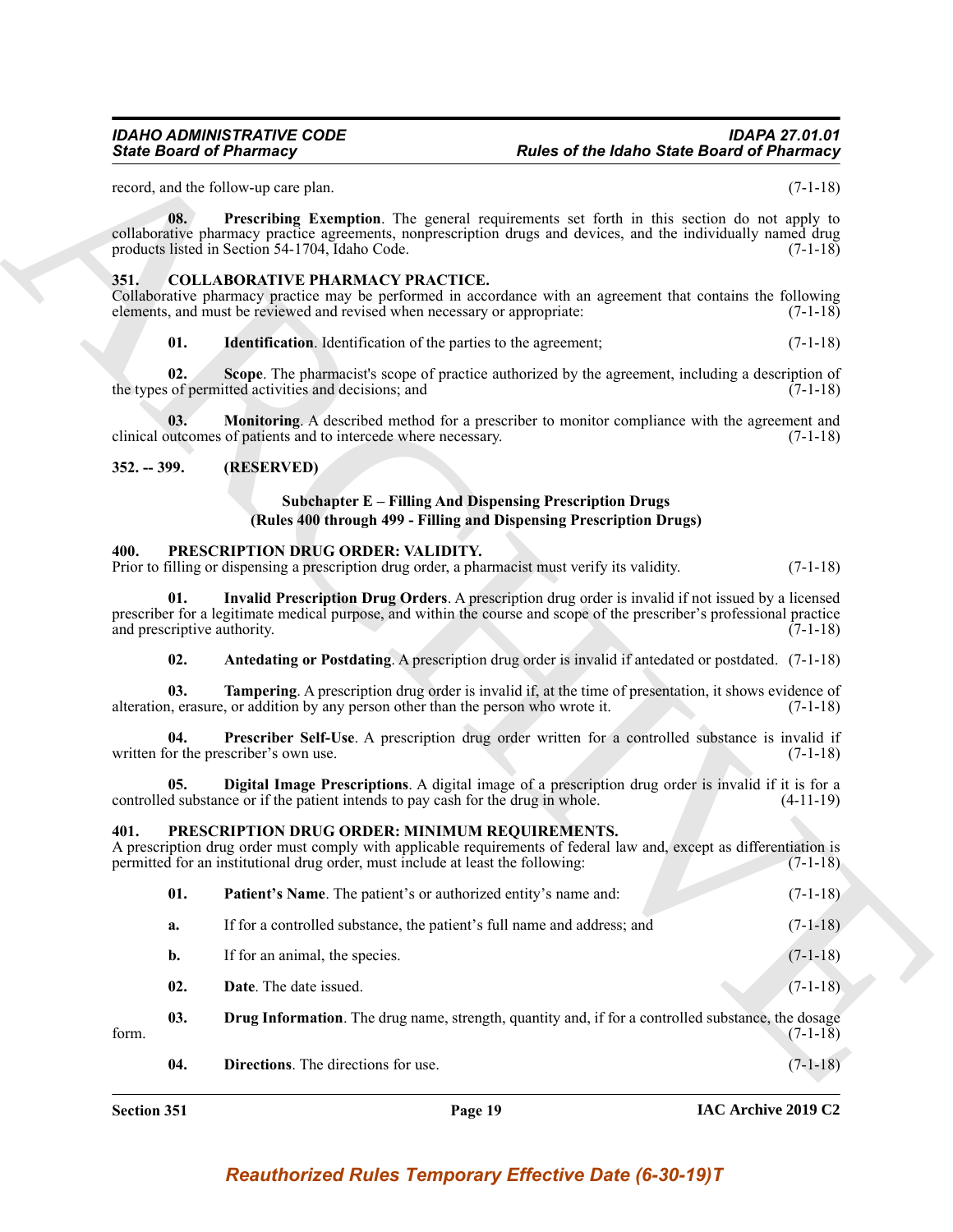<span id="page-19-15"></span>**05. Prescriber Information**. The name and, if for a controlled substance, the address and DEA registration number of the prescriber. (7-1-18)

<span id="page-19-16"></span>**06. Signature**. A signature sufficient to evidence a valid prescription of either the prescriber or, if a renewal of a previous prescription, the prescriber's agent, when authorized by the prescriber. (4-11-19)

<span id="page-19-14"></span>**07. Institutional Drug Order Exemptions**. An institutional drug order may exempt the patient's address, the dosage form, quantity, prescriber's address, and prescriber's DEA registration number. (7-1-18)

<span id="page-19-13"></span>**08. Exemptions for Non-Controlled Substances**. A prescriber may omit drug information and directions if the prescriber makes a clear indication that the pharmacist is to finalize the patient's drug therapy plan.  $(6-30-19)T$ 

### <span id="page-19-9"></span><span id="page-19-0"></span>**402. FILLING PRESCRIPTION DRUG ORDERS: PRACTICE LIMITATIONS.**

<span id="page-19-10"></span>**01. Drug Product Selection**. Drug product selection is allowed only between therapeutic equivalent drugs. If a prescriber orders by any means that a brand name drug must be dispensed, then no drug product selection is permitted. (7-1-18)

<span id="page-19-12"></span><span id="page-19-11"></span>**02. Partial Filling**. A prescription drug order may be partially filled within the limits of federal law. quantity dispensed in partial fillings must not exceed the total quantity prescribed. (7-1-18) The total quantity dispensed in partial fillings must not exceed the total quantity prescribed.

Sinks Board of Phistomacy<br>
Units of the blanks State Board of Phistomacy<br>
USLE control information. The name and, if for a consolid substance, he shakes and Disk,<br>
registers which is a specific transmission of the consoli **03. Refill Authorization**. A prescription drug order may be refilled when permitted by state and federal law and only as specifically authorized by the prescriber, except that a pharmacist may refill a prescription for a non-controlled drug when the prescriber is not available for authorization. In such cases, a pharmacist may dispense a refill up to the quantity on the most recent fill or a thirty (30)-day supply, whichever is less. (4-11-19)

#### <span id="page-19-3"></span><span id="page-19-1"></span>**403. FILLING PRESCRIPTION DRUG ORDERS: ADAPTATION.**

Upon patient consent, a pharmacist may adapt drugs as specified in this rule, provided that the prescriber has not indicated that adaptation is not permitted. (7-1-18)

<span id="page-19-5"></span>**01. Change Quantity**. A pharmacist may change the quantity of medication prescribed if: (7-1-18)

**a.** The prescribed quantity or package size is not commercially available; (7-1-18)

**b.** The change in quantity is related to a change in dosage form or therapeutic interchange;  $(4-11-19)$ 

**c.** The change is intended to dispense up to the total amount authorized by the prescriber including refills; or  $(4-11-19)$ refills; or  $(4-11-19)$ 

**d.** The change extends a maintenance drug for the limited quantity necessary to coordinate a patient's refills in a medication synchronization program. (4-11-19)

<span id="page-19-4"></span>**02. Change Dosage Form**. A pharmacist may change the dosage form of the prescription if it is in the best interest of patient care, so long as the prescriber's directions are also modified to equate to an equivalent amount of drug dispensed as prescribed. (7-1-18)

<span id="page-19-6"></span>**03.** Complete Missing Information. A pharmacist may complete missing information on a ion if there is evidence to support the change. (7-1-18) prescription if there is evidence to support the change.

<span id="page-19-7"></span>**04. Documentation**. A pharmacist who adapts a prescription in accordance with these rules must document the adaptation in the patient's record. (7-1-18)

### <span id="page-19-8"></span><span id="page-19-2"></span>**404. FILLING PRESCRIPTION DRUG ORDERS: DRUG PRODUCT SUBSTITUTION.**

Drug product substitutions are allowed only as follows: (7-1-18)

**Section 402 Page 20**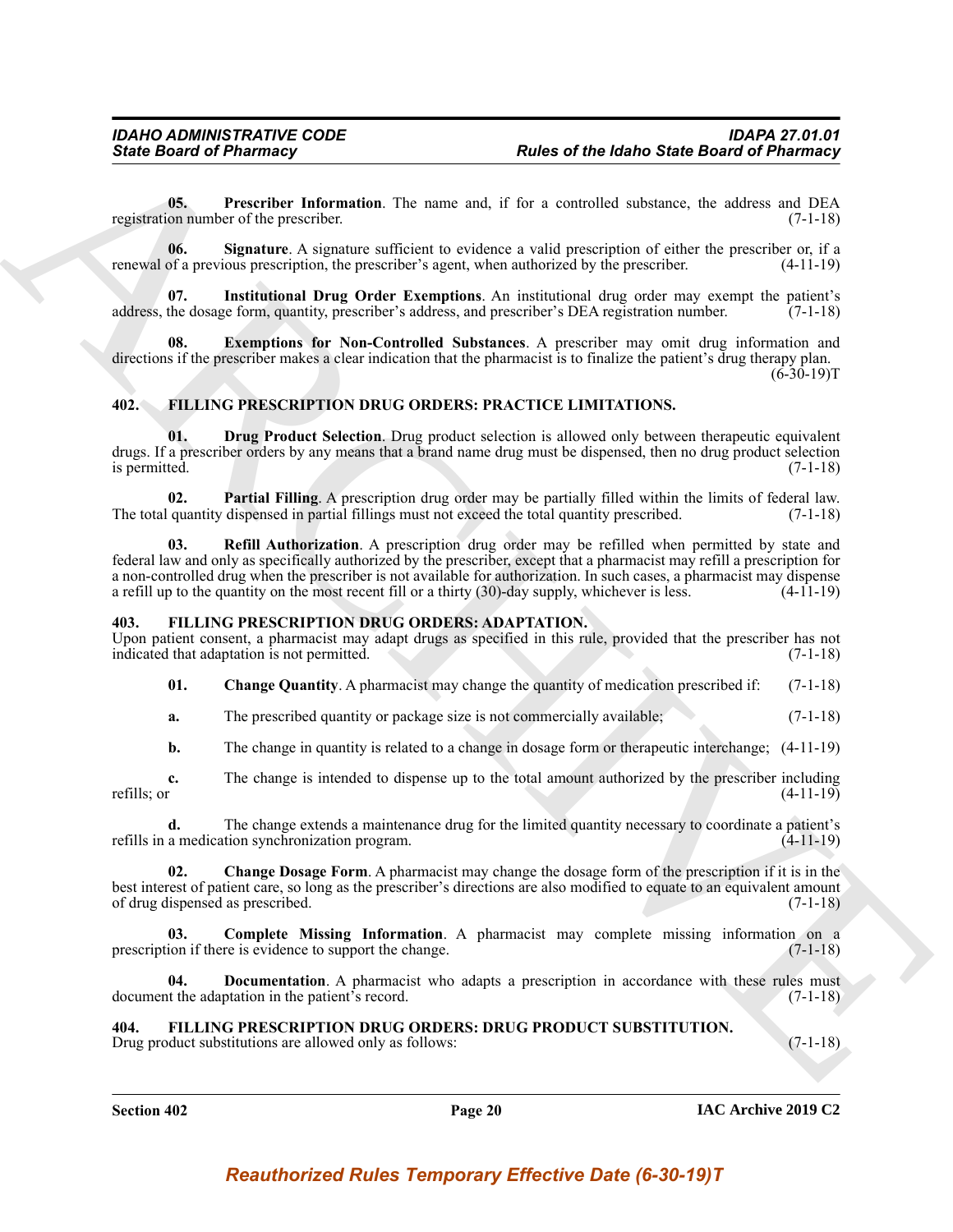<span id="page-20-4"></span>**01. Hospital**. Pursuant to a formulary or drug list prepared by the pharmacy and therapeutics each a hospital: (7-1-18) committee of a hospital;

<span id="page-20-5"></span>**02. Institutional Facility**. At the direction of the quality assessment and assurance committee of an institutional facility; (4-11-19)

<span id="page-20-3"></span>**03. Drug Shortage**. Upon a drug shortage, a pharmacist may exercise professional judgment, without contacting the prescriber, and may substitute an alternative dose of a prescribed drug, so long as the prescriber's directions are also modified, to equate to an equivalent amount of drug dispensed as prescribed; or (7-1-18)

<span id="page-20-2"></span>**04. Biosimilars**. A pharmacist may substitute an interchangeable biosimilar product for a prescribed biological product if: (7-1-18)

**a.** The biosimilar has been determined by the FDA to be interchangeable and published in the Purple Book; (7-1-18)

**b.** The prescriber does not indicate by any means that the prescribed biological product must be dispensed; and (7-1-18)

<span id="page-20-6"></span>**c.** The name of the drug and the manufacturer or the NDC number is documented in the patient medical record. (7-1-18)

Since **Driver of Philarmacy**<br>
Since **Driver of Philarmacy**<br>
Commissions (**b)** a bound it is a boundary or due to be a properties in the photons of Philarmacy<br>
commission (**b)**<br>
including the Philarmac Driver of the signal **05. Therapeutic Interchange**. A pharmacist may substitute a drug with another drug in the same therapeutic class provided the patient opts-in and the substitution is intended to ensure formulary compliance with the patient's health insurance plan, or, in the case of a patient without insurance, to lower the cost to the patient while maintaining safety. Therapeutic interchange does not apply to biological products, narrow therapeutic index drugs, or psychotropic drugs. (7-1-18)

### <span id="page-20-7"></span><span id="page-20-0"></span>**405. FILLING PRESCRIPTION DRUG ORDERS: TRANSFERS.**

A prescription drug order may be transferred within the limits of federal law. Drug outlets using a common electronic file are exempt from transfer limits. (7-1-18)

#### <span id="page-20-8"></span><span id="page-20-1"></span>LABELING STANDARDS.

All prescription drugs must be in an appropriate container and bear information that identifies the drug product, any additional components as appropriate, and the individual responsible for its final preparation. (7-1-18) additional components as appropriate, and the individual responsible for its final preparation.

<span id="page-20-13"></span>**01. Standard Prescription Drug**. A prescription drug for outpatient dispensing must be labeled in accordance with federal law. (7-1-18)

<span id="page-20-10"></span>**02. Parenteral Admixture**. If one (1) or more drugs are added to a parenteral admixture, the admixture's container must include the date and time of the addition, or alternatively, the beyond use date. (7-1-18)

<span id="page-20-11"></span>**03. Prepackaged Product**. The containers of prepackaged drugs must include an expiration date that is the lesser of the manufacturer's original expiration date, one (1) year from the date the drug is prepackaged, or a shorter period if warranted. (7-1-18)

<span id="page-20-12"></span>**04. Repackaged Drug.** If a previously dispensed drug is repackaged, it must contain the serial number and contact information for the original dispensing pharmacy, as well as a statement that indicates that the drug has been repackaged, and the contact information of the repackaging pharmacy. (7-1-18) been repackaged, and the contact information of the repackaging pharmacy.

**05. Distributed Compounded Drug Product**. Compounded and sterile prepackaged drug product distributed in the absence of a patient specific prescription must be labeled as follows: (7-1-18)

- <span id="page-20-9"></span>**a.** If from a pharmacy, the statement: "not for further dispensing or distribution." (7-1-18)
- **b.** If from an outsourcing facility, the statement: "not for resale." (7-1-18)

**Section 405 Page 21**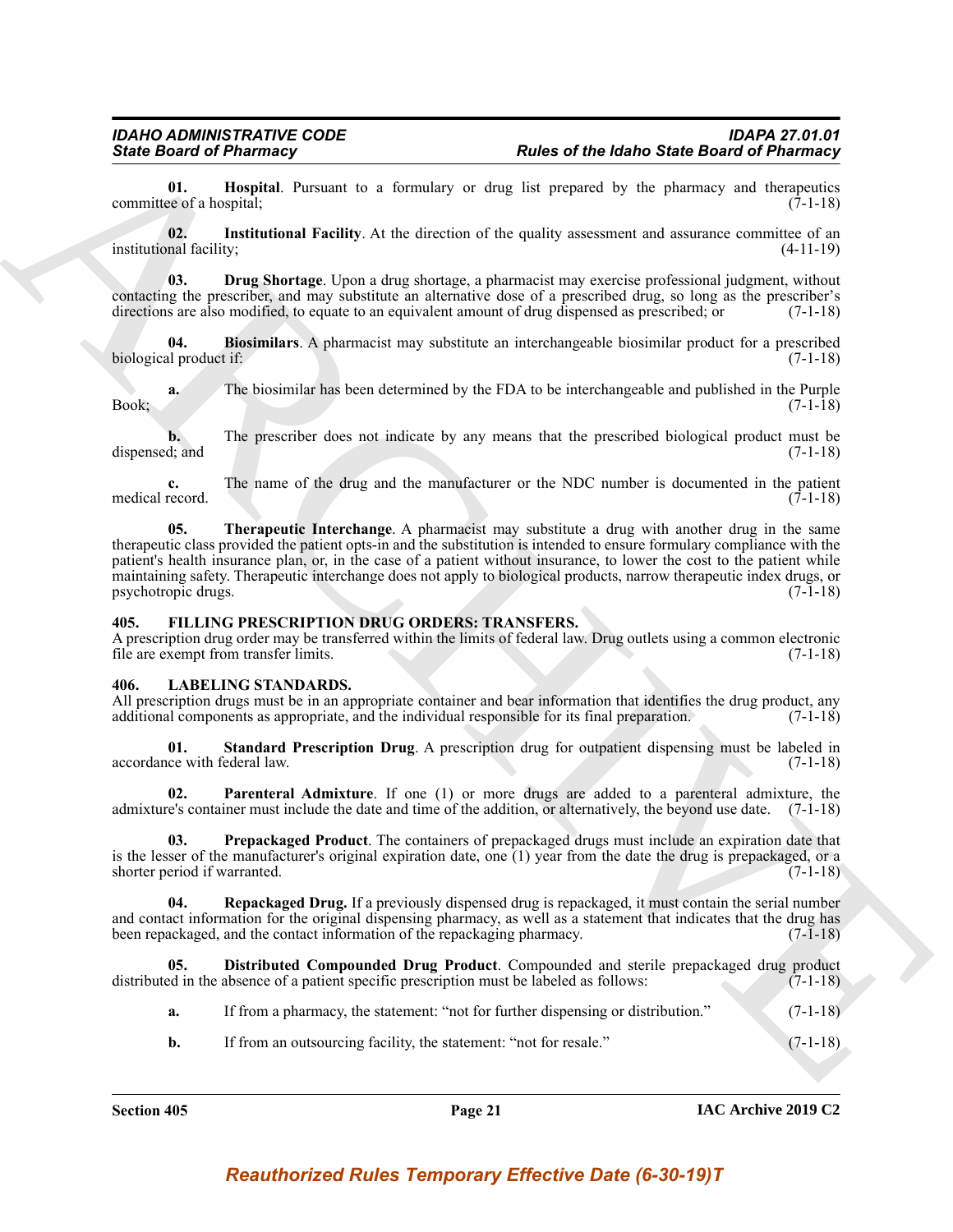### <span id="page-21-9"></span><span id="page-21-0"></span>**407. PRESCRIPTION DELIVERY: RESTRICTIONS.**

<span id="page-21-10"></span>**01. Acceptable Delivery**. A drug outlet that dispenses drugs to patients in Idaho may deliver filled prescriptions in accordance with federal law, as long as appropriate measures are taken to ensure product integrity and safety. (4-11-19)

<span id="page-21-11"></span>**02. Pick-up or Return by Authorized Personnel**. Filled prescriptions may be picked up for or returned from delivery by authorized personnel from a secured delivery area. (4-11-19)

### <span id="page-21-5"></span><span id="page-21-1"></span>**408. DESTRUCTION OR RETURN OF DRUGS OR DEVICES: RESTRICTIONS.**

A drug outlet registered with the DEA as a collector may collect controlled and non-controlled drugs for destruction in accordance with applicable federal law. Otherwise a dispensed drug or prescription device may only be accepted<br>for return as follows: (7-1-18) for return as follows:

<span id="page-21-8"></span><span id="page-21-6"></span>**01.** Potential Harm. When the pharmacist determines that harm could result if the drug is not returned.  $(7-1-18)$ 

**02. Did Not Reach Patient**. Non-controlled drugs that have been maintained in the custody and control of the institutional facility, dispensing pharmacy, or their related clinical facilities may be returned if product integrity can be assured. Controlled substances may only be returned from a hospital daily delivery system under which a pharmacy dispenses no more than a seventy-two (72) hour supply for a drug order. (6-30-19)T

<span id="page-21-7"></span>**03. Donation**. Those that qualify for return under the provisions of the Idaho Legend Drug Donation Act as specified in Section 54-1762, Idaho Code. (7-1-18)

#### <span id="page-21-2"></span>**409. DISPENSING CONTROLLED SUBSTANCES: POSITIVE IDENTIFICATION.**

If a controlled substance is picked up by an individual other than the patient, the potential recipient must first present a valid government-issued identification or the controlled substance may not be dispensed. The pharmacy must document the recipient's identification, or an exception as permitted under this rule, and link it to the record of the dispensed controlled substance. Identification is not necessary if the individual receiving the controlled substance is personally and positively known by a drug outlet staff member who is present. (6-30-19)T

### <span id="page-21-3"></span>**410. -- 499. (RESERVED)**

### <span id="page-21-16"></span><span id="page-21-12"></span>**Subchapter F – Drug Outlet Recordkeeping and Reporting Requirements (Rules 500 through 599 - Drug Outlet Recordkeeping and Reporting Requirements)**

### <span id="page-21-4"></span>**500. RECORDKEEPING: MAINTENANCE AND INVENTORY REQUIREMENTS.**

**01. Records Maintenance and Retention Requirement**. Unless an alternative standard is stated for a specified record type, form, or format, records required to evidence compliance with statutes or rules enforced by the Board must be maintained and retained in a readily retrievable form and location for at least three (3) years from the date of the transaction.

<span id="page-21-14"></span><span id="page-21-13"></span>**02. Prescription Retention**. A prescription drug order must be retained in a readily retrievable manner by each drug outlet and maintained in accordance with federal law: (7-1-18)

Since Board of Phismapy<br>
401. The LEV REVIVENCE RESIDENTIONS Control to the based State Board of Phismaps"<br>
401. The ARCHIVENNE RESIDENTIONS Control to the second state of the second state of the second state of the secon **03. Inventory Records**. Each drug outlet must maintain a current, complete and accurate record of each controlled substance manufactured, imported, received, ordered, sold, delivered, exported, dispensed or otherwise disposed of by the registrant. Drug outlets must maintain inventories and records in accordance with federal law. An annual inventory must be conducted at each registered location no later than seven (7) days after the date of the most recent inventory in a form and manner that satisfies the inventory requirements of federal law. Drugs stored outside a drug outlet in accordance with these rules must be regularly inventoried and inspected to ensure that they are properly stored, secured, and accounted for. Additional inventories are necessary when required by federal  $l$ aw.  $(7-1-18)$ 

<span id="page-21-15"></span>**04. Rebuttal Presumption of Violation**. Evidence of an amount of a controlled substance that differs

**Section 407 Page 22**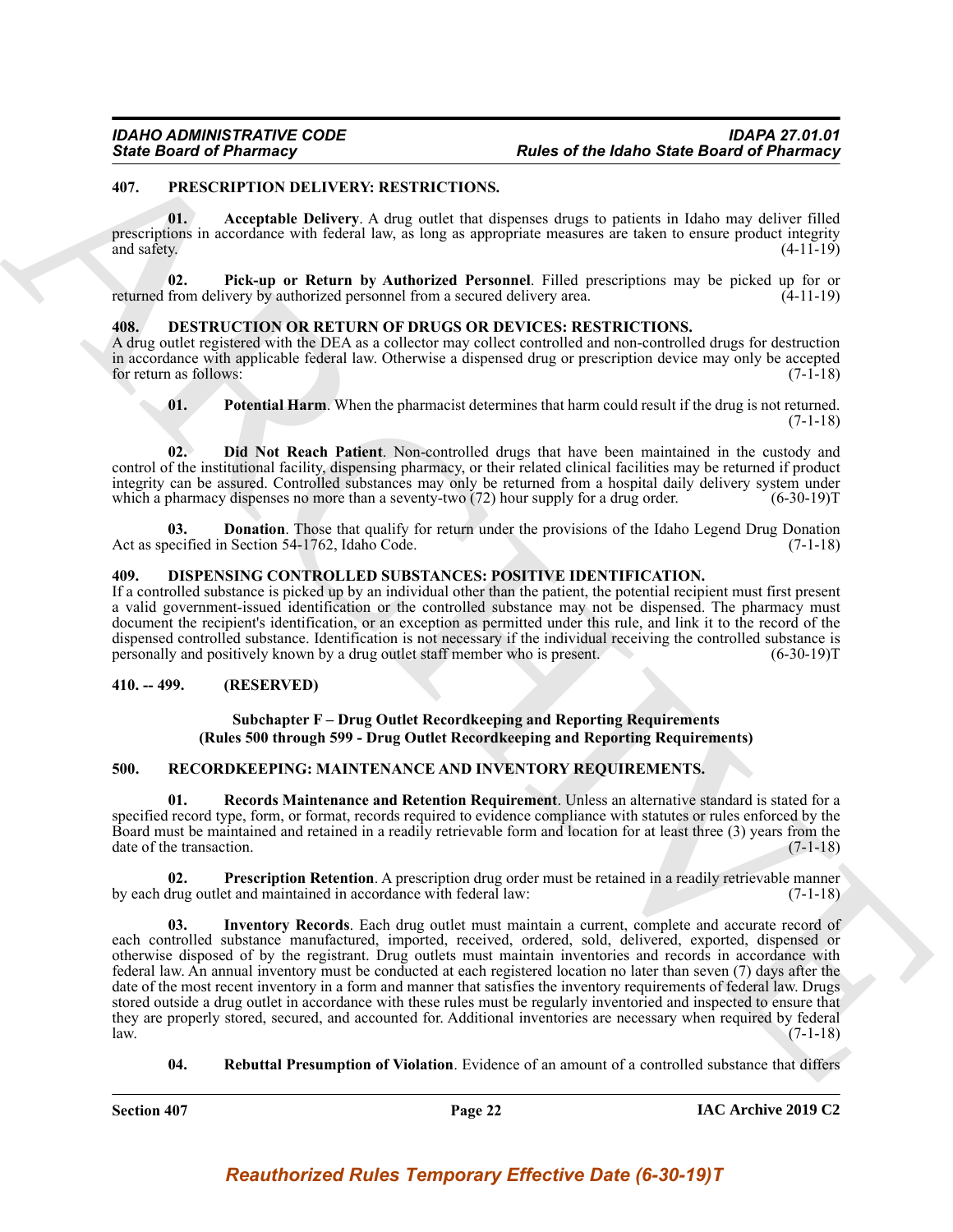from the amount reflected on a record or inventory required by state or federal law creates a rebuttable presumption that the registrant has failed to keep records or maintain inventories in conformance with the recordkeeping and inventory requirements of state and federal law. (7-1-18)

<span id="page-22-8"></span>**05. Drug Distributor Records**. Wholesalers and other entities engaged in wholesale drug distribution must maintain inventories and records or transactions pertaining to the receipt and distribution or other disposition of drugs in accordance with federal law. The records must include at least:  $(4-11-19)$ drugs in accordance with federal law. The records must include at least:

**a.** The source of the drugs, including the name and principal address of the seller or transferor, and the address of the location from which the drugs were shipped; (4-11-19)

**b.** The identity and quantity of the drugs received and distributed or disposed of;  $(4-11-19)$ 

<span id="page-22-7"></span>**c.** The dates of receipt and distribution or other disposition of the drugs; and  $(4-11-19)$ 

**d.** Controlled substance distribution invoices, in the form and including the requirements of federal (4-11-19) law. (4-11-19)

<span id="page-22-9"></span>**06. Central Records Storage**. Records may be retained at a central location in compliance with federal  $l$ aw.  $(7-1-18)$ 

Sink Book of Photomasy and weak of the same of the same of the book of the book of the forest Book of Photomasy and the same state is the same of the same of the same of the same of the same of the same of the same of the **07. Electronic Records Storage**. Records may be electronically stored and maintained if they remain legible and are in a readily retrievable format, and if federal law does not require them to be kept in a hard copy format.  $(7-1-18)$ 

### <span id="page-22-10"></span><span id="page-22-0"></span>**501. REPORTING REQUIREMENTS.**

<span id="page-22-13"></span>**01. Theft or Loss of Controlled Substances**. A registrant must report to the Board on the same day reported to the DEA a theft or loss of a controlled substance that includes the information required by federal law.

(7-1-18)

<span id="page-22-12"></span>**02. Individual Information Changes**. Changes in employment or changes to information provided on or with the initial or renewal application must be reported to the Board within ten (10) days of the change. (7-1-18)

**03. Drug Distributor Monthly Reports**. An authorized distributor must report specified data on drugs distributed at least monthly to the Board in a form and manner prescribed by the Board. (4-11-19)

### <span id="page-22-1"></span>**502. -- 599. (RESERVED)**

### <span id="page-22-11"></span><span id="page-22-3"></span>**Subchapter G – Prescription Drug Monitoring Program Requirements (Rules 600 through 699 – Prescription Drug Monitoring Program Requirements)**

### <span id="page-22-2"></span>**600. CONTROLLED SUBSTANCES: PDMP.**

Specified data on controlled substances must be reported by the end of the next business day by all drug outlets that dispense controlled substances in or into Idaho and prescribers that dispense controlled substances to humans.

(7-1-18)

<span id="page-22-4"></span>01. Online Access to PDMP. To obtain online access, a prescriber or pharmacist, or their delegate must complete and submit a registration application and agree to adhere to the access restrictions and limitations established by law. (7-1-18)

<span id="page-22-6"></span>**02. Use Outside Scope of Practice Prohibited**. Information obtained from the PDMP must not be used for purposes outside the prescriber's or pharmacist's scope of professional practice. A delegate may not access<br>the PDMP outside of their supervisor's scope of professional practice. (7-1-18) the PDMP outside of their supervisor's scope of professional practice.

<span id="page-22-5"></span>**03. Profile Requests**. Authorized persons without online access may obtain a profile by completing a Board form and submitting it to the Board office with proof of identification and other credentials necessary to

**Section 501 Page 23**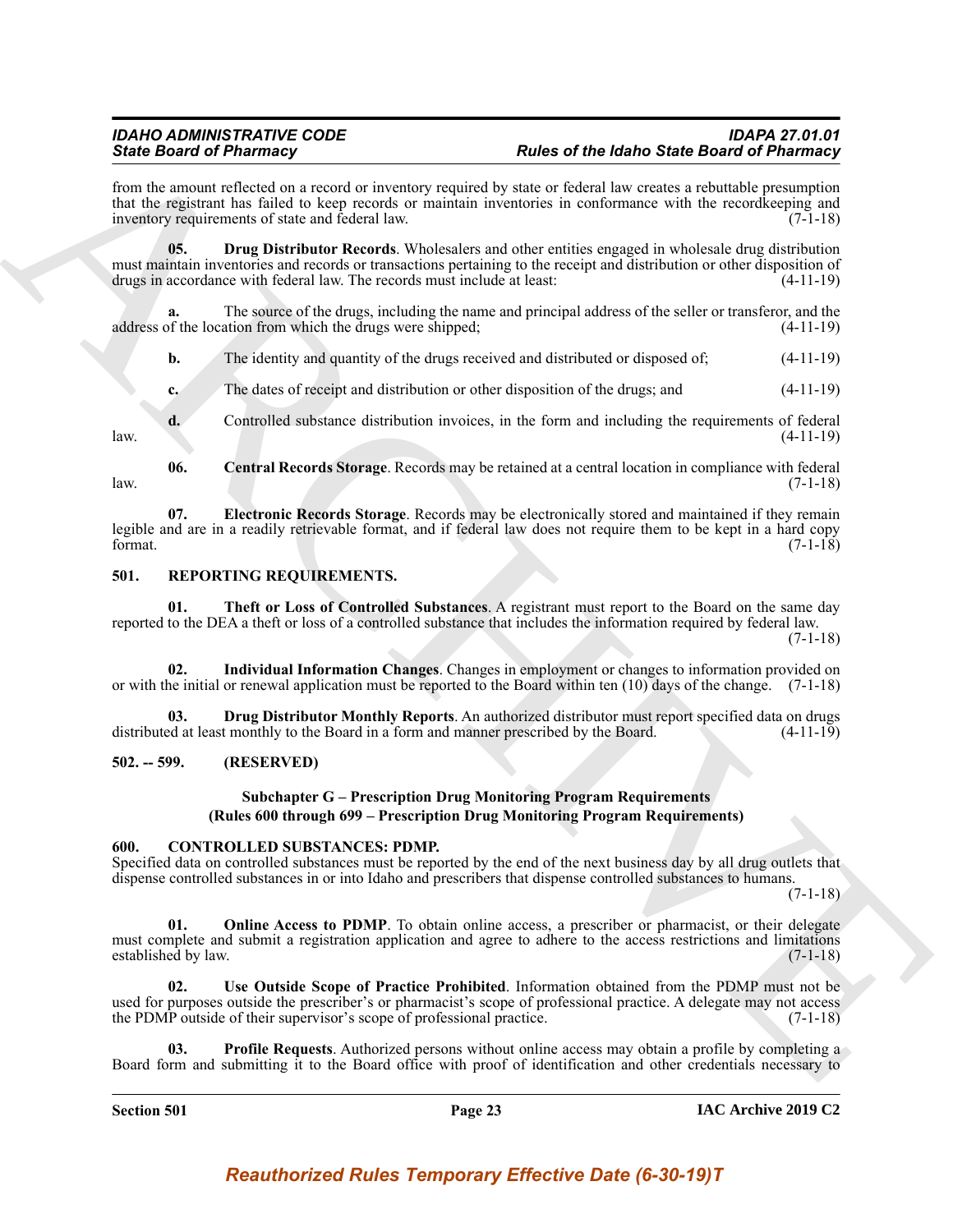<span id="page-23-2"></span><span id="page-23-1"></span><span id="page-23-0"></span>Since Board of Phiarmacy<br>
Since Board of Phiarmacy<br>
collainta the section of the basis of Phiarmacy<br>
collainter the substitute of the section of the section of the section of the section<br>
of the section of the section of confirm the requestor's authorized status pursuant to Section 37-2726, Idaho Code. (7-1-18) **601. – 699. (RESERVED) Subchapter H - Rules Governing Drug Compounding (Rules 700 through 799 - Rules Governing Drug Compounding) 700. COMPOUNDING DRUG PREPARATIONS.** Any compounding that is not permitted herein is considered manufacturing. (7-1-18) **01. Application**. This rule applies to any person, including any business entity, authorized to engage in the practice of non-sterile compounding, sterile compounding, and sterile prepackaging of drug products in or into Idaho, except these rules do not apply to:  $(7-1-18)$ **a.** Compound positron emission tomography drugs; (7-1-18) **b.** Radiopharmaceutics; (7-1-18) **c.** The reconstitution of a non-sterile drug or a sterile drug for immediate administration; (7-1-18) **d.** The addition of a flavoring agent to a drug product; and  $(7-1-18)$ 

<span id="page-23-3"></span>**e.** Product preparation of a non-sterile, non-hazardous drug according to the manufacturer's FDA approved labeling.

### <span id="page-23-4"></span>**02. General Compounding Standards**. (7-1-18)

**a.** Active Pharmaceutical Ingredients. All active pharmaceutical ingredients must be obtained from an FDA registered manufacturer. FDA registration as a foreign manufacturer satisfies this requirement. (7-1-18)

**b.** Certificate of Analysis (COA). Unless the active pharmaceutical ingredient complies with the standards of an applicable USP-NF monograph, a COA must be obtained for all active pharmaceutical ingredients procured for compounding and retained for a period of not less than three (3) years from the date the container is emptied, expired, returned, or disposed of. The following minimum information is necessary on the COA: (7-1-18)

| 1.   | Product name;        |  | $(7-1-18)$ |
|------|----------------------|--|------------|
| ii.  | Lot number;          |  | $(7-1-18)$ |
| iii. | Expiration date; and |  | $(7-1-18)$ |
| 1V.  | Assay.               |  | $(7-1-18)$ |

**c.** Equipment. Equipment and utensils must be of suitable design and composition and cleaned, sanitized, or sterilized as appropriate prior to use. (7-1-18)

**d.** Disposal of Compromised Drugs. When the correct identity, purity, strength, and sterility of ingredients and components cannot be confirmed (in cases of, for example, unlabeled syringes, opened ampoules, punctured stoppers of vials and bags, and containers of ingredients with incomplete labeling) or when the ingredients and components do not possess the expected appearance, aroma, and texture, they must be removed from stock and isolated for return, reclamation, or destruction. (7-1-18)

**03. Prohibited Compounding**. Compounding any drug product for human use that the FDA has identified as presenting demonstrable difficulties in compounding or has withdrawn or removed from the market for safety or efficacy reasons is prohibited. (7-1-18)

### <span id="page-23-6"></span><span id="page-23-5"></span>**04. Limited Compounding**. (7-1-18)

**Section 700 Page 24**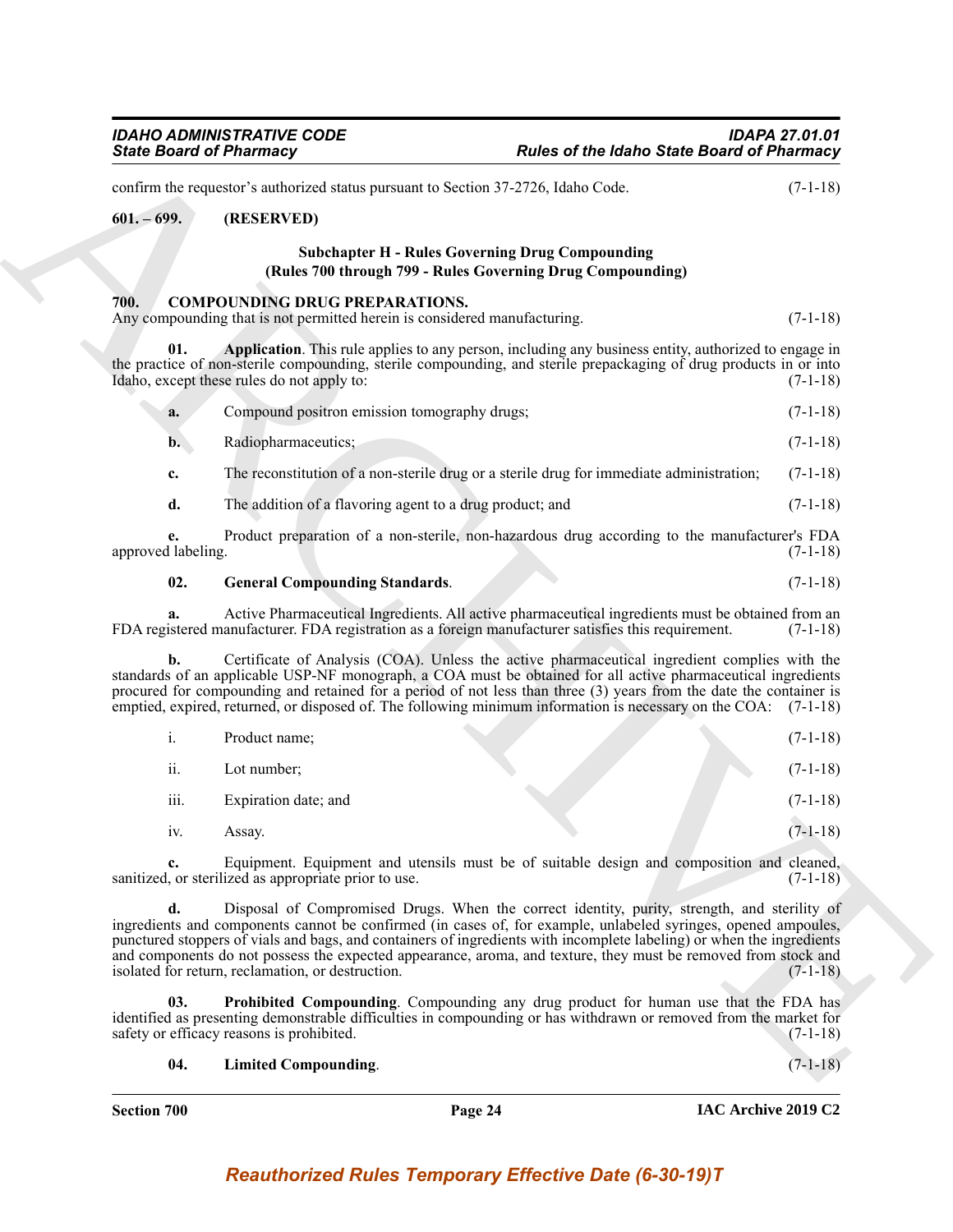**a.** Triad Relationship. A pharmacist may compound a drug product in the usual course of professional practice for an individual patient pursuant to an established prescriber/patient/pharmacist relationship and a valid prescription drug order. (7-1-18)

**b.** Commercially Available Products. A drug product that is commercially available may only be noted if not compounded regularly or in inordinate amounts and if:  $(7-1-18)$ compounded if not compounded regularly or in inordinate amounts and if:

i. It is medically warranted to provide an alternate ingredient, dosage form, or strength of significance; or (7-1-18)

ii. The commercial product is not reasonably available in the market in time to meet the patient's  $\text{needs.}$  (7-1-18)

**c.** Anticipatory Compounding. Limited quantities of a drug product may be compounded or sterile prepackaged prior to receiving a valid prescription drug order based on a history of receiving valid prescription drug orders for the compounded or sterile prepackaged drug product. (7-1-18) orders for the compounded or sterile prepackaged drug product.

#### <span id="page-24-0"></span>**05. Drug Compounding Controls**. (7-1-18)

**a.** Policies and Procedures. In consideration of the applicable provisions of USP Chapter 795 concerning pharmacy compounding of non-sterile preparations, USP Chapter 797 concerning sterile preparations, Chapter 1075 of the USP-NF concerning good compounding practices, and Chapter 1160 of the USP-NF concerning pharmaceutical calculations, policies and procedures for the compounding or sterile prepackaging of drug products must ensure the safety, identity, strength, quality, and purity of the finished product, and must include any of the

following that are applicable to the scope of compounding practice being performed: (7-1-18)

|  | Appropriate packaging, handling, transport, and storage requirements; | $(7-1-18)$ |
|--|-----------------------------------------------------------------------|------------|
|--|-----------------------------------------------------------------------|------------|

| Accuracy and precision of calculations, measurements, and weighing; |  | $(7-1-18)$ |
|---------------------------------------------------------------------|--|------------|
|                                                                     |  |            |

- iii. Determining ingredient identity, quality, and purity; (7-1-18) iv. Labeling accuracy and completeness; (7-1-18)
- v. Beyond use dating; (7-1-18)

vi. Auditing for deficiencies, including routine environmental sampling, quality and accuracy testing, and maintaining inspection and testing records; (7-1-18)

vii. Maintaining environmental quality control; and (7-1-18)

viii. Safe limits and ranges for strength of ingredients, pH, bacterial endotoxins, and particulate matter.  $(7-1-18)$ 

Since Board of Phiarmacy<br>
Since Board of Phiarmacy<br>
The Results and the Results and The Results and The Results and The Results and The Results and The Results and The Results and The Results and The Results and The Resul **b.** Accuracy. Components including, but not limited to, bulk drug substances, used in the compounding or sterile prepackaging of drug products must be accurately weighed, measured, or subdivided, as appropriate. The amount of each active ingredient contained within a compounded drug product must not vary from the labeled potency by more than the drug product's acceptable potency range listed in the USP-NF monograph for that product. If USP-NF does not publish a range for a particular drug product, the active ingredients must not contain less than ninety percent (90%) and not more than one hundred ten percent (110%) of the potency stated on the label.  $(7-1-18)$ 

**c.** Non-Patient Specific Records. Except for drug products that are being compounded or sterile prepackaged for direct administration, a production record of drug products compounded or sterile prepackaged in anticipation of receiving prescription drug orders or distributed in the absence of a patient specific prescription drug order ("office use") solely as permitted in these rules, must be prepared and kept for each drug product prepared,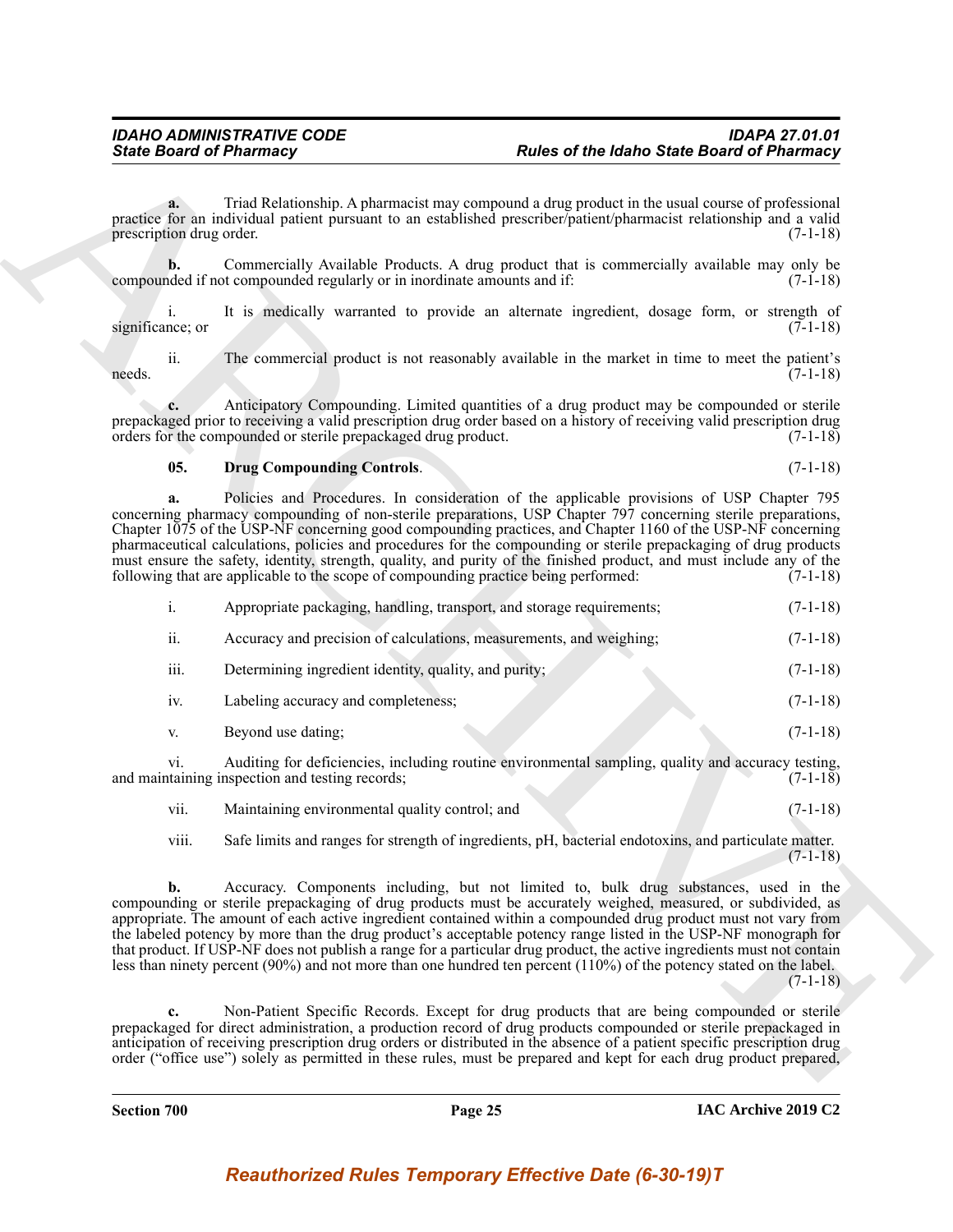|                | including:       |                                        | $(7-1-18)$ |
|----------------|------------------|----------------------------------------|------------|
| $\mathbf{i}$ . |                  | Production date;                       | $(7-1-18)$ |
|                | ii.              | Beyond use date;                       | $(7-1-18)$ |
|                | $\cdots$<br>111. | List and quantity of each ingredient;  | $(7-1-18)$ |
|                | 1V.              | Internal control or serial number; and | $(7-1-18)$ |

### <span id="page-25-4"></span><span id="page-25-3"></span><span id="page-25-2"></span><span id="page-25-1"></span><span id="page-25-0"></span>**701. STERILE PREPARATION.**

| <b>State Board of Pharmacy</b>  |                                                                                                                                                                                                                                                                                                                                                                                                             | <b>Rules of the Idaho State Board of Pharmacy</b> |
|---------------------------------|-------------------------------------------------------------------------------------------------------------------------------------------------------------------------------------------------------------------------------------------------------------------------------------------------------------------------------------------------------------------------------------------------------------|---------------------------------------------------|
| including:                      |                                                                                                                                                                                                                                                                                                                                                                                                             | $(7-1-18)$                                        |
| 1.                              | Production date;                                                                                                                                                                                                                                                                                                                                                                                            | $(7-1-18)$                                        |
| ii.                             | Beyond use date;                                                                                                                                                                                                                                                                                                                                                                                            | $(7-1-18)$                                        |
| iii.                            | List and quantity of each ingredient;                                                                                                                                                                                                                                                                                                                                                                       | $(7-1-18)$                                        |
| iv.                             | Internal control or serial number; and                                                                                                                                                                                                                                                                                                                                                                      | $(7-1-18)$                                        |
| V.                              | Initials or unique identifier of all persons involved in the process or the compounder responsible for<br>the accuracy of these processes.                                                                                                                                                                                                                                                                  | $(7-1-18)$                                        |
| 701.                            | <b>STERILE PREPARATION.</b>                                                                                                                                                                                                                                                                                                                                                                                 |                                                   |
| 01.                             | Application. In addition to all other applicable rules in this chapter, including the rules governing<br>Compounding Drug Preparations, these rules apply to all persons, including any business entity, engaged in the<br>practice of sterile compounding and sterile prepackaging in or into Idaho.                                                                                                       | $(7-1-18)$                                        |
| 02.                             | Dosage Forms Requiring Sterility. The sterility of compounded biologics, diagnostics, drugs,<br>nutrients, and radiopharmaceuticals must be maintained or the compounded drug preparation must be sterilized when<br>prepared in the following dosage forms:                                                                                                                                                | $(7-1-18)$                                        |
| a.<br>mucosa only;              | Aqueous bronchial and nasal inhalations, except sprays and irrigations intended to treat nasal                                                                                                                                                                                                                                                                                                              | $(4-11-19)$                                       |
| b.                              | Baths and soaks for live organs and tissues;                                                                                                                                                                                                                                                                                                                                                                | $(7-1-18)$                                        |
| c.                              | Injections (for example, colloidal dispersions, emulsions, solutions, suspensions);                                                                                                                                                                                                                                                                                                                         | $(7-1-18)$                                        |
| d.                              | Irrigations for wounds and body cavities;                                                                                                                                                                                                                                                                                                                                                                   | $(7-1-18)$                                        |
| е.                              | Ophthalmic drops and ointments; and                                                                                                                                                                                                                                                                                                                                                                         | $(7-1-18)$                                        |
| f.                              | Tissue implants.                                                                                                                                                                                                                                                                                                                                                                                            | $(7-1-18)$                                        |
| 03.                             | Compounder Responsibilities. Compounders and sterile prepackagers are responsible for<br>ensuring that sterile products are accurately identified, measured, diluted, and mixed and are correctly purified,<br>sterilized, packaged, sealed, labeled, stored, dispensed, and distributed, as well as prepared in a manner that maintains<br>sterility and minimizes the introduction of particulate matter; | $(7-1-18)$                                        |
|                                 | Unless following manufacturer's guidelines or another reliable literature source, opened or partially<br>used packages of ingredients for subsequent use must be properly stored as follows;                                                                                                                                                                                                                | $(7-1-18)$                                        |
| 1.                              | Opened or entered (such as needle-punctured) single-dose containers, such as bags, bottles,<br>syringes, and vials of sterile products and compounded sterile preparations are to be used within one (1) hour if<br>opened in non-sterile conditions, and any remaining contents must be discarded;                                                                                                         | $(7-1-18)$                                        |
| ii.<br>initial needle puncture; | Single-dose vials needle-punctured in a sterile environment may be used up to six (6) hours after                                                                                                                                                                                                                                                                                                           | $(7-1-18)$                                        |
| iii.                            | Opened single-dose ampules may not be stored for any time period; and                                                                                                                                                                                                                                                                                                                                       | $(7-1-18)$                                        |
| iv.                             | Multiple-dose containers (for example, vials) that are formulated for removal of portions on<br>multiple occasions because they contain antimicrobial preservatives, may be used for up to twenty-eight (28) days<br>after initial opening or entering, unless otherwise specified by the manufacturer;                                                                                                     | $(7-1-18)$                                        |
|                                 |                                                                                                                                                                                                                                                                                                                                                                                                             |                                                   |
|                                 |                                                                                                                                                                                                                                                                                                                                                                                                             |                                                   |

**Section 701 Page 26**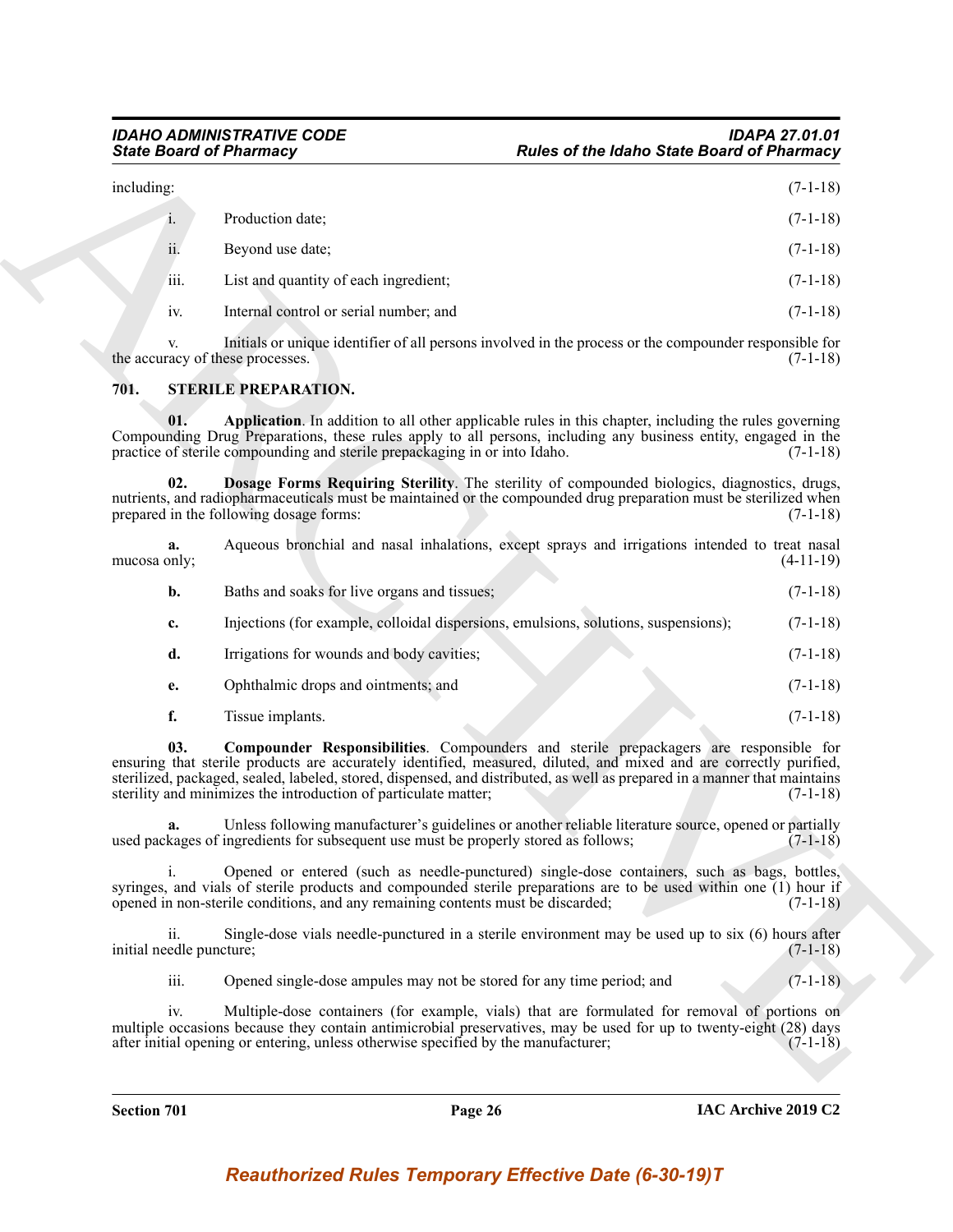Water-containing compounded sterile products that are non-sterile during any phase of the compounding procedure must be sterilized within six (6) hours after completing the preparation in order to minimize the generation of bacterial endotoxins; (7-1-18)

<span id="page-26-1"></span>**c.** No food, drinks, or materials exposed in patient care and treatment areas may enter ante-areas, buffer areas, or segregated areas where components and ingredients of sterile preparations are prepared. (7-1-18)

Since Board of Phinometrics, compressed with the contribution of Phinometrics and the other contribution of Phinometrics and the contribution of Phinometrics and the contribution of the same of Phinometrics and the same o **04. Environmental Controls**. Except when prepared for immediate administration, the environment for the preparation of sterile preparations in a drug outlet must be in an isolated area, designed to avoid unnecessary traffic and airflow disturbances, and equipped to accommodate aseptic techniques and conditions. (7-1-18)

Hoods and aseptic environmental control devices must be certified for operational efficiency as mded by the manufacturer or at least every six (6) months or if relocated. (7-1-18) often as recommended by the manufacturer or at least every  $\sin(6)$  months or if relocated.

<span id="page-26-2"></span>**b.** Filters must be inspected and replaced in accordance with the manufacturer's recommendations. (7-1-18)

**05. Sterile Preparation Equipment**. A drug outlet in which sterile preparations are prepared must be equipped with at least the following: (7-1-18)

**a.** Protective apparel including gowns, masks, and sterile (or the ability to sterilize) non-vinyl gloves, unless written documentation can be provided from the aseptic isolator manufacturer that any component of garbing is not necessary;  $(7-1-18)$ is not necessary;

**b.** A sink; (4-11-19)

**c.** A refrigerator for proper storage of additives and finished sterile preparations prior to delivery when necessary; and (7-1-18)

**d.** An appropriate laminar airflow hood or other aseptic environmental control device such as a laminar flow biological safety cabinet, or a comparable compounding area when authorized by USP Chapter 797. (4-11-19)

<span id="page-26-0"></span>**06. Documentation Requirements**. The following documentation must also be maintained by a drug which sterile preparations are prepared: (7-1-18) outlet in which sterile preparations are prepared:

**a.** Justification of beyond use dates assigned, pursuant to direct testing or extrapolation from reliable literature sources; (7-1-18)

**b.** Training records, evidencing that personnel are trained on a routine basis and are adequately skilled, educated, and instructed; (7-1-18)

**c.** Audits appropriate for the risk of contamination for the particular sterile preparation including:  $(7-1-18)$ 

i. Visual inspection to ensure the absence of particulate matter in solutions, the absence of leakage from bags and vials, and the accuracy of labeling with each dispensing; (7-1-18)

ii. Periodic hand hygiene and garbing competency; (7-1-18)

iii. Media-fill test procedures (or equivalent), aseptic technique, and practice related competency evaluation at least annually by each compounder or sterile prepackager; (7-1-18)

iv. Environmental sampling testing at least upon registration of a new drug outlet, following the servicing or re-certification of facilities and equipment, or in response to identified problems with end products, staff techniques or patient-related infections, or every six (6) months, including: (7-1-18)

**Section 701 Page 27**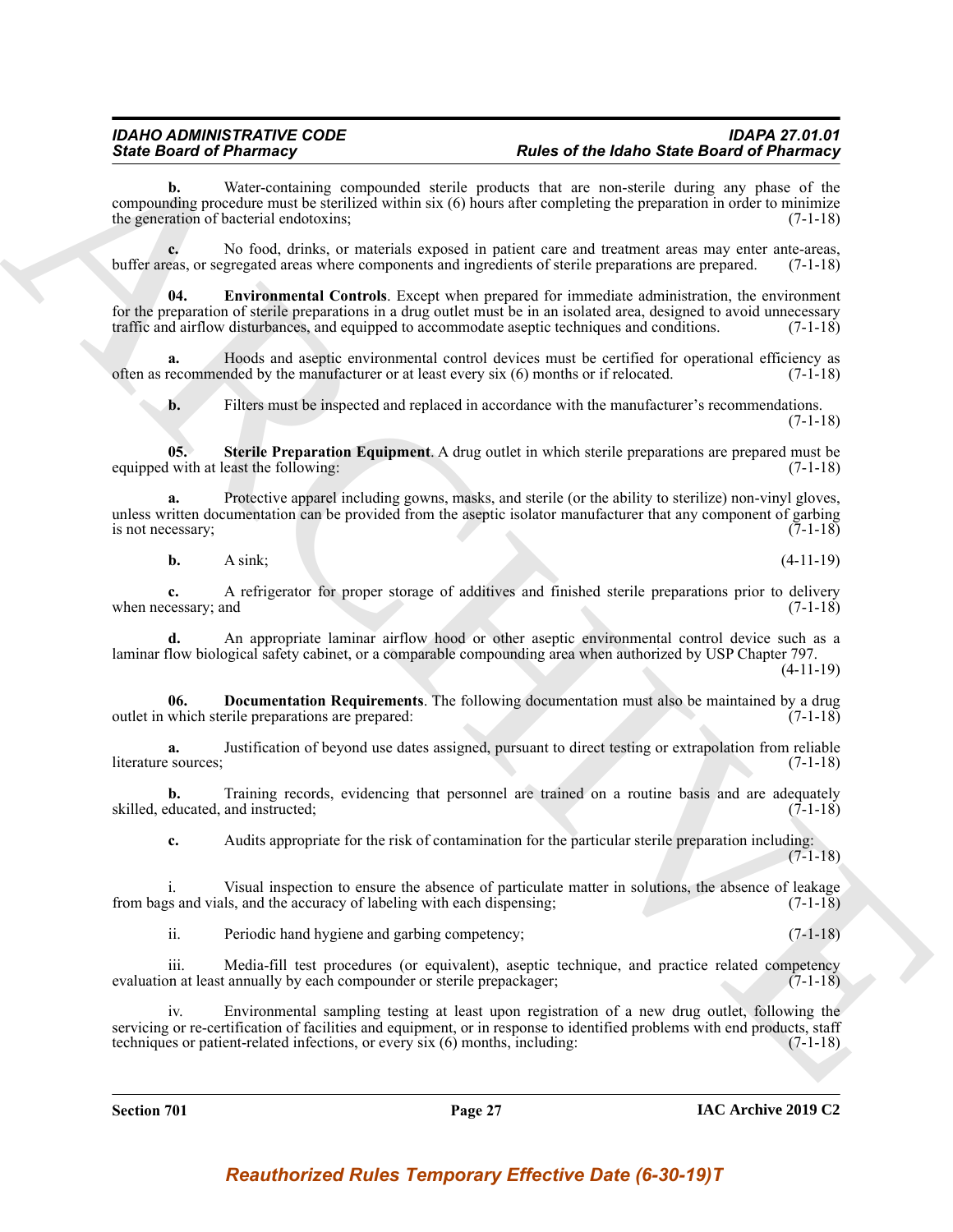### *IDAHO ADMINISTRATIVE CODE IDAPA 27.01.01*

| <b>State Board of Pharmacy</b>    |                                                                                                                                                                                                                                                                                                                                                                | <b>Rules of the Idaho State Board of Pharmacy</b>                                                                                                                                                                                                                                                                                    |             |
|-----------------------------------|----------------------------------------------------------------------------------------------------------------------------------------------------------------------------------------------------------------------------------------------------------------------------------------------------------------------------------------------------------------|--------------------------------------------------------------------------------------------------------------------------------------------------------------------------------------------------------------------------------------------------------------------------------------------------------------------------------------|-------------|
| (1)                               | Total particle counts;                                                                                                                                                                                                                                                                                                                                         |                                                                                                                                                                                                                                                                                                                                      | $(7-1-18)$  |
| (2)                               | Viable air sampling;                                                                                                                                                                                                                                                                                                                                           |                                                                                                                                                                                                                                                                                                                                      | $(7-1-18)$  |
| (3)                               | Surface sampling;                                                                                                                                                                                                                                                                                                                                              |                                                                                                                                                                                                                                                                                                                                      | $(7-1-18)$  |
|                                   | compounded sterile preparations.                                                                                                                                                                                                                                                                                                                               | Gloved fingertip sampling testing at least annually for personnel who compound low- and medium-<br>risk level compounded sterile preparations and every six (6) months for personnel who compound high-risk level                                                                                                                    | $(4-11-19)$ |
| $\overline{vi}$ .                 | bags, vials, etc.) before dispensing or distributing;                                                                                                                                                                                                                                                                                                          | Sterility testing of high risk batches of more than twenty-five (25) identical packages (ampules,                                                                                                                                                                                                                                    | $(7-1-18)$  |
| d.                                | Temperature, logged daily;                                                                                                                                                                                                                                                                                                                                     |                                                                                                                                                                                                                                                                                                                                      | $(7-1-18)$  |
| e.                                | Beyond use date and accuracy testing, when appropriate; and                                                                                                                                                                                                                                                                                                    |                                                                                                                                                                                                                                                                                                                                      | $(7-1-18)$  |
| f.                                | maintenance to ensure accuracy and effectiveness for their intended use.                                                                                                                                                                                                                                                                                       | Measuring, mixing, sterilizing, and purification equipment inspection, monitoring, cleaning, and                                                                                                                                                                                                                                     | $(7-1-18)$  |
| 07.                               |                                                                                                                                                                                                                                                                                                                                                                | Policies and Procedures. Policies and procedures appropriate to the practice setting must be<br>adopted by a drug outlet preparing sterile pharmaceutical preparations and must include a continuous quality<br>improvement program for monitoring personnel qualifications and training in sterile technique, including: $(7-1-18)$ |             |
| a.                                | Antiseptic hand cleansing;                                                                                                                                                                                                                                                                                                                                     |                                                                                                                                                                                                                                                                                                                                      | $(7-1-18)$  |
| b.                                | Disinfection of non-sterile compounding surfaces;                                                                                                                                                                                                                                                                                                              |                                                                                                                                                                                                                                                                                                                                      | $(7-1-18)$  |
| c.                                | Selecting and appropriately donning protective garb;                                                                                                                                                                                                                                                                                                           |                                                                                                                                                                                                                                                                                                                                      | $(7-1-18)$  |
| d.<br>active ingredients;         |                                                                                                                                                                                                                                                                                                                                                                | Maintaining or achieving sterility of sterile preparations while maintaining the labeled strength of                                                                                                                                                                                                                                 | $(7-1-18)$  |
| in the proper sequence;           |                                                                                                                                                                                                                                                                                                                                                                | Manipulating sterile preparations aseptically, including mixing, diluting, purifying, and sterilizing                                                                                                                                                                                                                                | $(7-1-18)$  |
|                                   | compounded sterile preparation; and                                                                                                                                                                                                                                                                                                                            | Choosing the sterilization method, pursuant to the risk of a contamination of particular                                                                                                                                                                                                                                             | $(7-1-18)$  |
| g.                                | Inspecting for quality standards before dispensing or distributing.                                                                                                                                                                                                                                                                                            |                                                                                                                                                                                                                                                                                                                                      | $(7-1-18)$  |
| 702.                              | HAZARDOUS DRUGS PREPARATION.<br>In addition to all other applicable rules in this chapter, including the rules governing Compounding Drug Preparations<br>and Sterile Preparation, these rules apply to all persons, including any business entity, engaged in the practice of<br>compounding or sterile prepackaging with hazardous drugs. Such persons must: |                                                                                                                                                                                                                                                                                                                                      | $(7-1-18)$  |
| 01.                               | to dilute and remove any airborne contaminants.                                                                                                                                                                                                                                                                                                                | Ventilation. Ensure the storage and compounding areas have sufficient general exhaust ventilation                                                                                                                                                                                                                                    | $(7-1-18)$  |
| 02.<br>preparing hazardous drugs. |                                                                                                                                                                                                                                                                                                                                                                | Ventilated Cabinet. Utilize a ventilated cabinet designed to reduce worker exposures while                                                                                                                                                                                                                                           | $(7-1-18)$  |
| a.<br>sheets;                     |                                                                                                                                                                                                                                                                                                                                                                | Sterile hazardous drugs must be prepared in a dedicated Class II biological safety cabinet or a<br>barrier isolator of appropriate design to meet the personnel exposure limits described in product material safety data                                                                                                            | $(7-1-18)$  |
| b.                                | When asepsis is not required, a Class I BSC, powder containment hood or an isolator intended for                                                                                                                                                                                                                                                               |                                                                                                                                                                                                                                                                                                                                      |             |

<span id="page-27-4"></span>

| Antiseptic hand cleansing;<br>а. | $(7-1-18)$ |
|----------------------------------|------------|
|----------------------------------|------------|

### <span id="page-27-3"></span><span id="page-27-2"></span><span id="page-27-1"></span><span id="page-27-0"></span>**702. HAZARDOUS DRUGS PREPARATION.**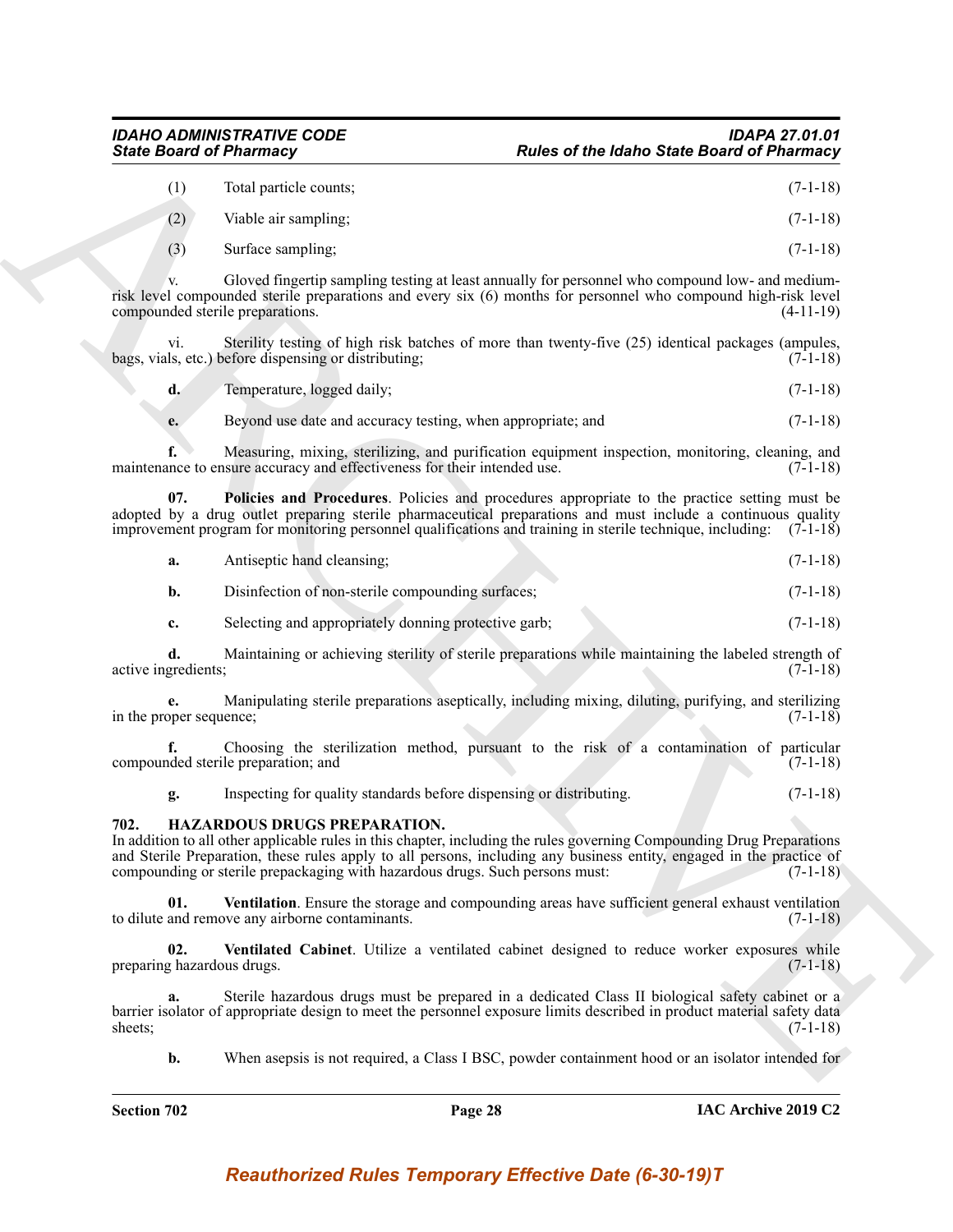containment applications may be sufficient. (7-1-18)

**c.** A ventilated cabinet that re-circulates air inside the cabinet or exhausts air back into the room environment is prohibited, unless: (7-1-18)

i. The hazardous drugs in use will not volatilize while they are being handled; or (7-1-18)

<span id="page-28-5"></span><span id="page-28-2"></span>ii. Written documentation from the manufacturer attesting to the safety of such ventilation. (7-1-18)

**03. Clear Identification**. Clearly identify storage areas, compounding areas, containers, and prepared doses of hazardous drugs. (7-1-18)

**04. Labeling**. Label hazardous drugs with proper precautions, and dispense them in a manner to minimize risk of hazardous spills. (7-1-18)

<span id="page-28-7"></span>**05. Protective Equipment and Supplies**. Provide and maintain appropriate personal protective intends upplies necessary for handling hazardous drugs, spills and disposal. (7-1-18) equipment and supplies necessary for handling hazardous drugs, spills and disposal.

<span id="page-28-4"></span>**06. Contamination Prevention**. Unpack, store, prepackage, and compound hazardous drugs separately from other inventory in a restricted area in a manner to prevent contamination and personnel exposure until hazardous drugs exist in their final unit-of-use packaging. (7-1-18)

<span id="page-28-8"></span><span id="page-28-3"></span>**07. Compliance With Laws**. Comply with applicable local, state, and federal laws including for the disposal of hazardous waste. (7-1-18)

Since Board of Phismacy<br>
Since Board of Phismacy<br>
containing and the second of the basis of the data of the column of the basis of Phismacy<br>
containing the second of the second of the column of the column of the column of **08. Training**. Ensure that personnel working with hazardous drugs are trained in hygiene, garbing, receipt, storage, handling, transporting, compounding, spill control, clean up, disposal, dispensing, medical surveillance, and environmental quality and control. (7-1-18)

<span id="page-28-6"></span>**09.** Policy and Procedures Manual. Maintain a policy and procedures manual to ensure compliance with this rule. (7-1-18) with this rule.  $(7-1-18)$ 

### <span id="page-28-9"></span><span id="page-28-0"></span>**703. OUTSOURCING FACILITY.**

<span id="page-28-11"></span>**01. Federal Act Compliance**. An outsourcing facility must ensure compliance with 21 U.S.C. Section 353b of the Federal Food, Drug and Cosmetic Act. (7-1-18)

<span id="page-28-10"></span>**02. Adverse Event Reports**. Outsourcing facilities must submit to the Board a copy of all adverse event reports submitted to the secretary of Health and Human Services in accordance with Section 310.305 of Title 21 of the Code of Federal Regulations.

<span id="page-28-1"></span>**704. – 999. (RESERVED)**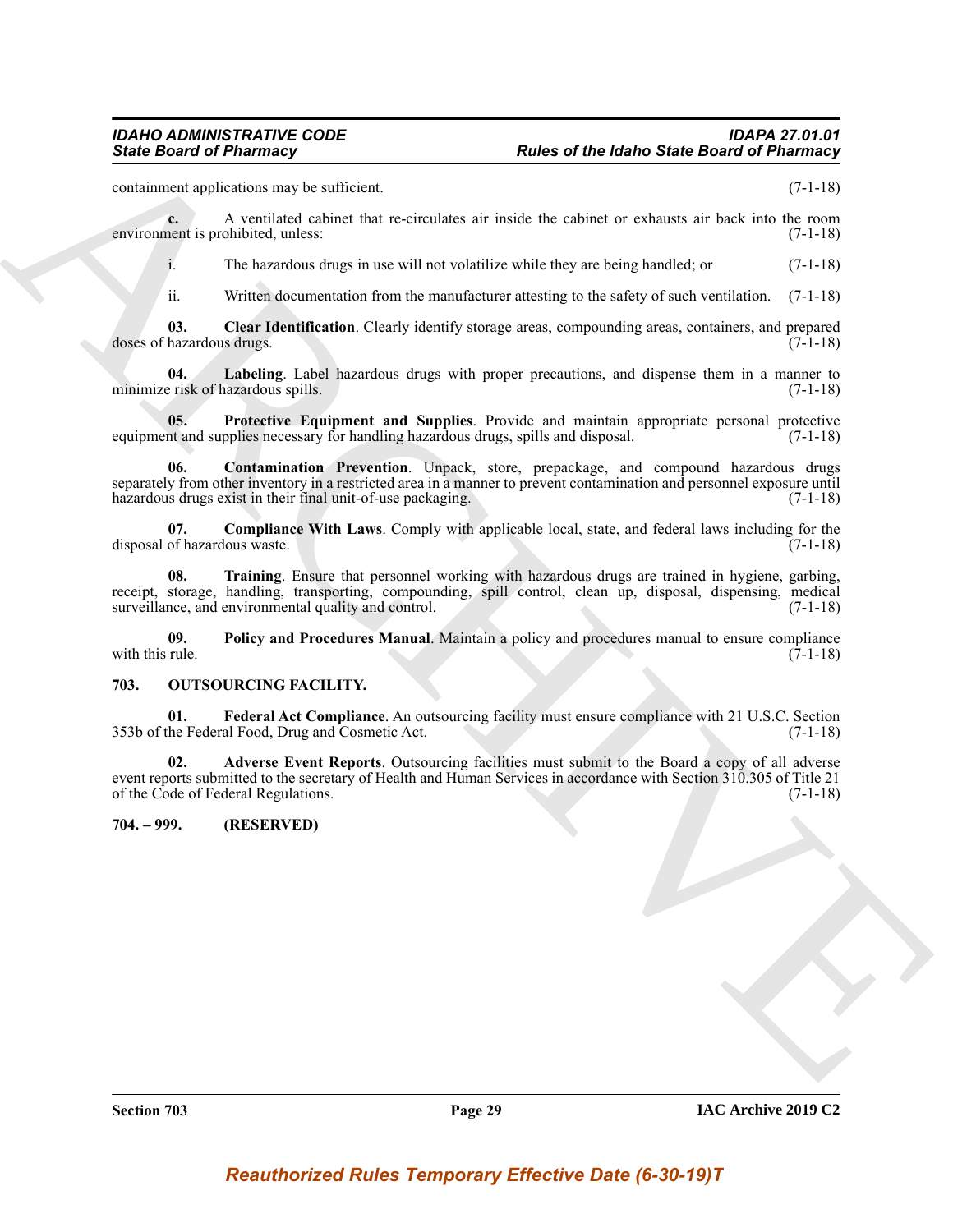### *Subject Index*

**A** Administrative Proceedings & Appeals 3

### **B**

Board Fees 10 Fee Determination & Collection 10 Fee Exemption for Controlled Substance Registrations 11 Fee For Dishonored Payment 11 Overpayment of Fees 11 Time & Method of Payment 10 Board Inspections & Investigations 8 Inspection Deficiencies 8 Inspection Reports 8 Inspections 8 Investigations 8 Records Subject to Board Inspection 8 Board Of Pharmacy Licensure & Registration 10 Board Office Information 3

### **C**

Certified Technician Registration 14 Age 14 Certification 14 Education 14 Collaborative Pharmacy Practice 19 Identification 19 Monitoring 19 Scope 19 Compounding Drug Preparations 24 Application 24 Drug Compounding Controls 25 General Compounding Standards 24 Limited Compounding 24 Prohibited Compounding 24 Controlled Substances PDMP 23 Online Access to PDMP 23 Profile Requests 23 Use Outside Scope of Practice Prohibited 23

### **D**

Definitions & Abbreviations  $(A - D)$  4 ACCME 4 Accredited School or College of Pharmacy 4 ACPE 4 ADS – Automated Dispensing  $&$ Storage 4 Biological Product 4 Biosimilar 4 Change of Ownership 4

[A](#page-2-8)dministration control (Marchives of the Cole of the Cole of the Cole of the Cole of the Cole of the Cole of the Cole of the Cole of the Cole of the Cole of the Cole of the Cole of the Cole of the Cole of the Cole of the CLIA-Waived Test 4 CME 4 Collaborative Pharmacy Practice 4 Community Pharmacy 4 Continuous Quality Improvement Program 5 CPE 5 CPE Monitor 5 DEA 5 Distributor 5 DME Outlet 5 Drug Product Selection 5 Drug Product Substitution 5 DTM – Drug Therapy Management 5 Definitions & Abbreviations  $(E - N)$  5 FDA 5 Flavoring Agent 5 Floor Stock 5 FPGEC Certification 5 Hazardous Drug 5 HIPAA 6 Idaho State Board of Pharmacy or Idaho Board of Pharmacy 6 Institutional Pharmacy 6 Interchangeable Biosimilar 6 Limited Service Outlet 6 NABP<sub>6</sub> NAPLEX 6 NDC 6 Definitions & Abbreviations  $(O - Z)$  6 Parenteral Admixture 6  $PDMP - 6$ Pharmaceutical Care Services 6 Prepackaging 7 Prescriber Purple Book 7 Readily Retrievable Reconstitution 7 Restricted Drug Storage Area 7 Skilled Nursing Facility 7 Technician 7 Therapeutic Equivalent Drugs 7  $USP$  7 USP-NF 7 VAWD – Verified Accredited Wholesale Distributor 7 Destruction Or Return Of Drugs Or Devices Restrictions 22 Did Not Reach Patient 22 Donation 22 Potential Harm 22

Determination Of Need For Nonresident Licensure Or Registration 12 Exemption from Separate

Controlled Substance Registration 12 Independent Practice 12 Multistate Pharmacists 12 Practice for an Idaho Registered Drug Outlet 12 Drug Outlet Licensure & Registration General Requirements 15 Change of Ownership 15 Exemption from Separate Controlled Substance Registration 15 License & Registration Transferability 15 New Drug Outlet Inspections 15 Nonresident Drug Outlet 15 Permanent Closing 15 Sterile Preparation Endorsement 15 Temporary Licenses 15 Drug Outlets Minimum Facility Standards 16 Authorized Access to the Restricted Drug Storage Area 16 Controlled Substance Storage 16 Electronic Recordkeeping System 16 Security and Privacy 16 Staffing 16 Drug Outlets That Dispense Drugs To Patients Without An Onsite Pharmacist Or Prescriber 17 Controlled Substances Inventories 17 Emergency Situations 17 Exemption for Self-Service Systems 17 Exemption for Veterinarians 18 Security and Access 17 Self-Inspection 17 Technology 17 Drug Outlets That Dispense Prescription Drugs Minimum Prescription Filling Requirements 17 Labeling 17 Patient Counseling 17 Prospective Drug Review 17 Valid Prescription Drug Order 17 Verification of Dispensing Accuracy 17 Drugs Stored Outside Of A Drug Outlet

**Page 30**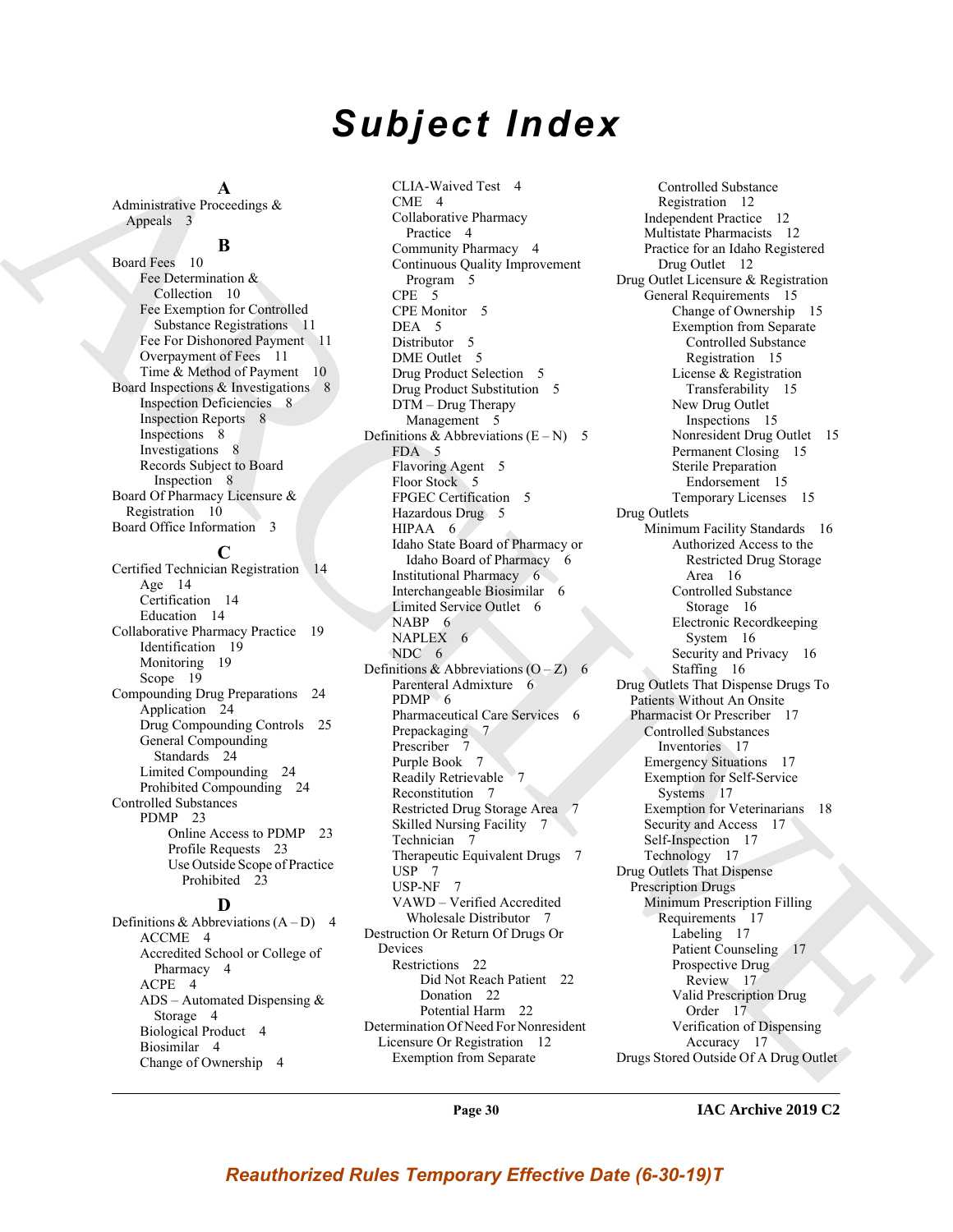### *Subject Index (Cont'd)*

For Retrieval By A Licensed Health Professional 18 Controlled Substances 18 Secure Storage 18 Stocking and Replenishing 18 Supervising Drug Outlet 18

### **F**

Fee Schedule 11 Administrative Services 12 Certificates of Registration ?& Licensure -- Facilities 11 Late Fees & Reinstatements 11 Licenses & Registrations -- Professionals 11 Filling Prescription Drug Orders Adaptation 20 Change Dosage Form 20 Change Quantity 20 Complete Missing Information 20 Documentation 20 Drug Product Substitution 20 Biosimilars 21 Drug Shortage 21 Hospital 21 Institutional Facility 21 Therapeutic Interchange 21 Practice Limitations 20 Drug Product Selection 20 Partial Filling 20 Refill Authorization 20 Transfers 21

### **H**

Hazardous Drugs Preparation 28 Clear Identification 29 Compliance With Laws 29 Contamination Prevention 29 Labeling 29 Policy and Procedures Manual 29 Protective Equipment & Supplies 29 Training 29 Ventilated Cabinet 28 Ventilation 28

### **I**

Incorporation By Reference 3

### **L**

Labeling Standards 21 Distributed Compounded Drug Product 21 Parenteral Admixture 21 Prepackaged Product 21 Repackaged Drug 21

Standard Prescription Drug 21 Legal Authority 3 Licensure & Registration General Requirements 10 Board Forms 10 Cancellation & Registration 10 Exemption 10 Incomplete Applications 10 Late Renewal Application 10 On-Time Annual Renewal Application 10 Parent or Legal Guardian Consent 10 Reinstatement of License or Registration 10

#### **M**

Manufacturer Registration 16 Mail Service Pharmacy 16 Manufacturer 16

### **N**

Nonresident PIC Registration To Practice Pharmacy Into Idaho 13 Facility License Information 13 Individual License Information 13

### **O**

Outsourcing Facility 29 Adverse Event Reports 29 Federal Act Compliance 29

### **P**

Pharmacist Intern Registration 13 Registration Requirements 13 Renewal 13 Pharmacist License Reinstatement 13 Additional Requirements 13 Satisfactory Evidence 13 Pharmacist License Renewal CPE Requirements 12 ACPE 13 CME 13 Pharmacist Licensure By Examination 12 Graduates of foreign Pharmacy Schools 12 Graduates of U.S. Pharmacy Schools 12 Licensure Examinations 12 Pharmacist Licensure By Reciprocity 12 Pharmacist Prescribing

[A](#page-17-4)[R](#page-10-5)[C](#page-9-15)[H](#page-12-3)[I](#page-19-13)[V](#page-19-14)[E](#page-18-17) General Requirements 18 Collaboration with Other Health Care Professionals 18 Documentation 18 Education 18 Follow-Up Care Plan 18 Notification 18 Patient Assessment 18 Patient-Prescriber Relationship 18 Prescribing Exemption 19 Practice Of Pharmacy General Approach 7 Education, Training, & Experience 7 Express Prohibition 7 Standard of Care 8 Practitioner Controlled Substance Registration 15 DEA Registration 15 State License 15 Prescriber Performance Of Pharmacy Functions 8 Prescription Delivery Restrictions 22 Acceptable Delivery 22 Pick-up or Return by Authorized Personnel 22 Prescription Drug Order Minimum Requirements 19 Date 19 Directions 19 Drug Information 19 Exemptions for Non-Controlled Substances 20 Institutional Drug Order Exemptions 20 Patient?'s Name 19 Prescriber Information 20 Signature 20 Validity 19 Antedating or Postdating 19 Digital Image Prescriptions 19 Invalid Prescription Drug Orders 19 Prescriber Self-Use 19 Tampering 19 Public Records Act Compliance 4

### **R**

Recordkeeping Maintenance & Inventory Requirements 22 Central Records Storage 23 Drug Distributor Records 23

**Page 31**